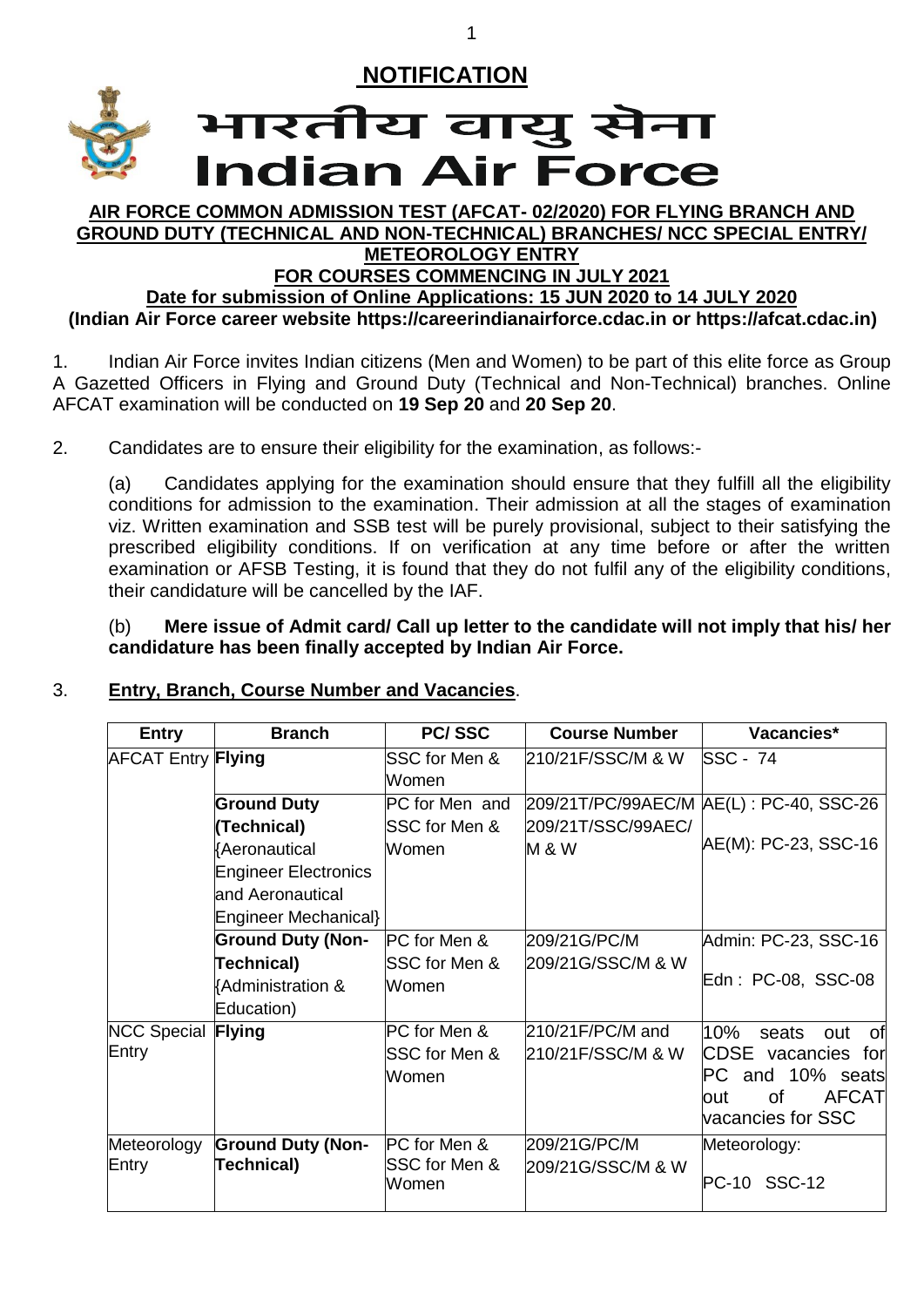**\*Disclaimer**. Vacancies indicated are tentative and subject to change without notice. Actual intake would depend on organisational requirements, various cadre control mechanisms, availability of training slots and actual number of vacancies accruing in Jul 2021. No representation in this regard will be entertained.

**Note: There is no intake conducted for Accounts and Logistics branches for AFCAT 02/2020 for course commencing in July 2021**.

#### 4. **Type of Commission**.

(a) **Permanent Commission (PC) for Men**. Candidates joining as PC officers would continue to serve till the age of superannuation in their respective branches as per their rank.

#### (b) **Short Service Commission (SSC) for Men & Women**.

(i) The engagement period for **Flying Branch** (Men and Women) SSC Officers is fourteen years from the date of Commissioning (**Non extendable**).

(ii) The initial tenure for **Ground Duty (Technical & Non-Technical)** SSC Officers would be for a period of **ten years**. An extension of **four years** may be granted subject to **service requirements, availability of vacancies, willingness, suitability and merit.**

#### 5. **Eligibility Conditions**.

- (a) **Nationality**. Candidate must be a citizen of India as per Indian citizenship act, 1955.
- (b) **Age**.

(i) **Flying Branch through AFCAT and NCC Special Entry**: **20 to 24 years** as on **01 July 2021** i.e. born between **02 July 1997 to 01 July 2001** (both dates inclusive). Upper age limit for candidates holding valid and current Commercial Pilot License issued by **DGCA** (India) is relaxable upto 26 years i.e. born between **02 July 1995 to 01 July 2001** (both dates inclusive).

(ii) **Ground Duty (Technical & Non-Technical) Branch**: **20 to 26** years as on **01 July 2021** i.e. born between **02 July 1995 to 01 July 2001** (both dates inclusive).

(iii) **Marital Status**: Candidates below 25 years of age must be unmarried at the time of commencement of course. Widows/ Widowers and divorcees (with or without encumbrances) below 25 years of age are also not eligible. A candidate who marries subsequent to the date of his application though successful at SSB or medical will not be eligible for training. A candidate who marries during the period of training shall be discharged and will be liable to refund all expenditure incurred on him by the Government. Married candidates above 25 years of age are eligible to apply but during training period they will neither be provided married accommodation nor can they live out with family.

(iv) The date of birth accepted by the IAF is that entered in the Matriculation or Secondary School Leaving Certificate or in a certificate recognised by an Indian University as equivalent to Matriculation or in an extract from a Register of Matriculates maintained by a University, the extract must be certified by the proper authority of the University or in the Higher Secondary or an equivalent examination certificate. No other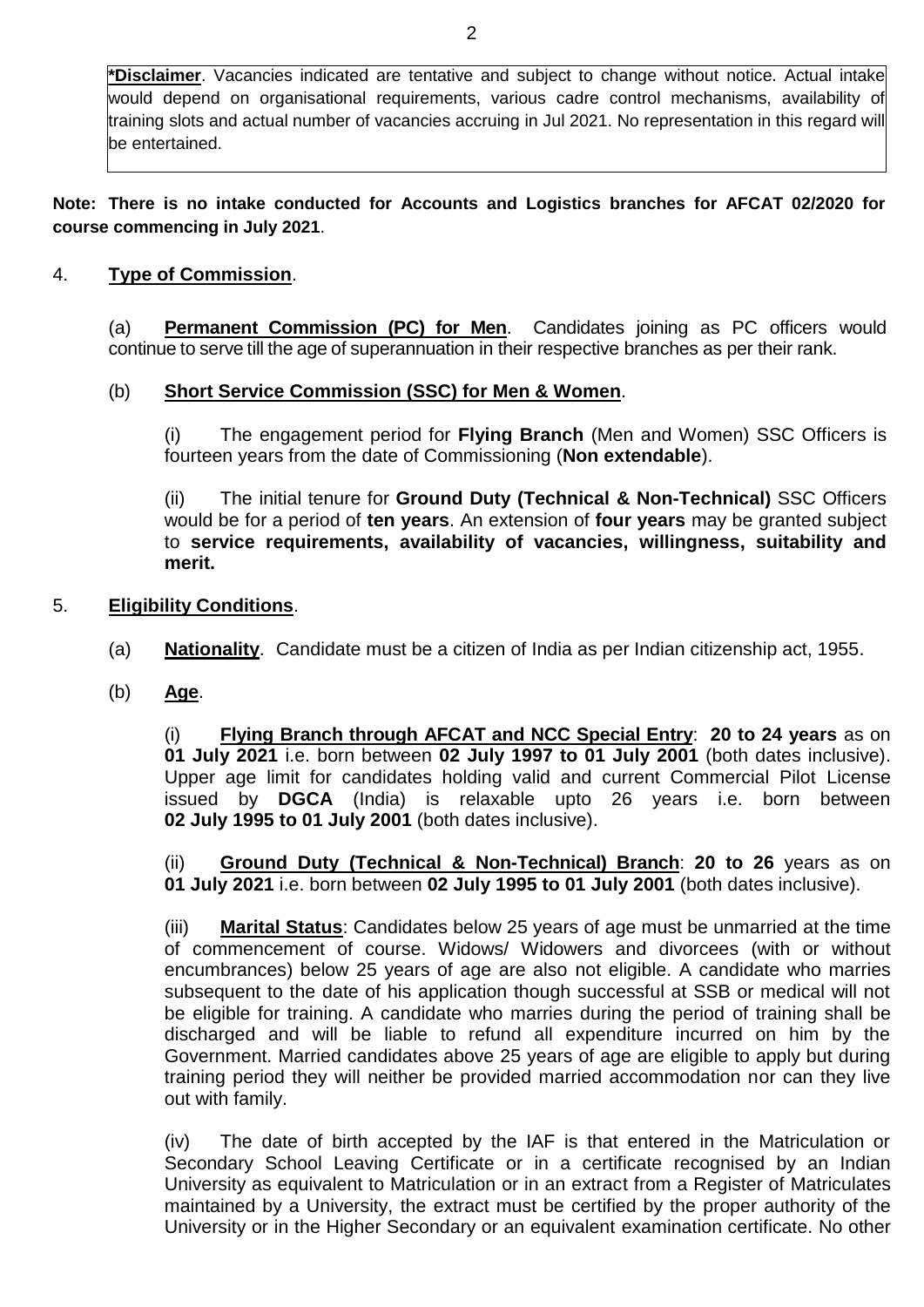document related to age like horoscopes, affidavits, birth extracts from Municipal Corporation, service records and likewise will be accepted.

(v) Incase the Matriculation/ Higher Secondary Examination Certificate does not show the date of birth, or only shows the age by completed years or completed years and months. In such cases a candidate must possess a self-attested/ certified copy of a certificate from the Headmaster/ Principal of the Institution from where he/ she passed the Matriculation/ Higher Secondary Examination showing the date of his/ her birth or exact age as recorded in the Admission Register of the Institution.

(vi) Candidates should note that only the Date of Birth as recorded in the Matriculation/ Higher Secondary Examination Certificate or an equivalent certificate on the date of submission of application will be accepted by the IAF and no subsequent request for its change will be considered or granted.

(vii) **The candidates should exercise due care while entering their Date of Birth. If on verification at any subsequent stage, variation is found in their date of birth from the one entered in their Matriculation or equivalent examination certificate, will render them disqualified.**

#### (c) **Educational Qualifications**.

(i) **Flying Branch**. Candidates should have mandatorily passed with a **minimum** of 50% marks each in Maths and Physics at 10+2 level **and**

(a) Graduation with minimum three years degree course in any discipline from a recognized University with a minimum of 60% marks or equivalent.

**OR**

(b) BE/B Tech degree (Four years course) from a recognised University with a minimum of 60% marks or equivalent.

**OR**

(c) Candidates who have cleared Section A & B examination of Associate Membership of Institution of Engineers (India) or Aeronautical Society of India from a recognised University with a minimum of 60% marks or equivalent.

#### (ii) **Ground Duty (Technical) Branch**.

(aa) **Aeronautical Engineer (Electronics) {AE (L)}**. Candidates with a minimum of 50% marks each in Physics and Mathematics at 10+2 level and a minimum of four years degree graduation/integrated post-graduation qualification in Engineering/ Technology from recognized University **OR** cleared Sections A and B examination of Associate Membership of Institution of Engineers (India) or Aeronautical Society of India or Graduate membership examination of the Institution of Electronics and Telecommunication Engineers by actual studies with a minimum of 60% marks or equivalent in the following disciplines:-

- (aaa) Communication Engineering.
- (aab) Computer Engineering/Technology.
- (aac) Computer Engineering & Application.
- (aad) Computer Science and Engineering/Technology.
- (aae) Electrical and Computer Engineering.
- (aaf) Electrical and Electronics Engineering.
- (aag) Electrical Engineering.
- (aah) Electronics Engineering/ Technology.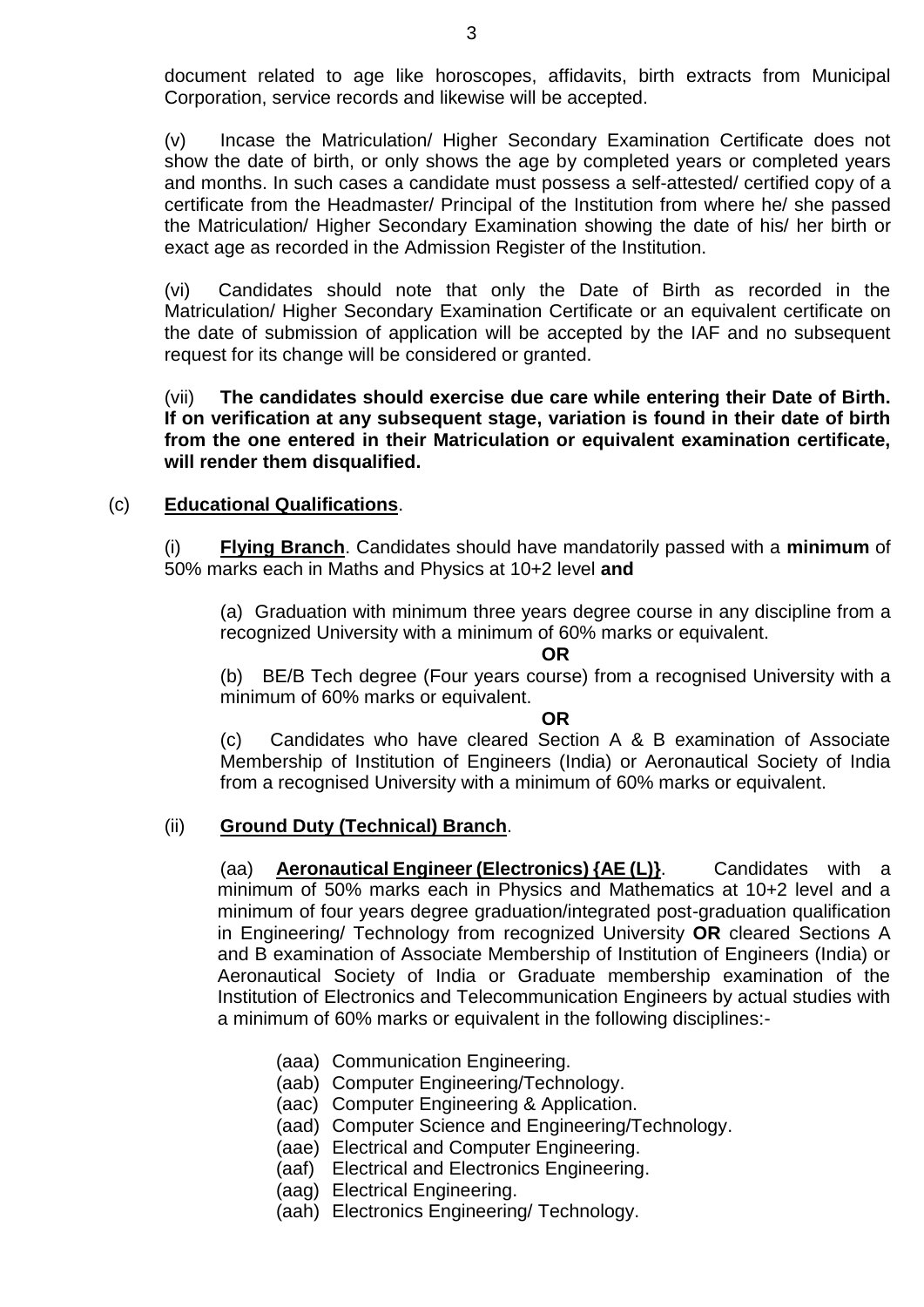(aaj) Electronics Science and Engineering.

(aak) Electronics.

- (aal) Electronics and Communication Engineering.
- (aam) Electronics and Computer Science.
- (aan) Electronics and/or Telecommunication Engineering.
- (aao) Electronics and/or Telecommunication Engineering (Microwave).
- (aap) Electronics and Computer Engineering.
- (aaq) Electronics Communication and Instrumentation Engineering.
- (aar) Electronics Instrument & Control.
- (aas) Electronics Instrument & Control Engineering.
- (aat) Instrumentation & Control Engineering.
- (aau) Instrument & Control Engineering.
- (aav) Information Technology.
- (aaw) Spacecraft Technology.
- (aax) Engineering Physics.
- (aay) Electric Power and Machinery Engineering.
- (aaz) Infotech Engineering.
- (aba) Cyber Security.

(ab) **Aeronautical Engineer (Mechanical) {AE (M)}**. Candidates with a minimum of 50% marks each in Physics and Mathematics at 10+2 level **and** a **minimum** of four years degree graduation/integrated post-graduation qualification in Engineering/Technology from recognised University **OR** cleared Sections A & B examination of Associate Membership of Institution of Engineers (India) or Aeronautical Society of India by actual studies with a minimum of 60% marks or equivalent in the following disciplines:-

- (aaa) Aerospace Engineering.
- (aab) Aeronautical Engineering.
- (aac) Aircraft Maintenance Engineering.
- (aad) Mechanical Engineering.
- (aae) Mechanical Engineering and Automation.
- (aaf) Mechanical Engineering (Production).
- (aag) Mechanical Engineering (Repair and Maintenance).
- (aah) Mechatronics.
- (aaj) Industrial Engineering.
- (aak) Manufacturing Engineering.
- (aal) Production and Industrial Engineering.
- (aam) Materials Science and Engineering.
- (aan) Metallurgical and Materials Engineering.
- (aao) Aerospace and Applied Mechanics.
- (aap) Automotive Engineering.
- (aaq) Robotics
- (aar) Nanotechnology
- (aas) Rubber Technology and Rubber Engineering.

#### (iii) **Ground Duty (Non-Technical) Branches**.

(aa) **Administration**. Passed 10+2 and Graduate Degree (Minimum three years degree course) in any discipline from a recognised university with a **minimum** of 60% marks or equivalent or cleared section A & B examination of Associate Membership of Institution of Engineers (India) or Aeronautical Society of India from a recognised university with a minimum of 60% marks or equivalent.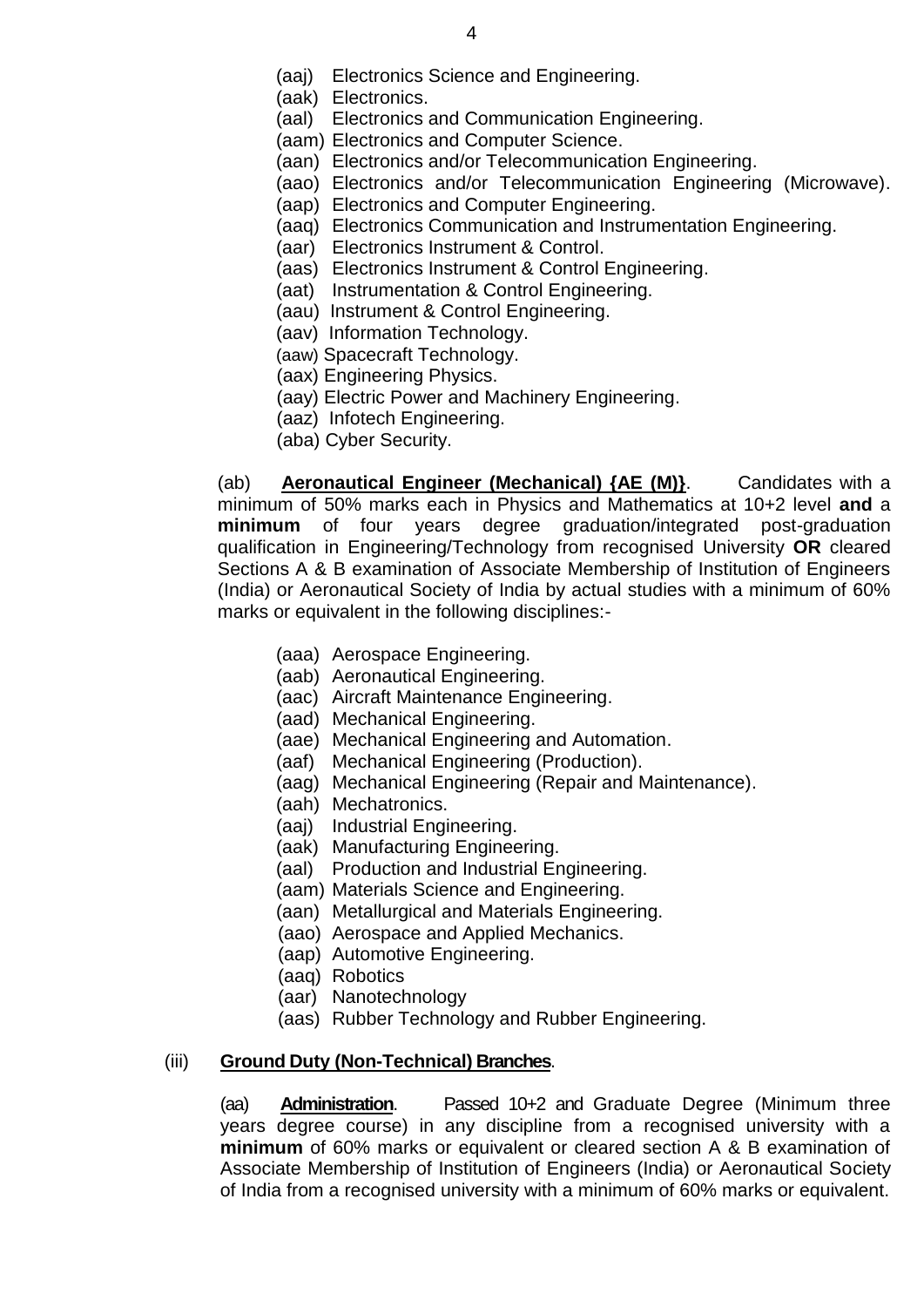(ab) **Education**. Passed 10+2 and Post-Graduation with 50% in any discipline including integrated courses offering PG (Single degree without permission to exit and lateral entry) **and** with 60% marks in Graduation in any discipline.

(iv) **Meteorology**. Post Graduate Degree in any Science stream/ Mathematics/ Statistics/ Geography/ Computer Applications/ Environmental Science/ Applied Physics/ Oceanography/ Meteorology/ Agricultural Meteorology/ Ecology & Environment/ Geophysics/ Environmental Biology with **minimum** of 50% marks in aggregate of all papers put together (**Provided Maths and Physics were studied at Graduation Level with a minimum of 55% marks in each).** 

(v) **Note**.

(aa) **Two seats are reserved for Law qualified candidates in Ground duty (Non-Tech) branches and these candidates may be employed on legal duties of the IAF (after commissioning).**

(ab) In case the candidates are awarded grades/ CGPA instead of marks, **the conversion of grades/ CGPA to percentage of marks** would be based on the procedure certified by the University from where they have obtained the degree. In case the University does not have any scheme for converting CGPA to percentage conversion certificate, CGPA will be converted into 10 points scale and multiplied by 10 to get equivalent percentage.

(ac) Candidates who are studying in the final year/ semester Degree course and are yet to pass the final year degree examination can also apply provided candidate should not have any present backlog and should have secured a **minimum** of 60% marks up to the last semester/ year for which results have been declared up to the time of submission of application. They are required to submit proof of passing the Degree Examination by **15 Jun 21** and no request for extending this date will be entertained on the grounds of late conduct of basic qualifying University Examination, delay in declaration of results or any other ground whatsoever.

(ad) Candidates who have failed the Computerised Pilot Selection System (CPSS) in an earlier attempt or a Flight Cadet suspended from flying training at Air Force Academy will not be eligible to apply in **Flying Branch**.

(d) Candidates who were admitted to an earlier course at the National Defence Academy, Indian Military Academy, Air Force Academy, Indian Naval Academy, Officers' Training Academy, Chennai and Officer's Training Academy Gaya but were removed on grounds of indiscipline are ineligible to apply.

(e) Candidates who are debarred by the Ministry of Defence from holding any type of commission in the Defence Services shall not be eligible for AFCAT and if admitted, their candidature will be cancelled.

(f) Candidates who have been convicted on criminal charges and those who are still stuck in a criminal case are not eligible to apply.

6. **Physical and Medical Standards**. Guidelines with regard to physical and medical standards for candidates are as provided in the **Appendix 'A'** to the notification.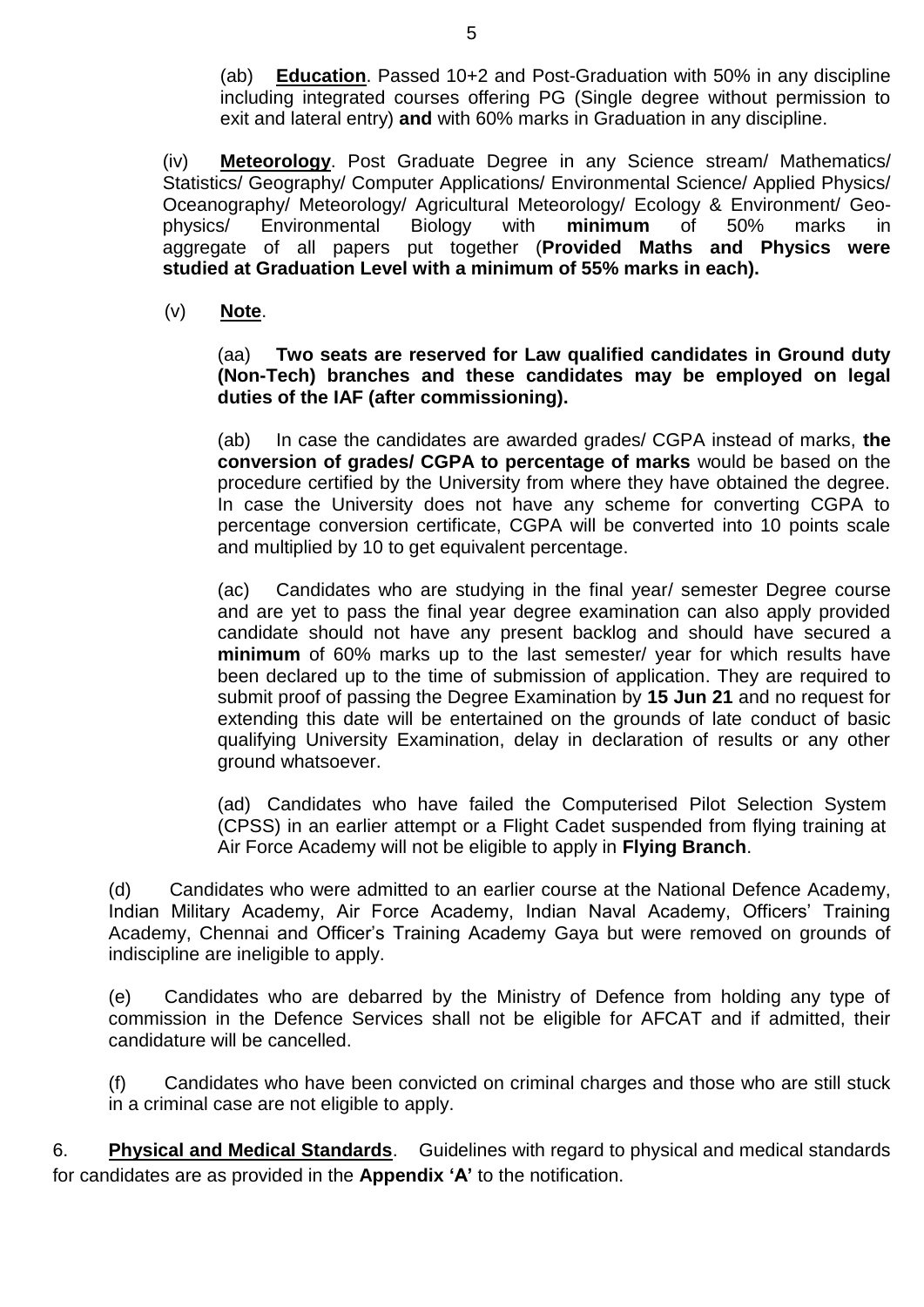7. **How to Apply**. Aspirants for IAF are required to apply online by using the link **[https://careerindianairforce.cdac.in](https://careerindianairforce.cdac.in/)**, or **https://afcat.cdac.in**. Aadhaar Card is mandatory for online registration. Detailed instructions for filling in the online application form are appended below:-

(a) Applicants need to exercise utmost care while filling in the online application. In case any information is found to be incorrect, the candidature is liable to be cancelled at any stage of the selection process. **Please verify the correctness of information entered in all the fields before proceeding with the "Make Payment" option. Applicants will not be able to edit the previous details entered after the selection of "Course Preferences" step and after the "Make Payment" step.**

(b) **If an applicant has submitted more than one application, only the latest submitted application form against a particular Aadhaar Number, will be considered for issue of Admit Card. However, the fee deposited while filling additional applications will not be refundable.**

(c) Applicants will be required to complete the process of Online Application form which will have the following sequences. Details in tabular form are given in Para 7 (h) below:-

(i) Click **"CANDIDATE LOGIN''** on the Home page- leads to AFCAT Sign-in.

(ii) In the next page, applicants to click **"NOT YET REGISTERED? REGISTER HERE".**

(iii) Sign Up: Creation of Log-in ID and applicant will receive a password in his/her registered email id.

(iv) After successful registration, sign-in with registered email id and system generated password.

(v) Reset Password- Log-Out (candidates must remember their login ID and password for future use during the examination process).

(vi) Fresh Log-in.

(vii) Selection of Entry: **"AFCAT"; "NCC SPECIAL ENTRY FOR FLYING BRANCH"; "METEOROLOGY ENTRY".**

(viii) Click **"INSTRUCTIONS".** Read Instructions carefully.

(ix) Acknowledgement of having read and understood instructions- Check box to proceed to next stage.

(x) Click **"APPLICATION FORM FILLING"**

(aa) **Personal Information**. Fill in details. Click **"SAVE AND CONTINUE"** to proceed to next stage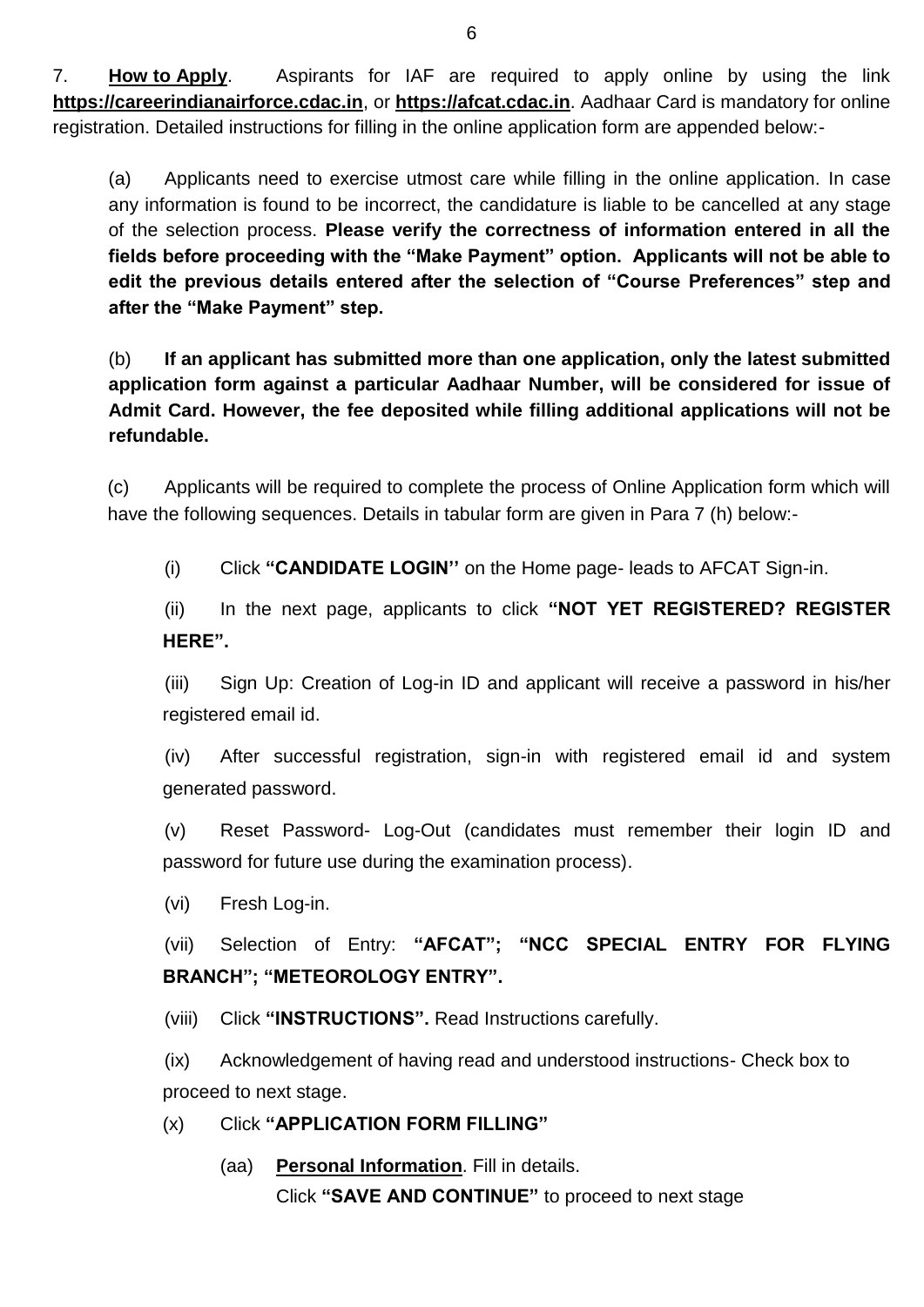(ab) **Qualification Details**. Fill in details.

Click **"SAVE AND CONTINUE"** to proceed to next stage

(ac) **Course Preference**. Fill in details.

Click **"SAVE AND CONTINUE"** to proceed to next stage

(ad) **Communication Details**. Fill in details.

Click **"SAVE AND CONTINUE"** to proceed to next stage

(ae) **Upload Documents**. Upload recent Photo, Signature & Thumb Impression (size of each jpg/ jpeg file to be between 10 and 50 kb). Application with inappropriate images will be considered invalid and the candidature will be rejected along with other counterfeit entries, whenever detected at any stage of the selection process.

- (af) **Exam City Selection**. Select from drop-down menu
- (ag) **Declaration**

Click **"SAVE AND CONTINUE"** to proceed to next stage

(xi) Click **"MAKE PAYMENT"**- Online (applicable only for AFCAT)

(xii) Click **"PAYMENT STATUS"** to view whether payment is successful. If Registration Number is displayed, it implies that the payment is successful.

(xiii) **For AFCAT Candidates Only**: After **04 Sep 2020** click **"DOWNLOAD ADMIT CARD"** to download your Admit Card from the website **[https://afcat.cdac.in](https://afcat.cdac.in/)** and you will also receive admit card on your registered email ID. If the candidate does not receive his/ her admit card in their registered email id or is not able to download the same from the mentioned website, he/ she is required to enquire from AFCAT Query Cell at C-DAC, Pune. (**Phone Nos: 020-25503105 or 020-25503106**). E-Mail queries may be addressed to **[afcatcell@c](mailto:afcatcell@)dac.in**.

(d) While filling in the online application, the applicant must ensure that he/ she meets all the eligibility conditions including the educational qualification which must conform to the guidelines/ norms of the relevant educational board/ UGC, as reviewed and updated from time to time. The applicants are advised to keep the relevant documents ready, as details are to be filled in as per matriculation and other educational certificates. The educational qualifications filled by the applicant should correspond to the Entry Level Qualification (ELQ) as given in Para 5 (c) of this notification. If any of the eligibility conditions is not met, the candidature is liable to be rejected at any stage during the selection process and the onus of the same would be on the candidate himself/ herself. With regard to Integrated degree programmes, the following are the prevailing UGC guidelines:-

(i) **Integrated/ Dual Degree**. As per the guiding principles laid down by UGC, if the Integrated/ Dual Degree Programmes intend to offer two separate degrees with an option for interim exit or lateral entry, the duration of the Integrated/ Dual Degree Programme must not be less than the duration equal to the sum total of the prescribed duration of the two degrees that are being combined in the programme. All such programmes should carry the nomenclature of Integrated/ Dual Degree (Name of the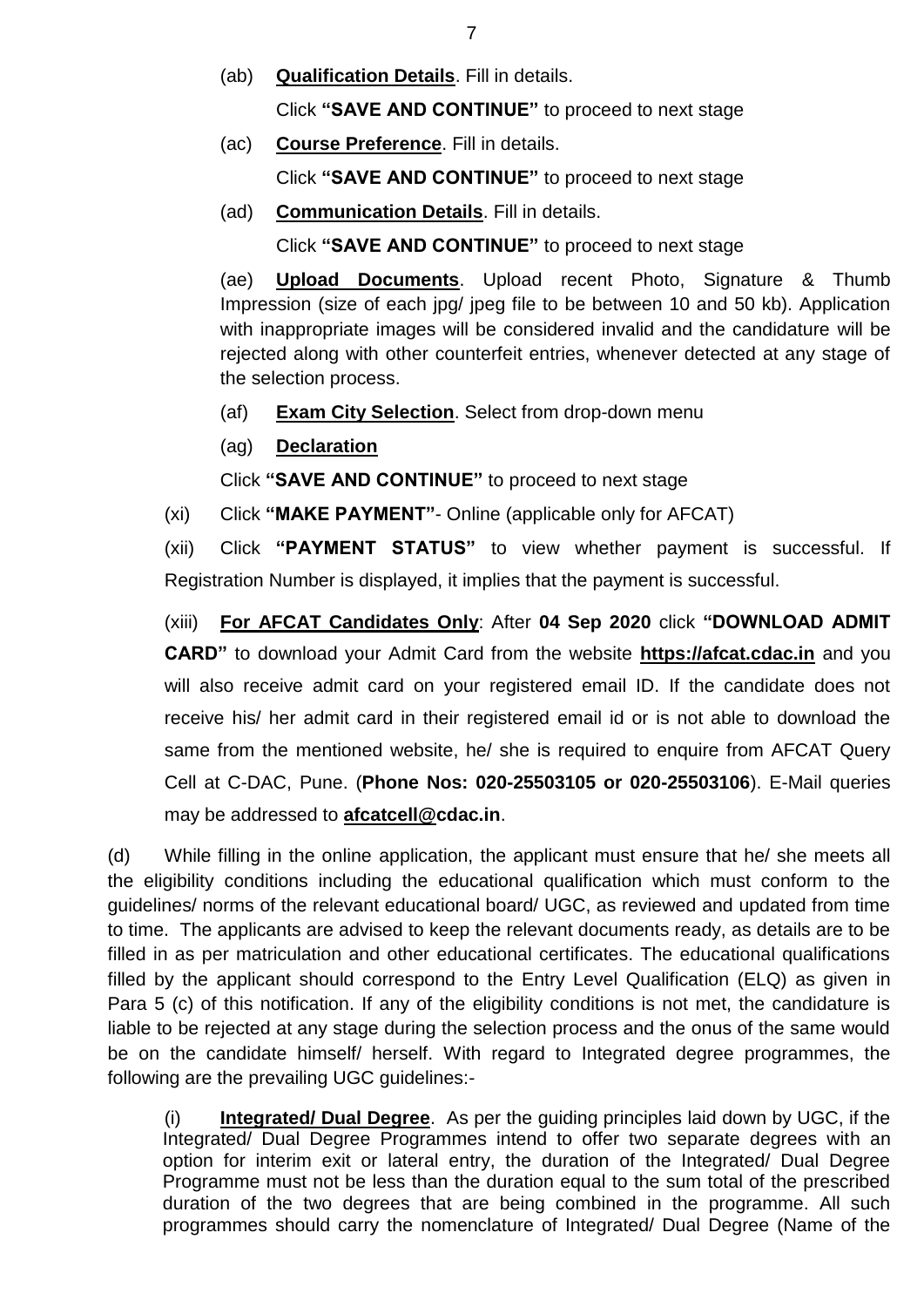first degree) - (Name of the final degree); both the degrees awarded under the programme should be individually and separately recognised as equivalent to corresponding degrees and not as one single integrated degree).

(ii) **Integrated Single Degree**. If the Integrated Programme intends to offer a single degree without permission to exit and lateral entry, the programme duration may be relaxed by not more than 25% of the sum total of the prescribed duration of the two degrees that are being combined to make the single integrated degree.

(e) Before filling in the online application, an applicant should have the following scanned images saved as jpg/ jpeg files (size of each file to be between 10 and 50 kb)

- (i) Recent passport size colour photograph
- (ii) Signature

(iii) Thumb impression (left thumb for male applicants and right thumb for female applicants) - created by pressing on ink stamp pad and then on plain blank paper

(f) While filling in the online application form, applicants are required to click **"SAVE AND CONTINUE"** to complete the process of each part. If the mandatory fields (marked by a red asterisk (\*)) are not filled, the **"SUBMIT**" button would not be enabled for the applicants to click and proceed to the next part of the application form.

(g) Once the "Course Preference" stage is saved, applicants will not be able to edit/ modify previous data in the "Personal Information" and "Qualification details" pages. Only the "Communication Details" page can be edited, if an applicant wishes to do so. After the "Make Payment" step, applicants will be able to check the "Payment Status" as well as "Preview Application". However, no further changes or correction is possible in the online application form. Thereafter, the only option for an applicant, if an application is to be amended, is to reregister with a different email id and fill the online application form anew. The fee paid, including on any additional online application form(s), will not be refundable.

(h) **Examination fee for AFCAT Entry**. After filling in the online application form, **the examination fee of Rs. 250/- (non-refundable) for AFCAT entry (not applicable for NCC special entry & Meteorology may be paid online** through the *'Make Payment***'** step on the main menu of the online application. No cash or cheque or demand draft (DD) will be accepted towards payment of examination fee. The examination fee can be paid using credit/ debit cards/ net banking through the payment gateway. Applicants are advised to follow the instructions/ steps given on the payment gateway, and also print/keep the transaction details for their records. After confirmation from bank that the payment is received, the "Payment Status" will display "Registration Number" which the candidate may note down for future correspondence. Simultaneously, the candidate will receive a confirmatory sms/ e-mail. This will be followed by Admit Card (with the Hall Ticket Number) which a candidate will receive on his/her registered email ID and which is also downloadable from his/her registered email ID.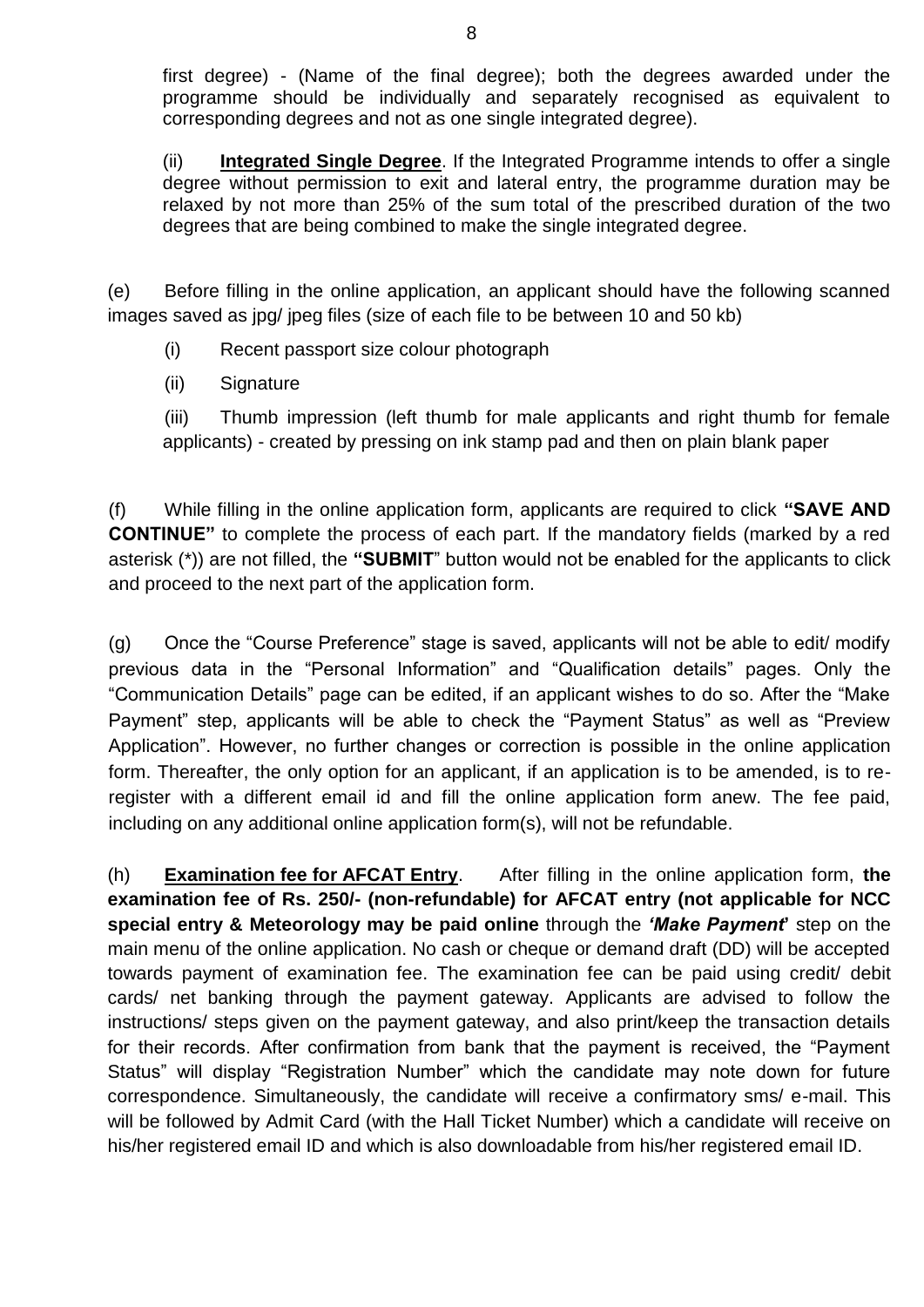(j) Detailed instructions on filling in the online application form:

| S. No | <b>Description</b>                                                                                          |                                                                                                                                      |
|-------|-------------------------------------------------------------------------------------------------------------|--------------------------------------------------------------------------------------------------------------------------------------|
| 1.    | <b>Sign up Format</b>                                                                                       |                                                                                                                                      |
|       | <b>Full Name</b>                                                                                            | As per 10th Matriculation Passing Certificate- all in                                                                                |
|       |                                                                                                             | alphabet of max 50 characters                                                                                                        |
|       | Father's Name                                                                                               | In alphabet of maximum 50 characters                                                                                                 |
|       | Mother's Name                                                                                               | In alphabet of maximum 50 characters                                                                                                 |
|       | Email id                                                                                                    | email id (to be used for Sign-in)                                                                                                    |
|       | Nationality                                                                                                 | Indian                                                                                                                               |
|       | <b>Mobile Number</b>                                                                                        | 10 digits                                                                                                                            |
|       | <b>Secret Question</b>                                                                                      | Select one from options                                                                                                              |
|       | <b>Secret Answer</b>                                                                                        | In alphabet of maximum 50 characters                                                                                                 |
|       | <b>CAPTCHA</b>                                                                                              | Enter alphanumeric text shown                                                                                                        |
|       | 2. Personal Information                                                                                     |                                                                                                                                      |
| (a)   | <b>Type of Entry</b>                                                                                        | Applicant has to choose entry to IAF through one<br>of the options<br>(i) AFCAT<br>(ii) NCC Special Entry<br>(iii) Meteorology Entry |
| (b)   | Candidate's Name (As<br>per 10 <sup>th</sup> /matriculation<br>passing certificate)<br>Candidate's Father's |                                                                                                                                      |
| (c)   | Name (As per<br>10 <sup>th</sup> /matriculation<br>passing certificate)                                     | These fields will be auto filled from the signup data<br>entered by the applicant.                                                   |
| (d)   | Candidate's Mother's<br>(As<br>Name<br>per<br>10 <sup>th</sup> /matriculation<br>passing certificate)       |                                                                                                                                      |
| (e)   | <b>Email Address</b>                                                                                        |                                                                                                                                      |
| (f)   | Email<br>Secondary<br><b>Address</b>                                                                        | Email id other than which the applicant has signed-<br>up with                                                                       |
| (g)   | Nationality                                                                                                 |                                                                                                                                      |
| (h)   | <b>Mobile Number</b>                                                                                        |                                                                                                                                      |
| (i)   | Candidate's<br><b>Visible</b><br><b>Identification Mark</b>                                                 | In alphabet of maximum 50 characters                                                                                                 |
| (j)   | <b>CPSS/PABT Status</b>                                                                                     | Applicant has to choose Passed/ Failed/ Not<br>appeared;<br>If passed fill the details from (i) to (iv)                              |
| (i)   | <b>CPSS/PABT</b><br><b>Batch</b><br>Number                                                                  | <b>Numeric Value</b>                                                                                                                 |
| (ii)  | CPSS/PABT Date of<br>Passing                                                                                | DD/MMM/YYYY                                                                                                                          |
| (iii) | <b>CPSS/PABT</b><br>Chest<br>No.                                                                            | <b>Numeric Value</b>                                                                                                                 |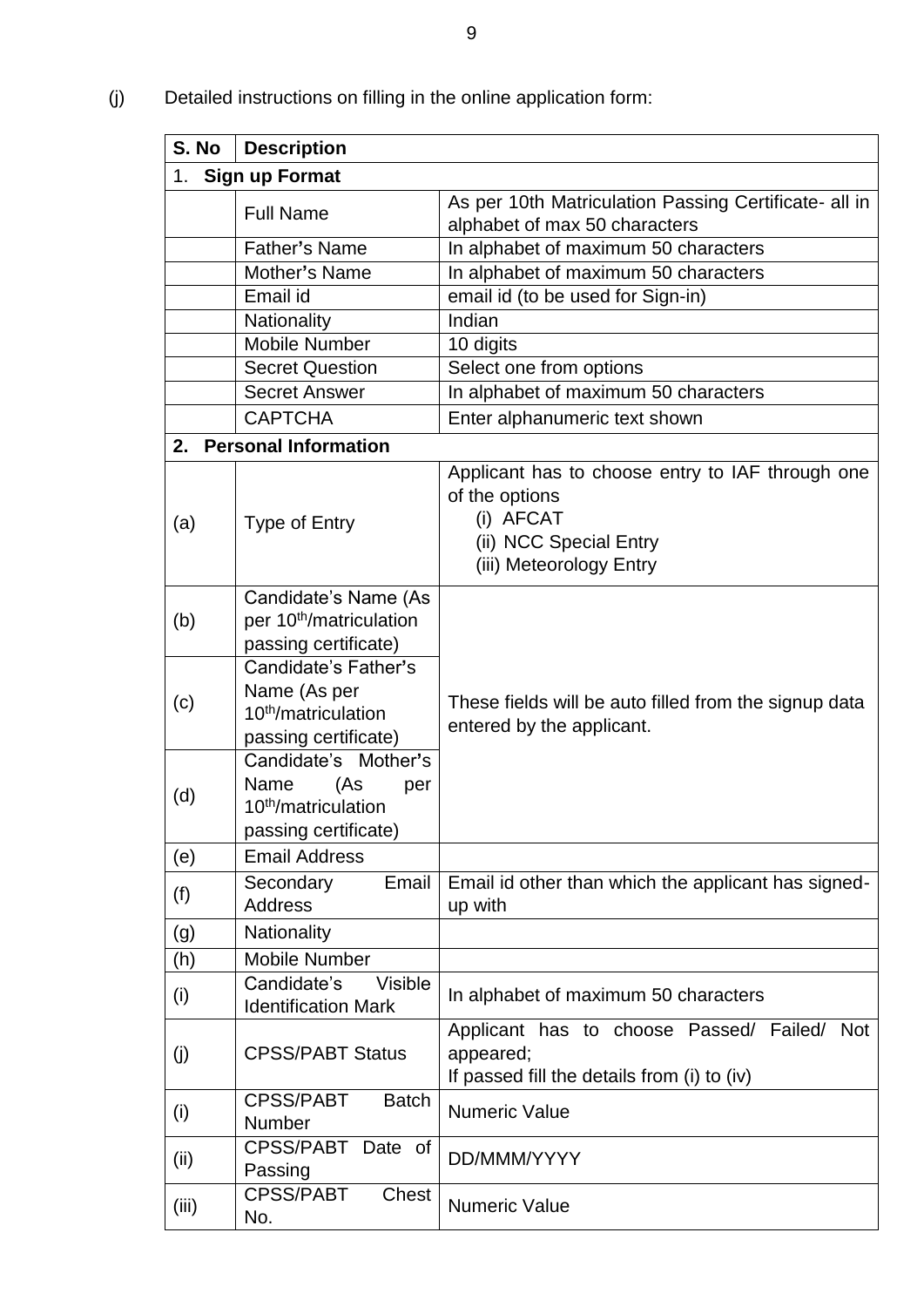| (iv)        | CPSS/PABT attended<br>at which Air Force<br><b>Selection Board</b>                  | Choose one from the list Dehradun, Gandhinagar,<br>Mysore, Varanasi                                                                                                                                                                         |
|-------------|-------------------------------------------------------------------------------------|---------------------------------------------------------------------------------------------------------------------------------------------------------------------------------------------------------------------------------------------|
| (k)         | Do you have a current<br>valid Commercial Pilot<br>issued<br>License<br>by<br>DGCA? | Select 'Yes' or 'No'                                                                                                                                                                                                                        |
| (1)         | serving<br>Are<br>you                                                               | Select 'Yes' or 'No'                                                                                                                                                                                                                        |
|             | Airman of IAF?                                                                      | If Yes, fill the details from (i) to (iv)                                                                                                                                                                                                   |
| (i)<br>(ii) | <b>Select Rank in IAF</b><br><b>Service Number</b>                                  | Choose one from the list<br>Alphanumeric                                                                                                                                                                                                    |
| (iii)       | <b>Current Posted Unit</b>                                                          | Alphanumeric                                                                                                                                                                                                                                |
| (iv)        | <b>Select Command</b>                                                               | Choose one from the list                                                                                                                                                                                                                    |
| (m)         | <b>Select Gender</b>                                                                | Male or Female                                                                                                                                                                                                                              |
| (n)         | <b>Select Marital Status</b>                                                        | <b>Married or Unmarried</b>                                                                                                                                                                                                                 |
| (0)         | Date of Birth                                                                       | DD/MMM/YYYY                                                                                                                                                                                                                                 |
| (p)         | Confirm your Date of<br><b>Birth</b>                                                | DD/MMM/YYYY                                                                                                                                                                                                                                 |
| 3.          | <b>Qualification Details</b>                                                        |                                                                                                                                                                                                                                             |
| (a)         | <b>Education Level</b>                                                              | Choose one from the list<br>$10 + 2 +$ Graduation<br>10 + 2 + Graduation + Post Graduation<br>Diploma + Graduation<br>10 + 2 + Integrated Post Graduation<br>Diploma + Integrated Post Graduation Diploma +<br>Graduation + Post Graduation |
| (b)         | Graduation  <br><b>Select</b><br>Level                                              | Choose one from the list,<br>based<br>on above<br>selection<br><b>Graduate Options A</b><br><b>Graduate Options B</b><br><b>Graduate Options C</b><br><b>Graduate Options D</b>                                                             |
| (c)         | Qualification<br><b>Select</b><br>Degree                                            | For Group 'A', 'B', 'D' Choose from<br>AMIE / ASI / IETE<br><b>Bachelor of Engineering</b><br><b>Bachelor of Technology</b><br>For Option 'C' enter B.Com etc.                                                                              |
| (d)         | Course<br>Duration<br>(in<br>years)                                                 | Numeric (4) four years for 'A', 'B', 'D'<br>Numeric (3) three years for 'C'                                                                                                                                                                 |
| (e)         | of<br>College/<br>Name<br>Institute                                                 | In alphabet of maximum 50 characters                                                                                                                                                                                                        |
| (f)         | Name of University                                                                  | In alphabet of maximum 50 characters                                                                                                                                                                                                        |
| (g)         | Date/ Expected<br>date<br>obtaining<br>the<br>οf<br>Graduation                      | DD/MMM/YYYY                                                                                                                                                                                                                                 |
| (h)         | Enter<br>Aggregate/<br><b>Gross Percentage</b>                                      | Numeric 2 digit                                                                                                                                                                                                                             |
| (i)         | Do you have Current                                                                 | Select 'Yes' or 'No'                                                                                                                                                                                                                        |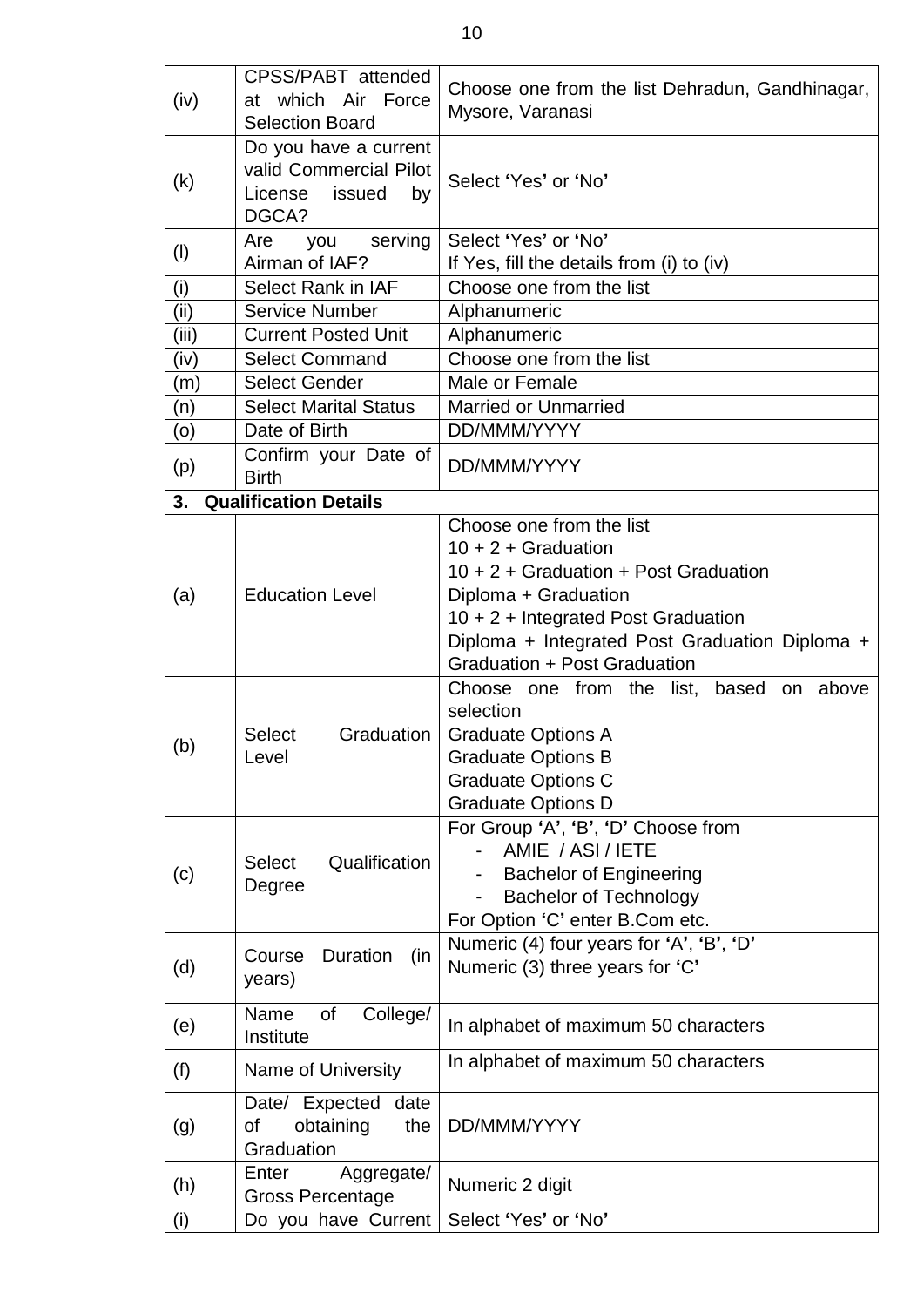|             | backlog?                                                   |                               |                                                                                                               |  |  |
|-------------|------------------------------------------------------------|-------------------------------|---------------------------------------------------------------------------------------------------------------|--|--|
| (j)         | 10+2 / Higher Secondary School Details                     |                               |                                                                                                               |  |  |
|             | Enter<br>Aggregate/                                        |                               |                                                                                                               |  |  |
|             | Gross Percentage as                                        |                               |                                                                                                               |  |  |
| (i)         | per your 10+2 / Higher   Numeric 2 digit                   |                               |                                                                                                               |  |  |
|             | Secondary                                                  | School                        |                                                                                                               |  |  |
|             | <b>Mark Sheet</b>                                          |                               |                                                                                                               |  |  |
|             | Enter                                                      | Physics                       |                                                                                                               |  |  |
|             | Percentage as per<br>your 10+2/ Higher                     |                               |                                                                                                               |  |  |
| (ii)        | Secondary School                                           |                               | Numeric 2 digit                                                                                               |  |  |
|             | Mark Sheet. Enter 0                                        |                               |                                                                                                               |  |  |
|             | (Zero),<br>if                                              | not                           |                                                                                                               |  |  |
|             | applicable.                                                |                               |                                                                                                               |  |  |
|             | <b>Mathematics</b><br>Enter                                |                               |                                                                                                               |  |  |
|             | Percentage as                                              | per                           |                                                                                                               |  |  |
|             | your 10+2/ Higher                                          |                               |                                                                                                               |  |  |
| (iii)       | Secondary School   Numeric 2 digit                         |                               |                                                                                                               |  |  |
|             | Mark Sheet. Enter 0<br>$(Zero)$ , if<br>not<br>applicable. |                               |                                                                                                               |  |  |
|             |                                                            |                               |                                                                                                               |  |  |
|             | 4. Course Preference                                       |                               |                                                                                                               |  |  |
|             |                                                            |                               | Applicant to select from the list of courses                                                                  |  |  |
|             |                                                            | - Flying                      |                                                                                                               |  |  |
|             |                                                            |                               | - Ground Duty (Technical)                                                                                     |  |  |
|             |                                                            | - Ground Duty (Non-Technical) |                                                                                                               |  |  |
|             |                                                            |                               | A list of courses would be displayed for which a                                                              |  |  |
| (a)         | Courses                                                    |                               | candidate is eligible as per the education qualification<br>and age. Candidates are to mandatorily choose all |  |  |
|             |                                                            |                               | courses as per their own preference. The registration                                                         |  |  |
|             |                                                            |                               | process would not proceed further till the time all courses                                                   |  |  |
|             |                                                            |                               | have been selected by the candidate. Candidates eligible                                                      |  |  |
|             |                                                            |                               | for technical branch have to additionally select EKT                                                          |  |  |
|             |                                                            |                               | paper as per their preference.                                                                                |  |  |
| 5. NCC      |                                                            |                               |                                                                                                               |  |  |
| (a)         | NCC Air<br>Wing                                            | "C"                           | If applicant is joining through NCC                                                                           |  |  |
|             | Certificate<br>Serial No.                                  |                               | Number                                                                                                        |  |  |
| (i)<br>(ii) | Name of NCC Unit                                           |                               | In alphabet of maximum 50 characters                                                                          |  |  |
| (iii)       | Year                                                       |                               | Numeric 4 digit (YYYY)                                                                                        |  |  |
|             |                                                            |                               | Applicant has to choose Passed/ Failed/<br><b>Not</b>                                                         |  |  |
| 6.          | <b>AFSB/SSB appeared</b><br><b>Candidates</b>              |                               | appeared;                                                                                                     |  |  |
|             |                                                            |                               | If Passed fill details from (a) to (e)                                                                        |  |  |
| (a)         | Batch No.                                                  |                               | Number                                                                                                        |  |  |
| (b)         | Enter<br>Place                                             | Of                            | Alphabets                                                                                                     |  |  |
|             | Appearing                                                  |                               | From (DD/MMM/YYYY) to (DD/MMM/YYYY)                                                                           |  |  |
| (c)         | No of Days at AFSB                                         |                               |                                                                                                               |  |  |
| 7.          | <b>Source of AFCAT information</b>                         |                               |                                                                                                               |  |  |
| (a)         | Source                                                     |                               | List of information Newspaper, Employment News                                                                |  |  |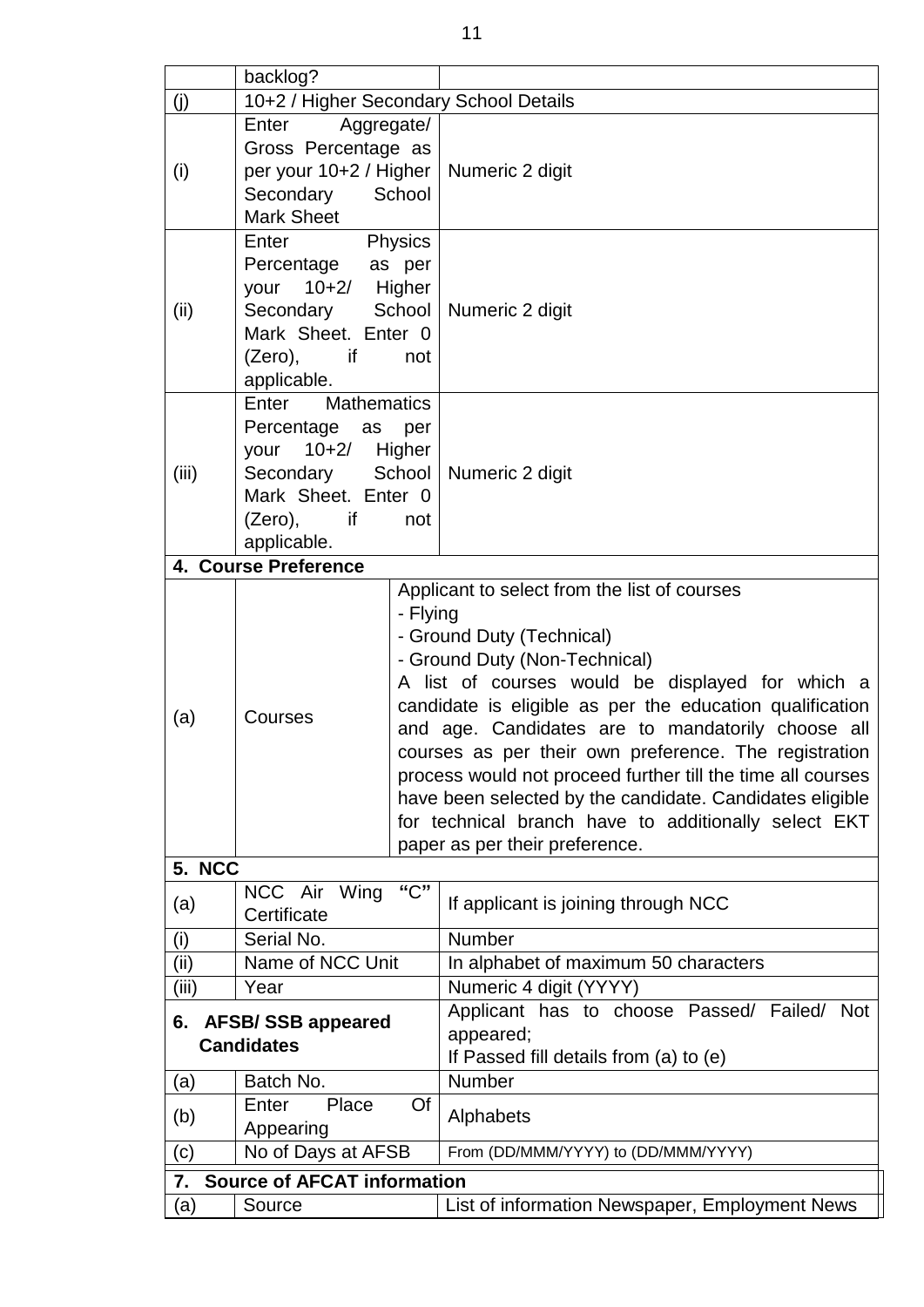| <b>GATE</b><br>8. |                                                                        |                                                                                                                     |
|-------------------|------------------------------------------------------------------------|---------------------------------------------------------------------------------------------------------------------|
| (a)               | Year of appearing                                                      | Numeric 4 digit                                                                                                     |
| (b)               | <b>GATE Score</b>                                                      | Numeric 2 digit                                                                                                     |
|                   | 9. Communication Details                                               |                                                                                                                     |
|                   | (a) Permanent Address                                                  |                                                                                                                     |
| (i)               | <b>Enter Full Address</b>                                              | <b>Numbers</b><br>100<br>Alphabet<br>0f<br>maximum<br>and<br>characters                                             |
| (ii)              | State/Union<br><b>Select</b><br><b>Territories</b>                     | Choose any one from list of states displayed                                                                        |
| (iii)             | <b>Select City</b>                                                     | Choose any one from list of cities displayed                                                                        |
| (iv)              | Pin Code                                                               | Numeric 6 digits                                                                                                    |
| (v)               | <b>Nearest</b><br>Railway<br><b>Station</b>                            | Alphabet of maximum 50 characters                                                                                   |
| (vi)              | <b>Landline Number</b>                                                 | <b>STD code and Landline</b><br>Numeric 11 digit                                                                    |
| (vii)             | Aadhaar<br>Card<br>Number                                              | digit numeric number of the applicant as<br>12 <sup>1</sup><br>appearing in Aadhaar card issued by UIDAI.           |
| (viii)            | Check if Permanent<br>Address is same as<br>Correspondence<br>Address. | If ticked, the Permanent address details<br>are<br>populated in the Correspondence address.                         |
| (b)               | <b>Correspondence Address</b>                                          |                                                                                                                     |
| (i)               | <b>Full Address</b>                                                    | alphabet and<br>numbers of<br>maximum<br>250<br>In<br>characters                                                    |
| (ii)              | <b>State</b>                                                           | Choose any one from list displayed                                                                                  |
| (iii)             | City                                                                   | Choose any one from list displayed                                                                                  |
| (iv)              | Pin Code                                                               | Numeric 6 digits                                                                                                    |
| (v)               | Railway<br><b>Nearest</b><br><b>Station</b>                            | In alphabet of maximum 50 characters                                                                                |
| 10.               | <b>Upload Documents</b>                                                | Size of each file is to be between 10 KB and 50KB                                                                   |
| (a)               | Photograph                                                             | Upload un-attested recent passport size colour<br>photograph (front portrait without headgear, except<br>for Sikhs) |
| (b)               | Signature                                                              | Upload scanned image of own signature in JPEG/<br><b>JPG</b> format                                                 |
| (c)               | Thumb Impression                                                       | Upload scanned impression of the thumb in<br>JPEG/ JPG format                                                       |
| (d)               | Declaration<br>by<br>the<br>candidate                                  | <b>Check</b>                                                                                                        |
| 11.               | <b>Select Exam City</b>                                                | 5 choices based on preference from the list of<br>exam cities as mentioned in Para 8 (f)                            |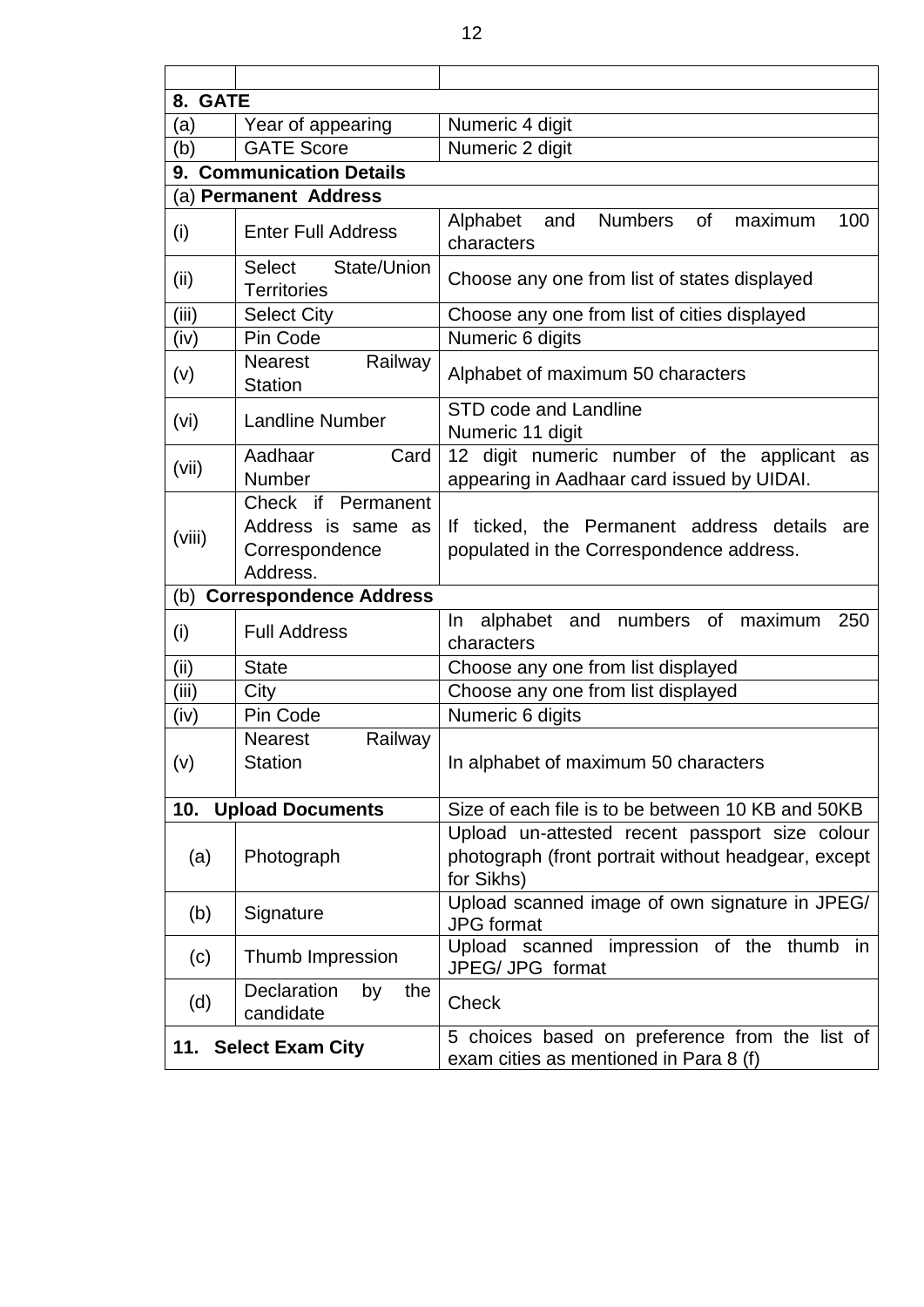(k) **Applicants are strongly advised to apply online well in time to avoid the last minute rush leading to website/ server slowdown.**

(l) **Serving Airmen**. Serving Airmen are required to apply like other applicants. In addition, they would have to apply as per the service format given in AFO 11/ 2015 through service channel.

(m) **NOC for Government Employees**. The applicants who are already in Government Service including serving in the Armed Forces, Government-owned industrial undertakings or other similar organizations also need to apply only after **obtaining necessary permission from their departments concerned and they are required to produce NOC** at the time of AFSB testing, failing which they will be routed back without being tested. NOC is mandatory irrespective of the candidate **being a permanent, temporary or Contractual employee**.

(n) **Permission of Employer**. Candidates should note that in case communication is received from their employer to withhold permission to the candidates who have applied for/ appearing in the examination, their candidature is liable to be cancelled. In case the employer refuse to provide NOC for any reason, that refusal is to be taken in writing and submitted to AFSB.

(o) Applicants are not required to submit any certificate, along with their applications, in support of their claims regarding age, educational qualifications, etc. However, certain mandatory documents are required to be carried in original at exam centres, the details of which is enumerated in para 8(e).

(p) **Contact/ Reference Details during Registration & Communication**. While filling in the application form, the applicants must ensure that they provide their valid and active e-mail IDs as the IAF would use electronic mode of communication while contacting them at different stages throughout the selection process. On successful submission of online application form, the candidate will receive a confirmatory e-mail on their registered e-mail ID. As such, all communication to the IAF should invariably contain the following particulars without which no request would be entertained.

- (i) Branch, Course Number and Year of Examination.
- (ii) Transaction Number (for queries on payment).
- (ii) Registration Number (as given in Payment Status & Admit Card).
- (iii) Hall Ticket Number (as given in Admit Card).
- (iv) Name of Applicant (in full and in block letters).

## 8. **AFCAT**.

(a) **Scheme of Online Examination**. All applicants whose applications are submitted by due date will be called for AFCAT at one of the examination centres on **either 19 Sep 2020 (Saturday) or 20 Sep 2020 (Sunday)**. **It is mandatory for the candidates opting for Ground Duty (Technical) branch to appear in both AFCAT as well as Engineering Knowledge Test (EKT).**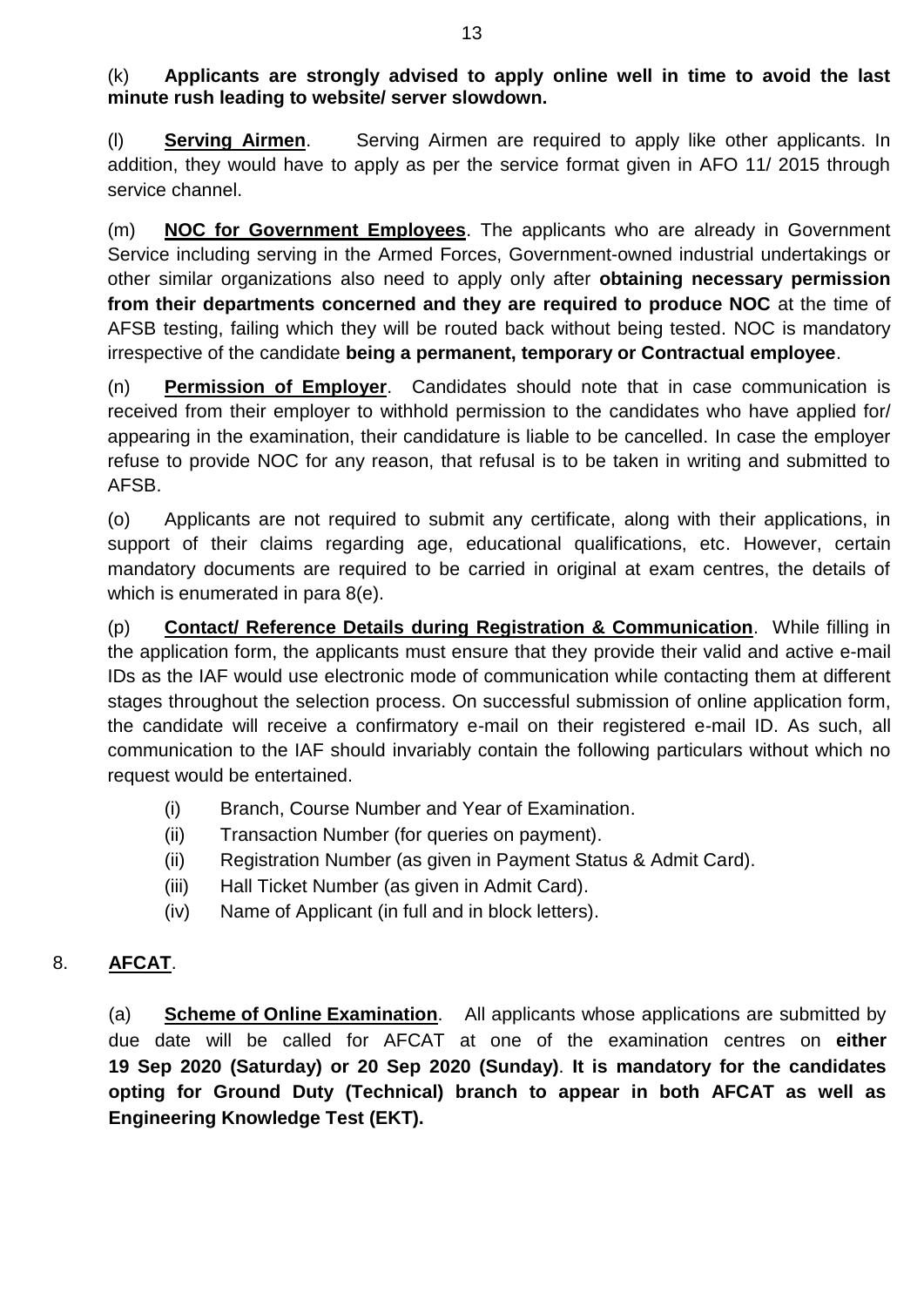(i) **Exam Schedule**. The AFCAT (and EKT) will be conducted in two days as per the following schedule:-

|                                                                                                                                                                                 | <u>19 Sept 20</u>  | (Day 1)              | 20 Sept 20 (Day 2) |                   |  |
|---------------------------------------------------------------------------------------------------------------------------------------------------------------------------------|--------------------|----------------------|--------------------|-------------------|--|
| <b>Activity</b>                                                                                                                                                                 | <b>1st Shift</b>   | 2nd Shift            | <b>1st Shift</b>   | 2nd Shift         |  |
| Candidate<br><b>Reporting Time</b>                                                                                                                                              | 08:00 hrs          | 12:30 hrs            | 08:00 hrs          | 12:30 hrs         |  |
| Verification<br>$\Omega$<br>Admit Card & ID<br>Proof, Biometrics,<br>Thumb<br>Photo/<br>Sign<br>Impression/<br>Attendance<br>on<br>Sheet & Candidate<br>Seating in Exam<br>Hall | 08:00-09:30<br>hrs | 12:30-14:00<br>hrs   | 08:00-09:30<br>hrs | 12:30-14:00 hrs   |  |
| Reading<br><b>of</b><br>Instructions<br>by<br>Candidates                                                                                                                        | 09:30-09:45<br>hrs | 14:00-14:15<br>hrs   | 09:30-09:45<br>hrs | 14:00-14:15 hrs   |  |
| <b>AFCAT</b>                                                                                                                                                                    | 09:45-11:45        | 14:15 -16:15         | 09:45-11:45        | 14:15 -16:15 hrs  |  |
|                                                                                                                                                                                 | hrs                | hrs                  | hrs                |                   |  |
| Reading<br><b>of</b><br>Instructions<br>by<br>Candidates<br>for<br><b>EKT</b>                                                                                                   | <b>NA</b>          | 16:15 -16:30<br>hrs  | <b>NA</b>          | 16:15 -16:30 hrs  |  |
| <b>EKT</b>                                                                                                                                                                      | <b>NA</b>          | 16:30 - 17:15<br>hrs | <b>NA</b>          | 16:30 - 17:15 hrs |  |

**Note**: Candidates will not be permitted to enter the exam centre, **under any circumstance, after the pre-exam verification process has commenced at 08:00 hrs for shift-I and 12:30 hrs for shift-II.**

> (ii) **Syllabus**. The subjects, the time allowed and the maximum marks allotted to each subject will be as follows:-

| <b>Exam</b>                                                                                    | <b>Subject</b>                                                                                                           | <b>Duration</b>      | No.<br>оf<br><b>Questions</b> | <b>Max</b><br><b>Marks</b> |
|------------------------------------------------------------------------------------------------|--------------------------------------------------------------------------------------------------------------------------|----------------------|-------------------------------|----------------------------|
| <b>AFCAT</b>                                                                                   | General Awareness, Verbal<br>Ability in English, Numerical<br>Ability and Reasoning and<br><b>Military Aptitude Test</b> | 02 Hours             | 100                           | 300                        |
| EKT<br>[For<br>Candidates<br>with<br>_of<br>one<br>choices<br>the<br>as (Technical)<br>Branch] | Mechanical,<br>Computer<br>Science and Electrical<br>_&<br>Electronics                                                   | 45<br><b>Minutes</b> | 50                            | 150                        |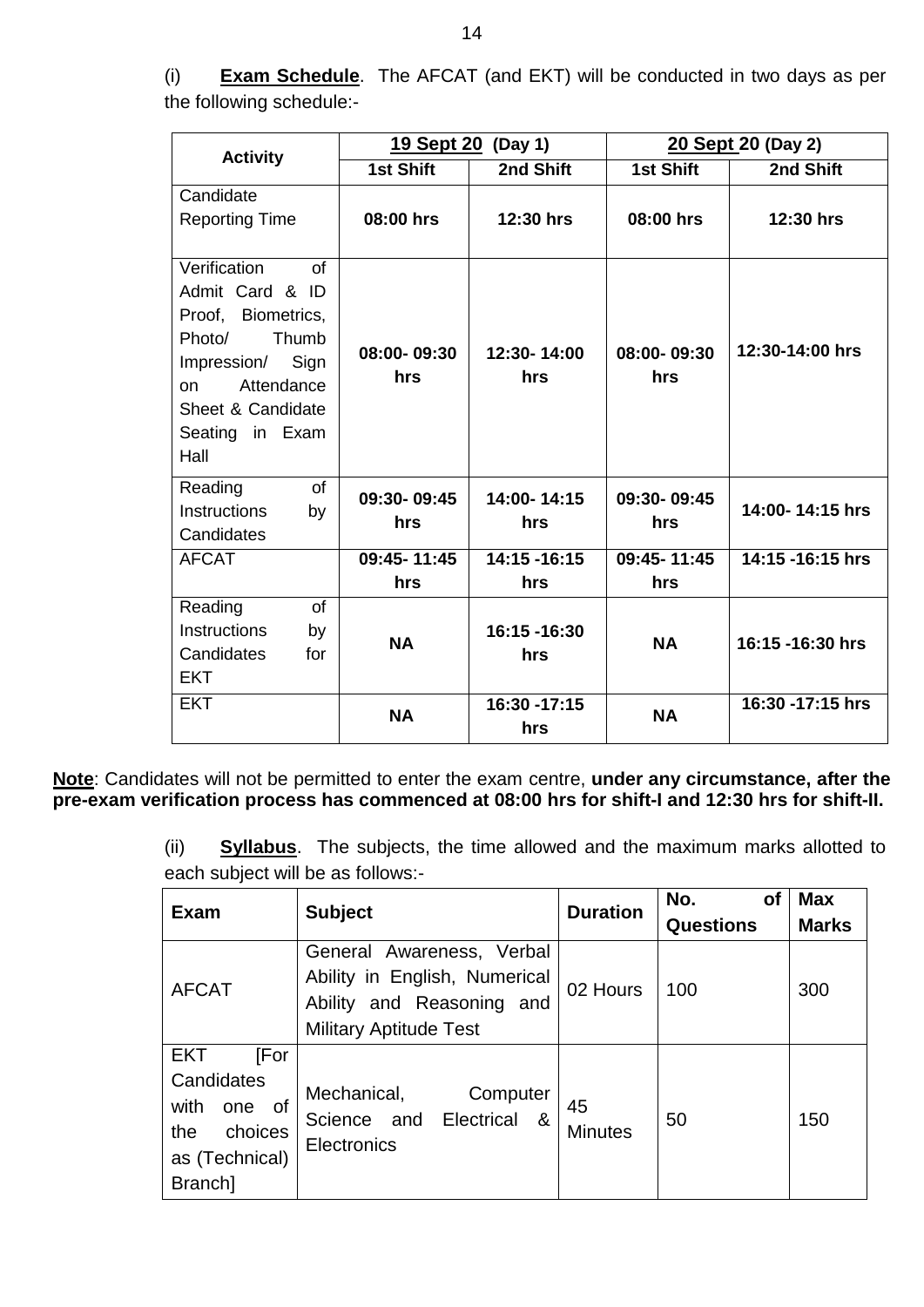(iii) The Online examination will consist of objective type questions and will be in English only for both AFCAT and EKT.

(iv) **Marking Scheme** is as follows:-

- (aa) Three marks will be awarded for every correct answer.
- (ab) One mark will be deducted for every incorrect answer.
- (ac) No marks for unattempted questions.

(v) Questions will be based on the metric system of Weights & Measures wherever applicable.

(vi) Candidates are required to appear for the Online AFCAT in person. Under no circumstance will any scribe or another candidate be allowed to appear/ assist in the exam.

(vii) Air Force has the discretion to fix qualifying marks in any or all the subjects of the examination.

## (b) **Standard and Syllabus of the Examination:**

## (i) **Syllabus**.

**(aa) English**. Comprehension, Error Detection, Sentence Completion/ Filling in of correct word, Synonyms, Antonyms and Testing of Vocabulary, Idioms and Phrases.

**(ab) General Awareness**. History, Geography, Civics, Politics, Current Affairs, Environment, Basic Science, Defence, Art, Culture, Sports, etc.

**(ac) Numerical Ability**. Decimal Fraction, Time and Work, Average, Profit & Loss, Percentage, Ratio & Proportion and Simple Interest, Time & Distance (Trains/Boats & Streams).

**(ad) Reasoning and Military Aptitude Test**.Verbal Skills and Spatial Ability.

(ii) **Standard**. The standard of Numerical Ability Questions will be of Matriculation level. The standard of questions in other subjects will be of graduation level (Indian University).

(c) **Practice Test**. An online Practice Test (for AFCAT & EKT) is available on the IAF website [https://careerindianairforce.cdac.in](https://careerindianairforce.cdac.in/) or [https://afcat.cdac.in](https://afcat.cdac.in/)**.**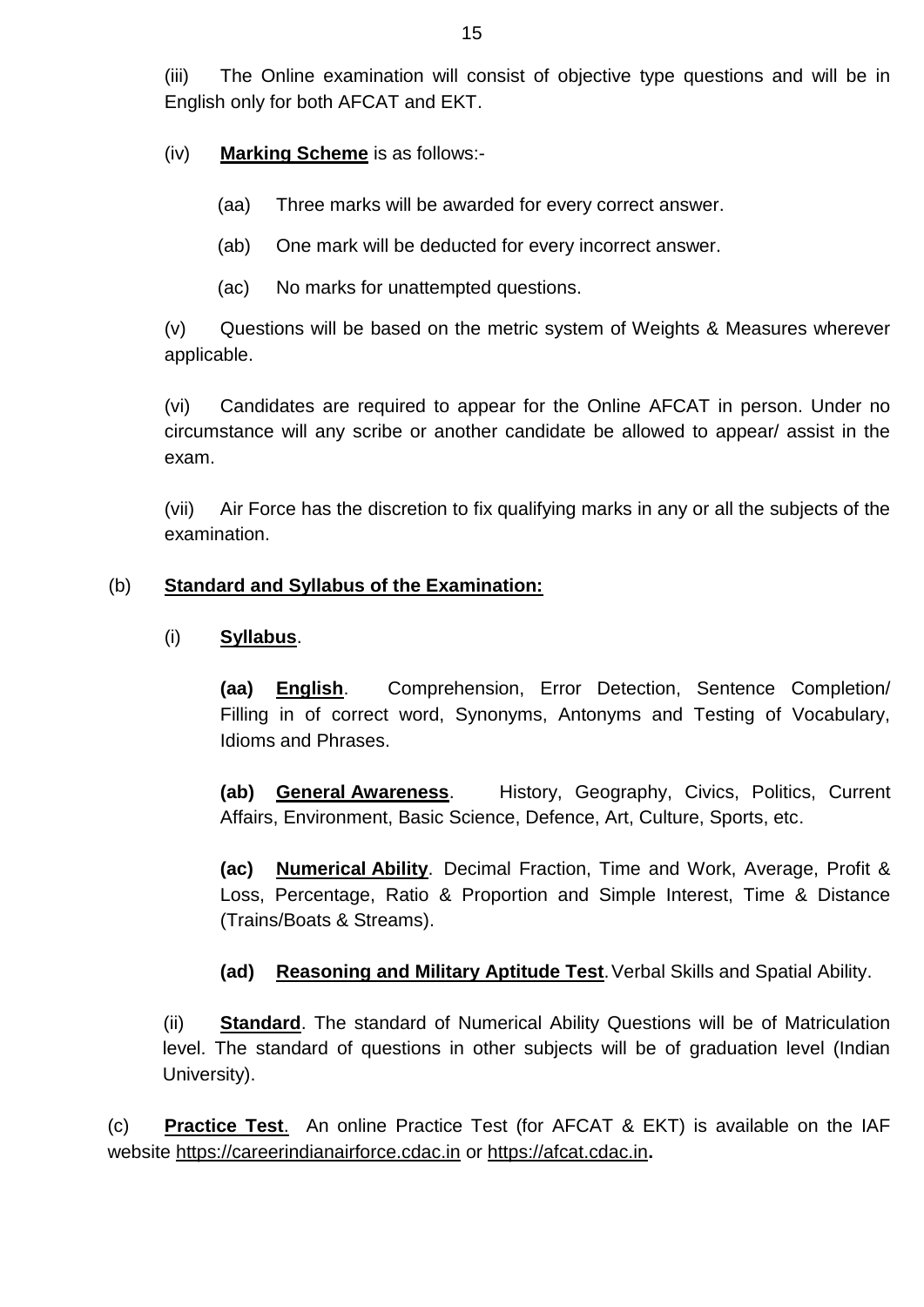## (d) **Instructions for e-Admit Card and AFCAT Written Examination**.

(i) The eligible candidates shall be issued with an e-Admit Card three weeks before the date of the examination. The e-Admit Card will be sent to the registered email IDs and will also be available at the website [www.careerindianairforce.cdac.in](http://www.careerindianairforce.cdac.in/) for all candidates who successfully submitted their online application. No Admit Card will be sent by post. To download the e-Admit Card, a candidate should have his/her **Username and Password**. The candidate will be solely responsible for downloading his/ her e-Admit Card.

(ii) If the candidate does not receive his/her admit card in their registered email id or is not able to download the same from the mentioned website or if there is any error / discrepancy / anomaly in the e-admit card, he/she must inquire from AFCAT Query Cell at C-DAC, Pune immediately. **(Phone Nos. 020-25503105 or 020-25503106)**. E-Mail queries may be addressed to **afcatcell@cdac.in** . No candidate will be allowed to appear in the examination unless he/ she holds a downloaded e-Admit Card for the examination.

(iii) The courses to which the candidates are admitted will be according to their eligibility as per age and educational qualifications and the course preferences given by them. The candidates should note that their admission to the examination will be purely provisional, based on the information given by them in the Application Form. On verification, in case the IAF finds that the information disclosed by the candidate is not correct or is false, his or her candidature will be treated as cancelled.

(iv) Candidates are to ensure that the personal information in the front side of the e-Admit card are as per the details provided by them during the registration process. They are also advised to read the instructions given at the rear of the e-Admit card beforehand.

(v) The decision of the IAF shall be final with regard to the acceptance of a candidate's application, based on the given information.

## (e) **Special Instructions to Candidates for Online Examination**.

(i) **Items to be Brought Inside Examination Hall.** The following items are to be carried to the exam centre:-

- (aa) e-Admit Card for AFCAT **02/2020**.
- (ab) Candidate's Aadhaar Card.

(ac) Another valid photo identity card such as PAN card/ passport/ driving licence/ voter identity card/ college identity card or any other valid photo identity proof, with details of name, father's name, date of birth and a clear photograph.

(ad) Two passport size colour photographs- same as the photo uploaded during online application (to be pasted, not stapled on Admit Card next to the printed photo and on attendance sheet at the exam centre).

(ae) Ballpoint Pen (Blue or Black) for signing on the attendance sheet and rough work.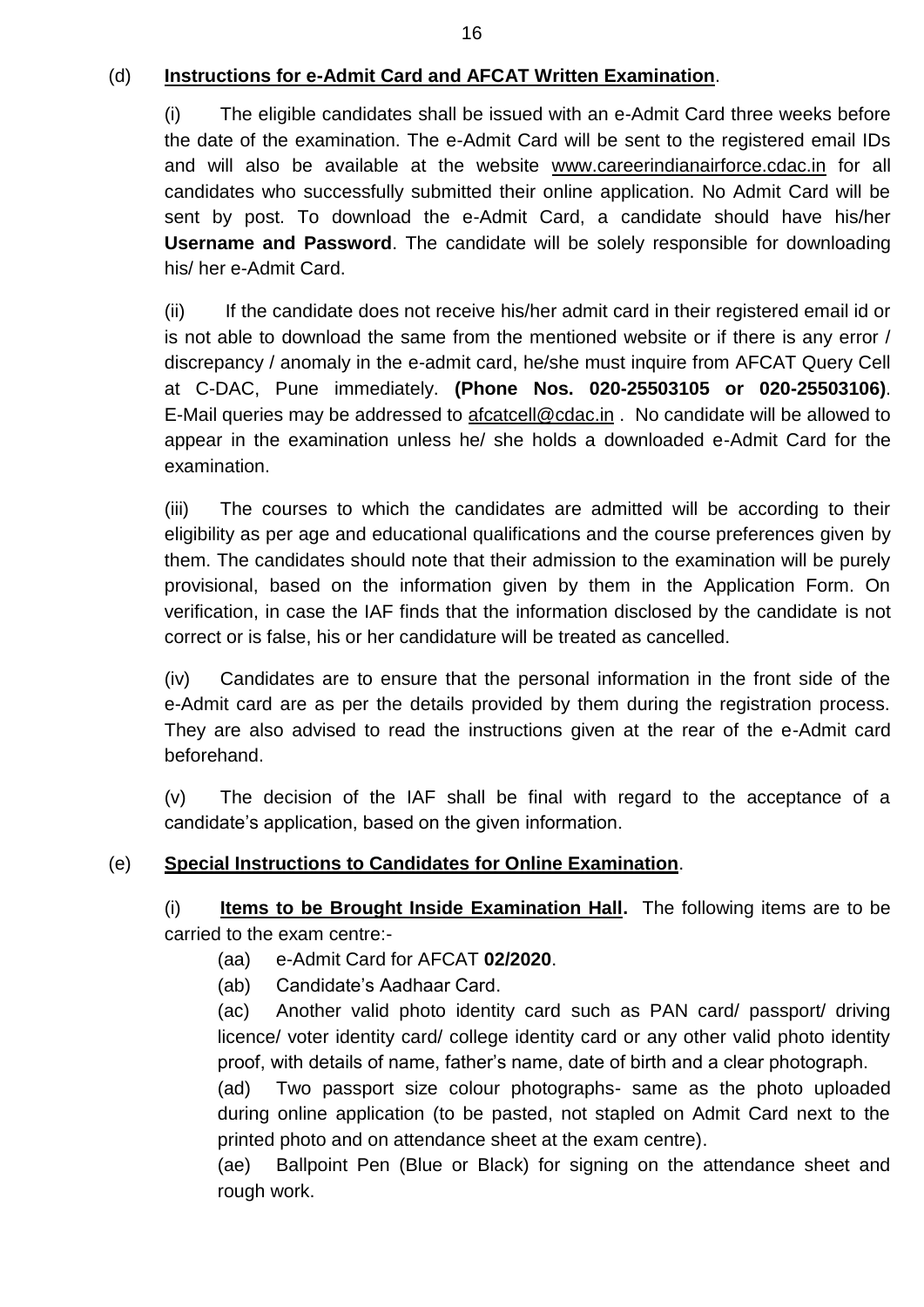(ii) **Items not permitted inside Examination Hall**. Candidates are not allowed to carry any textual material, calculators, docupen, slide rulers, log tables, electronic watches with facilities of calculator, mobile phones, blue tooth, pager or any other digital device except the admit card, identity proof inside the AFCAT- C-DAC exam centre premises. If the candidate is in possession of any of the above mentioned items, it will be construed as an attempt to using unfair means and his/her examination will be cancelled. The item will be confiscated and he/ she will also be debarred from future AFCAT examinations. Candidates are advised not to bring any valuable/costly items to the Examination Centres, as safe keeping of the same cannot be assured. IAF will not be responsible for any loss in this regard.

(iii) **Malpractice**. If any candidate resorts to the use of unfair means during the exam, he/ she will be withdrawn from the examination and his/her candidature will be cancelled.

(iv) **Conduct in Examination Hall**. The candidates are expected to conduct themselves in a dignified manner during the examination or while interacting with the staff on duty. If any candidate is involved in act(s) of indiscipline at the exam centre (before, during or after the exam), he/ she will be withdrawn from the examination and his/ her candidature will be cancelled.

(v) **Instructions for examination.** Question paper will be made available to candidates only during the online examination. The request of candidates to provide copies of question paper will not be entertained until the completion of entire process and preparation of final merit list post AFSB testing and Medical examination.

(f) **Locations for AFCAT 02/2020: Agartala, Agra, Ajmer, Ahmedabad, Aizawl, Alwar, Aligarh, Allahabad, Amritsar, Aurangabad, Bareilly, Behrampur (Odisha), Belagavi, Bengaluru, Bhagalpur, Bhilai, Bhopal, Bhubaneswar, Bikaner, Chandigarh, Chennai, Coimbatore, Dehradun, Delhi and NCR, Dhanbad, Diu, Dibrugarh, Durgapur, Faridabad, Ganganagar, Gaya, Ghaziabad, Gorakhpur, Guntur, Guwahati, Gwalior, Haldwani, Hissar, Hyderabad, Imphal, Indore, Itanagar, Jabalpur, Jaipur, Jalandhar, Jalpaigudi, Jammu, Jamshedpur, Jhansi, Jodhpur, Jorhat, Kannur, Kanpur, Kochi, Kohima, Kolhapur, Kolkata, Kota, Kurukshetra, Leh, Lucknow, Madurai, Mangalore, Mathura, Meerut, Mumbai, Mysore, Nagpur, Nasik, Noida, Panaji, Pathankot, Patna, Port Blair, Puducherry, Pune, Rajkot, Ranchi, Shillong, Shimla, Silchar, Srinagar, Thane, Thiruvananthapuram, Thrissur, Tirunelveli, Tirupati, Udaipur, Vadodara, Varanasi, Vellore, Vijayawada, Visakhapatnam, Warangal.**

(g) **Allotment of Centres**. As far as possible, candidates will be allotted centres as per their choice. **Candidates should note that no request for change of centre/ date/ slot will be entertained**. Therefore candidates should exercise due care before deciding date/ slot of his/ her choice for the centre for the examination before filling the form.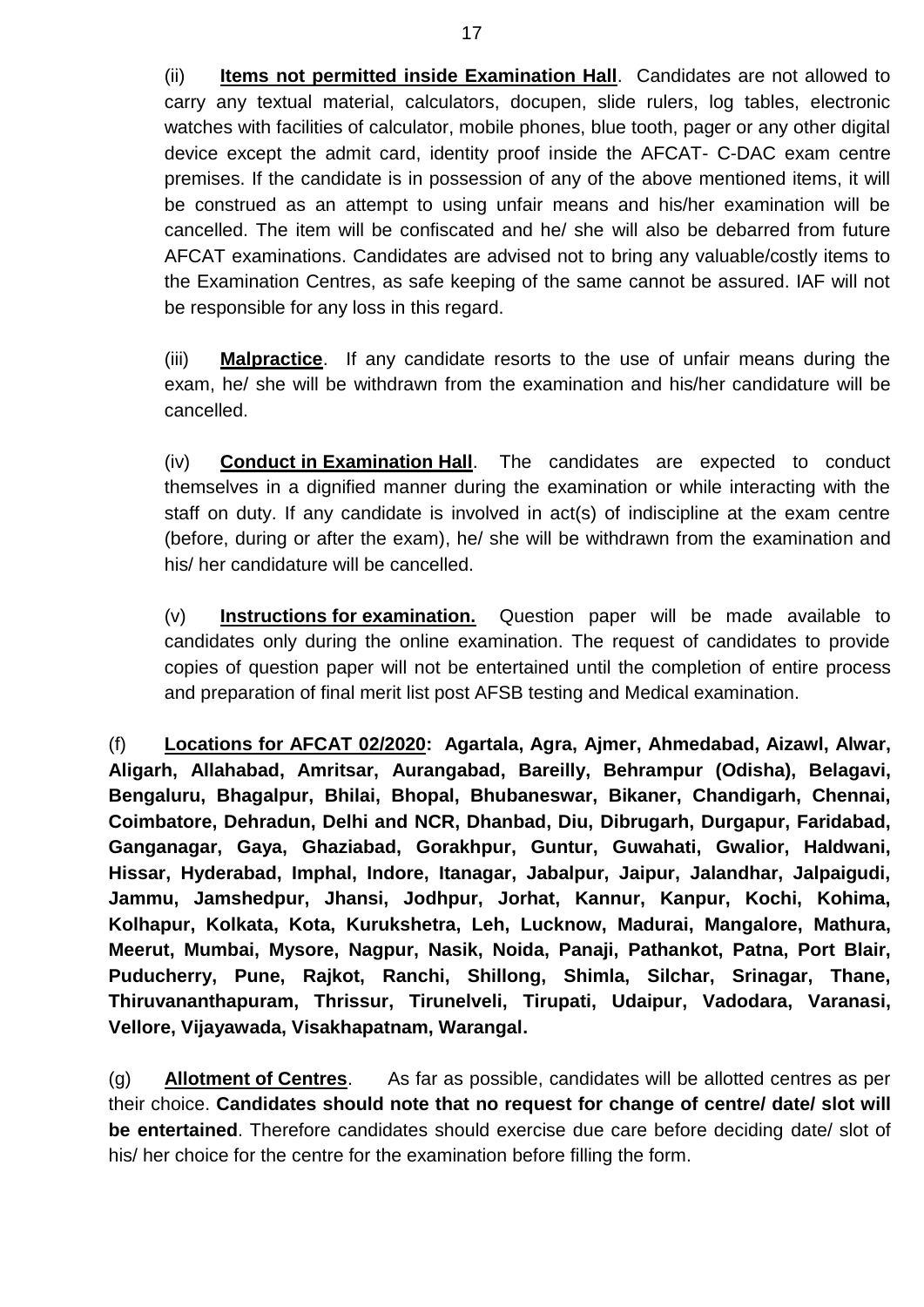## 9. **Air Force Selection Board (AFSB)**.

(a) For AFCAT entry, IAF shall prepare a list of candidates who obtain the minimum qualifying marks in the Online AFCAT as fixed by the IAF in their discretion. Candidates who are declared successful in the Online AFCAT will be called at one of the Air Force Selection Boards. Candidates who have applied for NCC Special Entry/Meteorology will be directly called for AFSB testing at one of the AFSB centres. The AFSB centres are at Dehradun (1 AFSB), Mysuru (2 AFSB), Gandhinagar (3 AFSB) and Varanasi (4 AFSB). Candidates who opt for flying branch can only opt for Dehradun, Mysore and Varanasi. **Candidates who have qualified in the written exam are required to choose AFSB date and venue by themselves on the website [https://careerindianairforce.cdac.in](https://careerindianairforce.cdac.in/) or https://afcat.cdac.in in order to generate call- up letter for AFSB interview**.

(b) **Physical Fitness**. Candidates are advised to be physically fit when you report for SSB in order to be able to undergo various tests at AFSB. You should aim to achieve an ability to run 01 mile (1.6 kms) in 10 minutes, 10 push ups and 3 chin ups.

(c) **Tattoos**. Permanent body tattoos are only permitted on inner face of forearm (from inside of elbow to the wrist) and on the reverse side of palm/ back (dorsal) side of hand. Permanent body tattoos on any other part of the body are not acceptable. Tribes with tattoo marks on the face or body as per their existing customs and traditions will be permitted on a case to case basis.

(d) **Narcotics.** Use/possession of narcotics is banned. Candidate may be tested for presence of drugs in the body during Medicals and subsequently during training/ service career as an officer. If candidate is found to be using/ in possession of narcotics during any time of training/service career, candidate would be debarred from joining the Indian Air Force or be removed from service if already joined.

(e) The testing at AFSB would consist of three stages as given below:-

(i) **Stage-I**. Officer Intelligence Rating Test along with Picture Perception and discussion test will be conducted on the first day. Stage-I test is a screening test and only those who qualify would undergo subsequent testing. All Stage-I qualified candidates would be subjected to document check to ascertain their eligibility for the branches applied for. Candidates who either do not qualify in Stage-I or do not meet the required eligibility criteria would be sent back on the first day itself.

(ii) **Stage-II**. Psychological test will be conducted on Day 1(Afternoon) and the Group Tests and Interview would commence after document check for the next five days.

(iii) **For Flying Branch**. Computerised Pilot Selection System (CPSS) would be administered to recommended candidates only. This is once in a lifetime test. **Candidates who have failed the CPSS/ PABT in an earlier attempt or a Flight Cadet suspended from flying training at Air Force Academy will not be eligible.**

(f) **Change of Interview Dates**. Request for change of AFSB interview date should be avoided. Requests for postponing interview may be considered under genuine circumstances and that too if it is administratively convenient for which **Air Headquarters** will be the sole deciding authority. Such requests should be sent to AFSB Centre from where the call for AFSB interview has been received through **e-mail only**.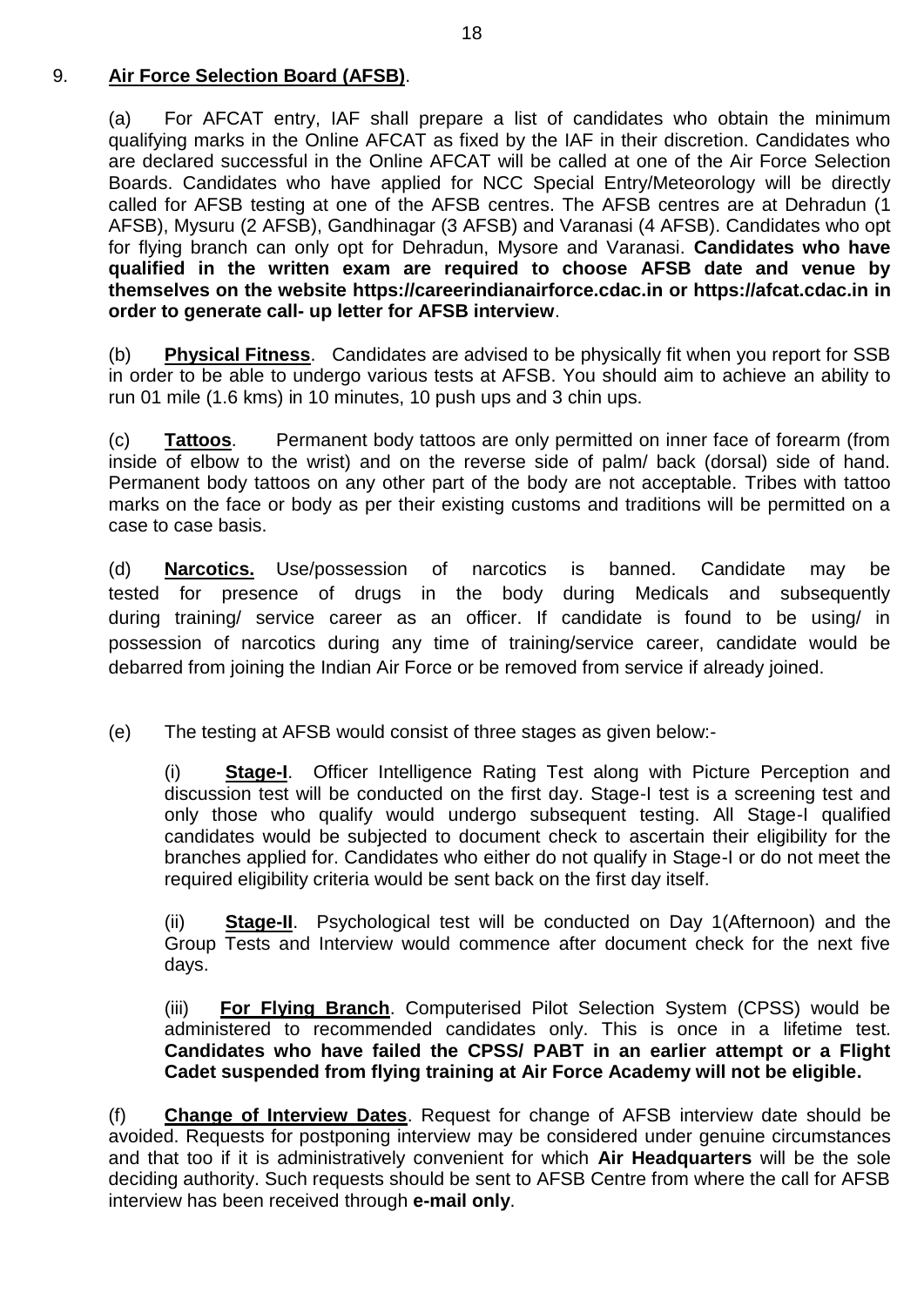(g) Candidates will appear before the AFSB and undergo the test at their own risk and will not be entitled to claim any compensation or other relief from Government in the event of any injury which they may sustain in the course of or as a result of any of the tests given to them at the Selection Board whether due to the negligence of any person or otherwise. Candidates will be required to sign an indemnity bond to this effect on the form appended to the application.

(h) **Travel Allowance (TA)**. To and fro travelling fare by the shortest route of AC-III Tier/AC Chair Car or actual normal bus fare will be re-imbursed to the candidates appearing in AFSB for the first time. Change of address, if any, must be intimated to the Board well before arrival. You shall furnish the railway ticket/ bus ticket (hard copy) to the Board, failing which no TA will be paid. For all other modes of travel, TA will be admissible as per the government authorized rules. **No TA is admissible, if you have already appeared for the same type of entry at any of the Selection Boards**. **Candidates are to carry cancelled Cheque for Online Payment.**

(j) **Documents for AFSB**. Candidates are required to bring the following relevant documents, which will be checked during AFSB testing:-

(i) AFCAT Admit Card.

(ii) Original Matriculation/ Secondary School Certificate and Mark sheets issued by CBSE/ ICSE/ State Board. No other certificate will be accepted for verification of Date of Birth.

(iii) Original Marks Sheet & Certificate of 10+2 (issued by the relevant Board).

(iv) Original/ Provisional Graduation Degree/ Post Graduation Degree Certificates and Mark Sheet of each year/ semester issued by University - only for verification of educational qualifications to check eligibility for the course. Provisional Certificate issued by college Principal is **not acceptable**. However, Provisional Degree Certificate issued by the University is acceptable.

(v) In case of final year/ semester students, a Certificate from the College Principal, clearly mentioning the following aspects annotated with proper stamp and seal of the Institution is required:-

- (aa) Name of the College.
- (ab) Name of the University.
- (ac) Discipline in which Graduation/ Post Graduation obtained.
- (ad) Aggregate Percentage.
- (ae) Likely Date of Declaration of Final Result (in DD/MM/YYYY Format).
- (vi) Two attested photocopies of each of the above mentioned certificates.
- (vii) Original NCC Certificate (if applicable).

(viii) NOC from employers for candidates working in Central/ State Govt. or Public Sector Undertakings.

- (ix) Original valid Commercial Pilots' License, issued by DGCA, if applicable.
- (x) Inbound Railway Ticket/ Bus Tickets. (For refund of Travelling Allowance)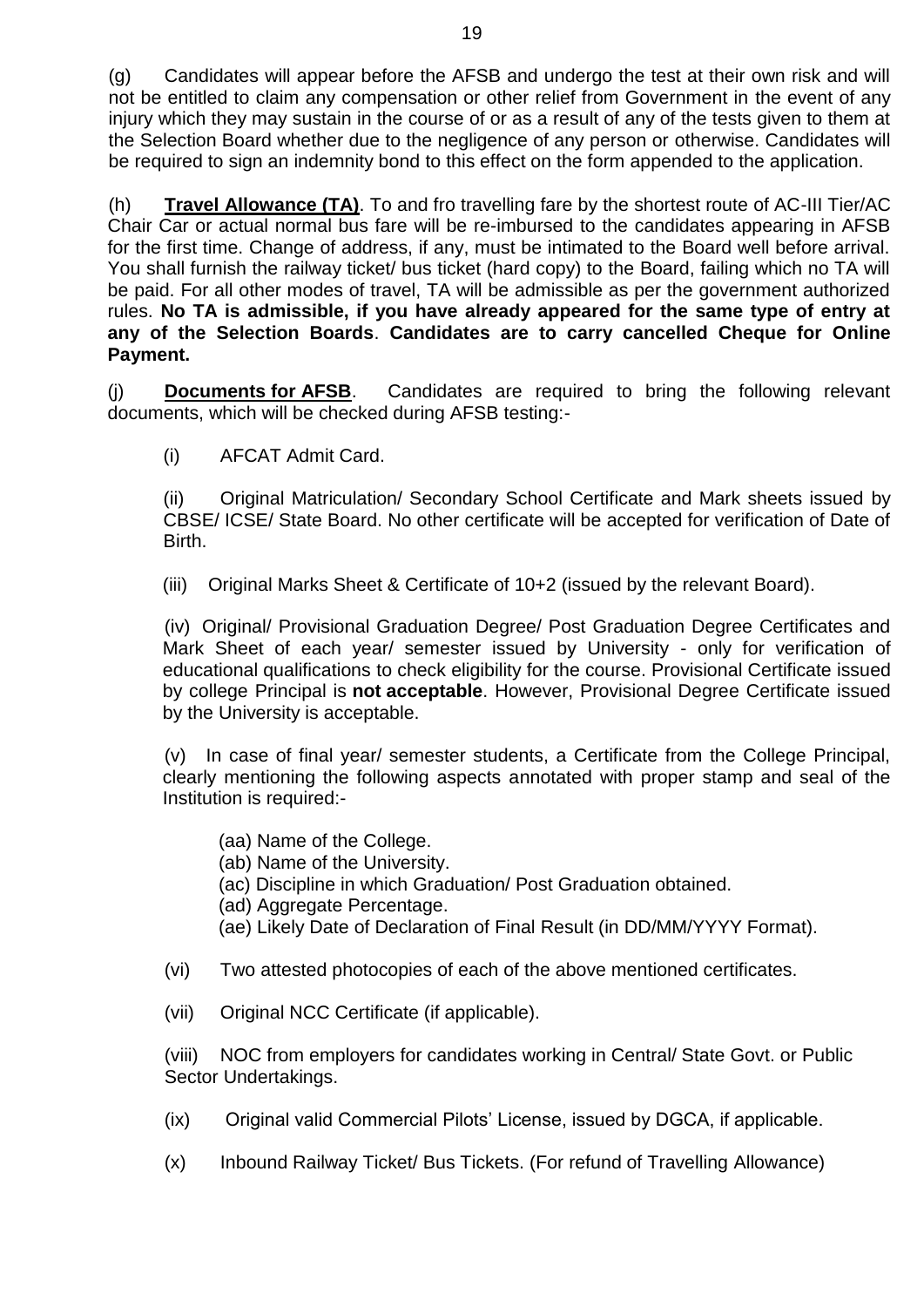(xi) Candidates are also advised to bring twenty copies of recent passport size colour photographs taken in light coloured clothes against white background for documentation.

#### (k) **Candidates not in possession of the above documents or those who do not meet the eligibility conditions, should not report to the AFSB, as they will not be accepted for the tests and will be routed back without travelling allowances**.

(l) Candidates recommended by the IAF for interview by the Air Force Selection Board (AFSB) who have changed their addresses subsequent to the submission of their application for the examination should immediately after announcement of the result of the written part of the examination notify the changed address, along with an unstamped self-addressed envelope, also to Wg Cdr PO-3 (A/B) Air HQs. 'J' Block, Room No. 17, Opp. Vayu Bhawan, Motilal Nehru Marg, New Delhi-110 106. Failure to comply with this instruction will deprive the candidate of any claim to consideration in the event of his/her not receiving the letter for interview by the AFSB.

10. **Final Merit List**. To be acceptable, candidates should secure the minimum qualifying marks separately in written examination and AFSB test as fixed by the IAF. Candidates will be placed in the order of merit on the basis of the total marks secured by them in the written examination and in the AFSB tests. The form and manner of communication of the result of the examination to individual candidates shall be decided by the IAF in their discretion.**10% of the vacancies are reserved for NCC Air Wing Senior Division 'C' certificate holders in Ground Duty (Technical and Nontechnical) Branches**. Allotment of PC/ SSC in Ground Duty (Technical and Non-technical) Branches would be based on number of vacancies, performance in the selection process and the choice given by the candidates.

11. **Training**. Candidates recommended by the AFSBs and found medically fit by appropriate medical establishment are detailed for training strictly on the basis of merit and availability of vacancies in various branches/ sub branches.

(a) **Date and Duration of Training**. Training is scheduled to commence in the first week of **Jul 2021** for all courses. The approximate duration of training for Flying and Ground Duty (Technical) Branches is **74 weeks** and that of Ground Duty (Non-technical) Branches is **52 weeks** at Air Force Training Establishments.

(b) **Physical Conditioning**. Prospective candidates are advised to keep themselves in good physical condition to adapt to physical training at AFA which encompasses running, swimming, rope climbing and other forms of physical training/conditioning in which they would undergo mandatory tests during training. Candidates are advised to keep themselves in good physical condition by following the under mentioned routine:-

- (i) Running: up to 4 Km. in 15 minutes.
- (ii) Skipping.
- (iii) Push ups & Sit-ups: Minimum 20 each.
- (iv) Chin ups: 08.
- (v) Rope Climbing: 3 to 4 metres.
- (vi) Swimming (25 m).

(c) After admission to Air Force Academy, candidates will not be considered for any other commission. They will not be permitted to appear for any interview or examination after they have been finally selected for training in AFA. No request for withdrawal of candidature received from a candidate after he/she has submitted his/her application will be entertained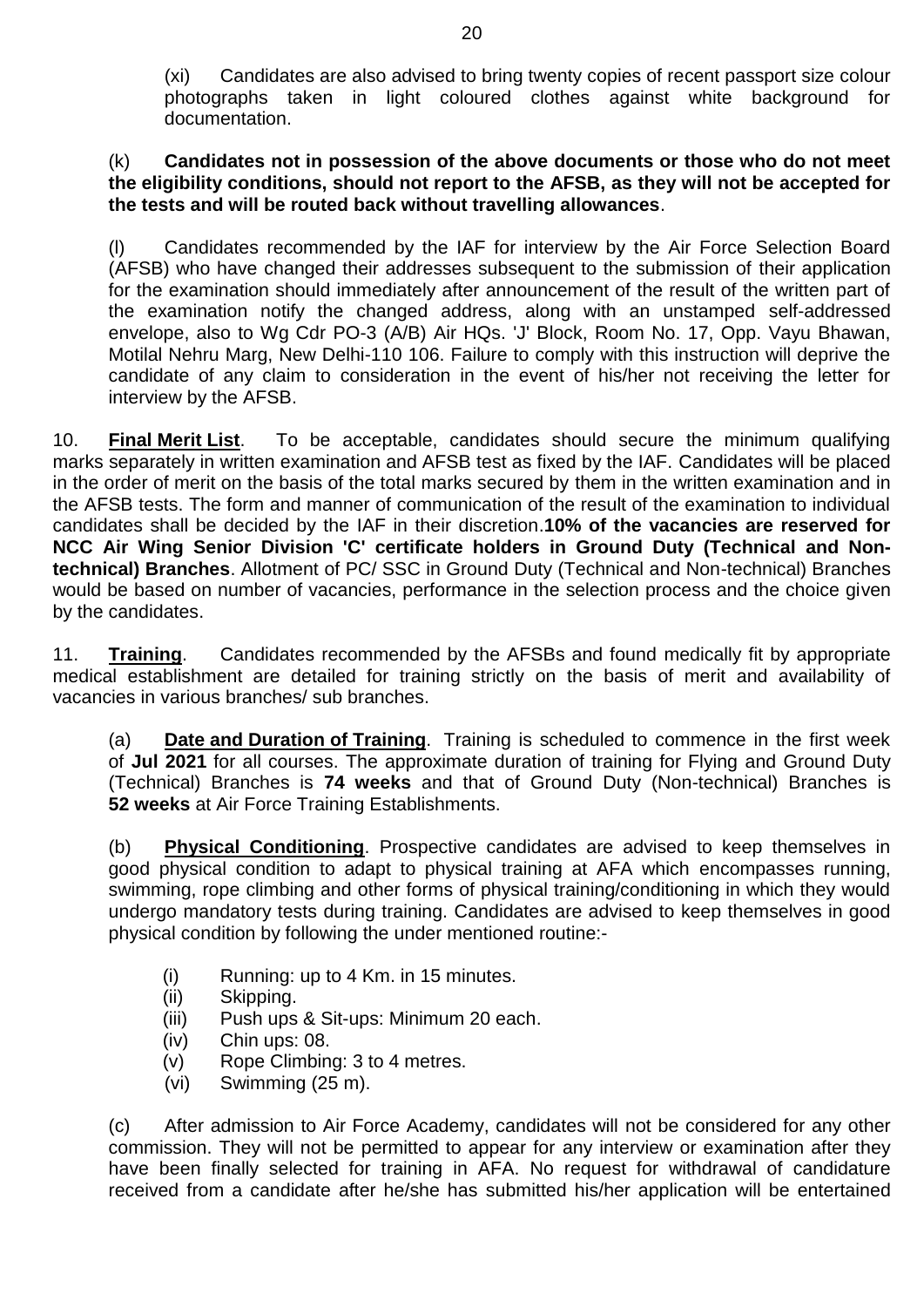under any circumstance. PAN Card, Aadhaar card and account in SBI/ Nationalized Bank is mandatory at the time of joining Air Force Academy (AFA).

#### 12. **Facilitation Counter for Guidance of Candidates.**

(a) For any Query related to Conduct of Online Examination, registration process, admit cards, candidates may contact AFCAT Cell on **020-25503105 or 020-25503106.** E-Mail queries may be addressed to [afcatcell@c](mailto:afcatcell@)dac.in.

(b) For all queries regarding Eligibility, allotment of AFSB centres, date of AFSB interview, merit list, Joining Instructions, and any other relevant information regarding selection process, candidates may contact on **011-23010231** Extn: **7610** or visit website **[https://careerindianairforce.cdac.in](https://careerindianairforce.cdac.in/) or https://afcat.cdac.in or Toll free number 1800-11- 2448**

(c) **Timings**. Telephonic query timings are from **0930 hrs to 1300 hrs and 1400 hrs to 1700 hrs (**Monday to Friday, except closed holidays).

13. **Disclaimer**. Information given in the notification and on the websites are guidelines only. In case of any ambiguity, the existing policies, rules and regulations of IAF/ Govt. of India will be final. **Terms and conditions for selection given in the notification are guidelines only and are subject to change without notice.** 

14. **Statutory Warning**. Selection in the Indian Air Force is fair and merit based. Attempt to influence the selection process at any stage is liable to lead to termination of candidature or initiation of service and legal action against the concerned individual.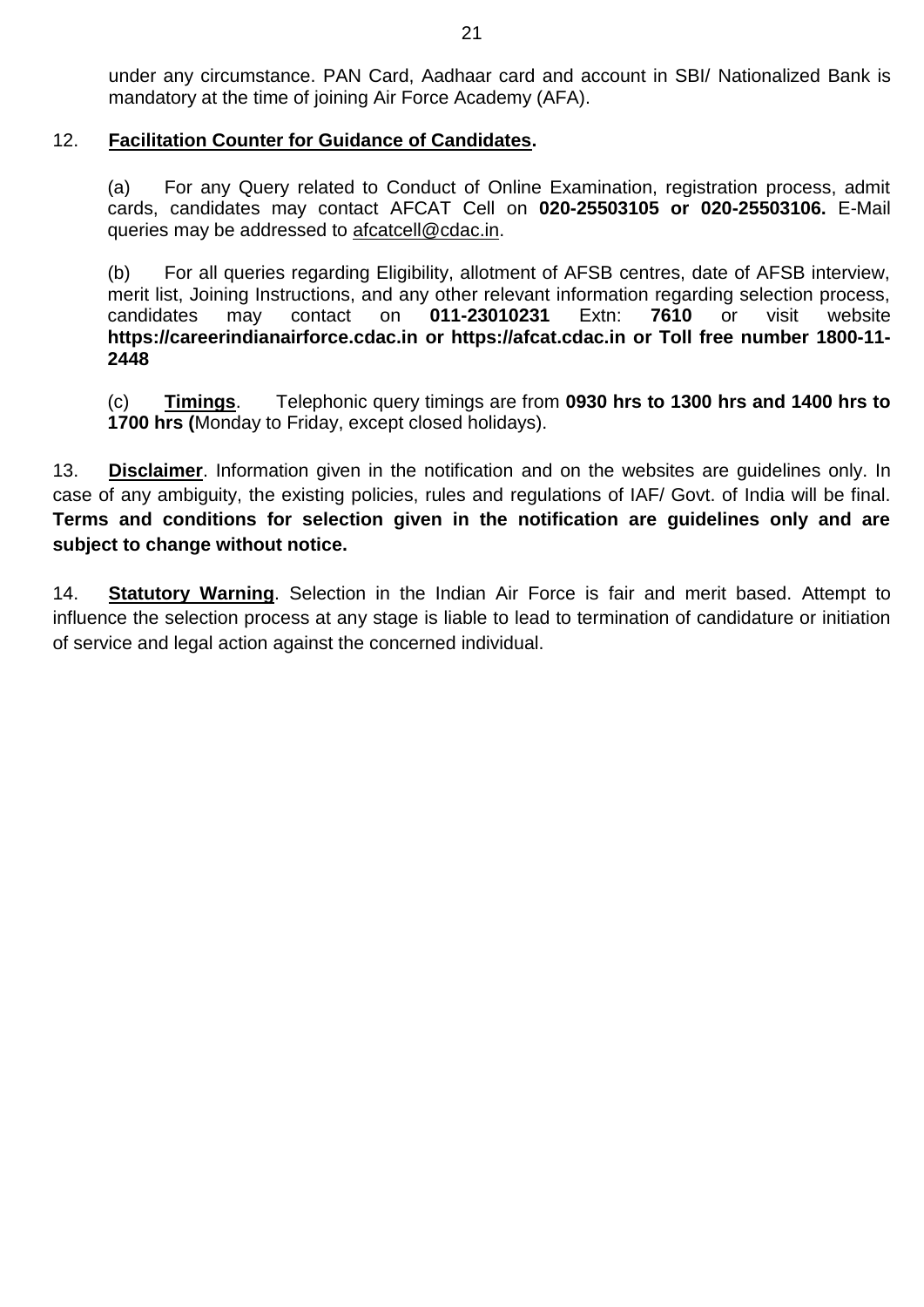

# भारतीय वायु सेना **Indian Air Force**

#### **MEDICAL STANDARDS FOR**

#### **AIR FORCE COMMON ADMISSION ONLINE TEST (AFCAT- 02/2020) FOR FLYING BRANCH AND GROUND DUTY (TECHNICAL AND NON-TECHNICAL) BHANCHES/ METEOROLOGY ENTRY FOR COURSES COMMENCING IN JULY 2021**

## **General Instructions**

1. In this section the assessment of candidates for commissioning through AFCAT for flying and ground duty branches /NCC special entry into the IAF is considered.

2. The basic requirements of medical fitness are essentially the same for all branches, except for aircrew in whom the parameters for visual acuity, anthropometry and certain other physical standards are more stringent. A candidate will not be assessed physically fit unless the examination as a whole shows that he is physically and mentally capable of withstanding severe physical and mental strain for prolonged periods in any climate in any part of the world.

3. The medical standards spelt out pertain to initial entry medical standards. If, however, any disease or disability is detected during the training phase, which will have a bearing on the flight cadets subsequent physical fitness and medical category; such cases will be referred expeditiously to IAM (for aircrew)/ specialists of MH (for non-aircrew) under intimation to the office of DGMS (Air)- Med-7. At IAM, if the disease or disability is considered of a permanent nature, an early decision for the cadet to continue in the service/ branch/ stream is to be taken. Specific waivers of DGMS (Air), if asked for, must carry full justification in accordance with relevant Para of IAP 4303 4th edition (revised).

## **General Medical and Surgical Assessment**

4. Every candidate to be fit for the Air Force must conform to the minimum standards laid down in the succeeding paragraphs. The general build should be well developed and proportionate.

5. The residual effects of fractures/ old injuries are to be assessed for any functional limitation. If there is no effect on function, the candidate can be assessed fit. Cases of old fractures of spine are unfit. Any residual deformity of spine or compression of a vertebra will be cause for rejection. Injuries involving the trunks of the larger nerves, resulting in loss of function, or scarring, which cause pain or cramps, indicate unsuitability for employment in flying duties. The presence of large or multiple keloids will be a cause for rejection.

6. Minor scars and Birth Marks for e.g. as resulting from the removal of tuberculous glands do not, per se, indicate unsuitability for employment on flying duties. Extensive scarring of a limb or torso that may cause functional limitation or unsightly appearance should be considered unfit.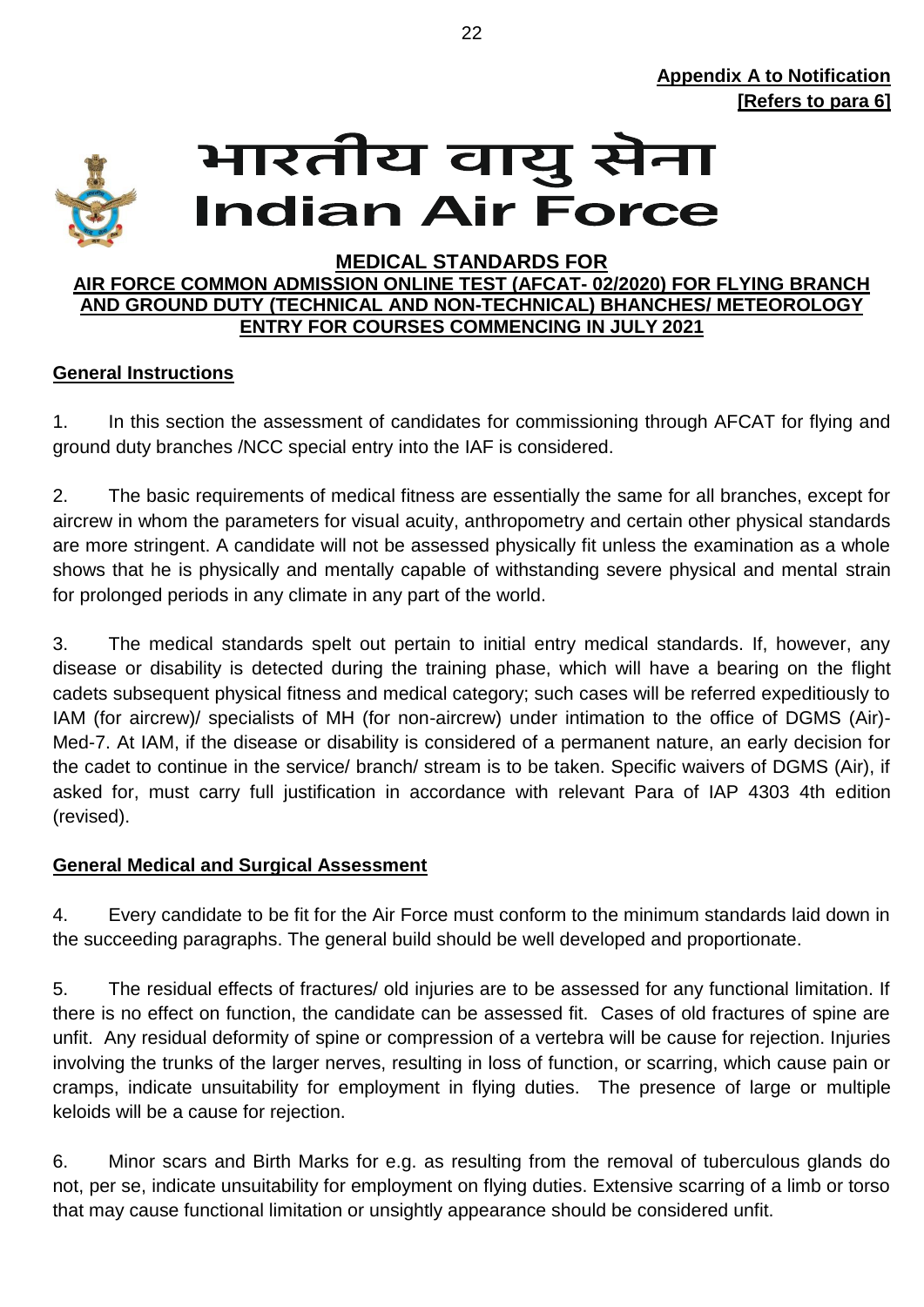7. Cervical rib without any neurovascular compromise will be accepted. This will be recorded in the medical board proceedings.

8. Asymmetry of the face and head, which will interfere with proper fitting of oxygen mask and helmet, will be a cause for rejection for flying duties.

9. A candidate who has undergone an abdominal operation, other than a simple appendicectomy, involving extensive surgical intervention or partial or total excision of any organ is unsuitable for flying duties. Operation involving the cranial vault (e.g. trephining), or extensive thoracic operations make the candidate unfit for flying.

10. The chest should be well proportioned and well developed with the minimum range of expansion of 5 cm.

11. Height, Sitting Height, Leg Length and Thigh Length

(a) The minimum height for entry into ground duty branches will be 157.5 cm. Gorkhas and individuals belonging to North Eastern regions of India and hilly regions of Uttarakhand, the minimum acceptable height will be 5 cm less (152.5 cm). In case of candidates from Lakshadweep, the minimum acceptable height can be reduced by 2 cm (155.5 cm).

(b) Minimum height for Flying Branch will be 162.5 cm. Acceptable measurements of leg length, thigh length and sitting height for such aircrew will be as under: -

| (i) Sitting height: |                  | Minimum-81.5 cm Maximum-96.0 cm  |
|---------------------|------------------|----------------------------------|
| (ii) Leg Length:    |                  | Minimum-99.0 cm Maximum-120.0 cm |
| (iii) Thigh Length: | Maximum- 64.0 cm |                                  |

12. The height and weight chart prescribed is placed at **Appendix B** to the draft rules will be applicable.

## 13. **Cardiovascular System**

(a) History of chest pain, breathlessness, palpitation, fainting attacks, giddiness, rheumatic fever, chorea, frequent sore throats and tonsillitis will be given due consideration in assessment of the cardiovascular system.

(b) The normal pulse rate varies from 60-100 bpm. Persistent sinus tachycardia (> 100 bpm), after emotional factors and fever are excluded as causes, as well as persistent sinus bradycardia (< 60 bpm), will be referred for specialist opinion to exclude organic causes. Sinus arrhythmia and vagotonia will also be excluded.

(c) Candidates are quite prone to develop White Coat Hypertension, which is a transient rise of BP, due to the stress of medical examination. Every effort must be made to eliminate the White Coat effect by repeated recordings under basal conditions. When indicated,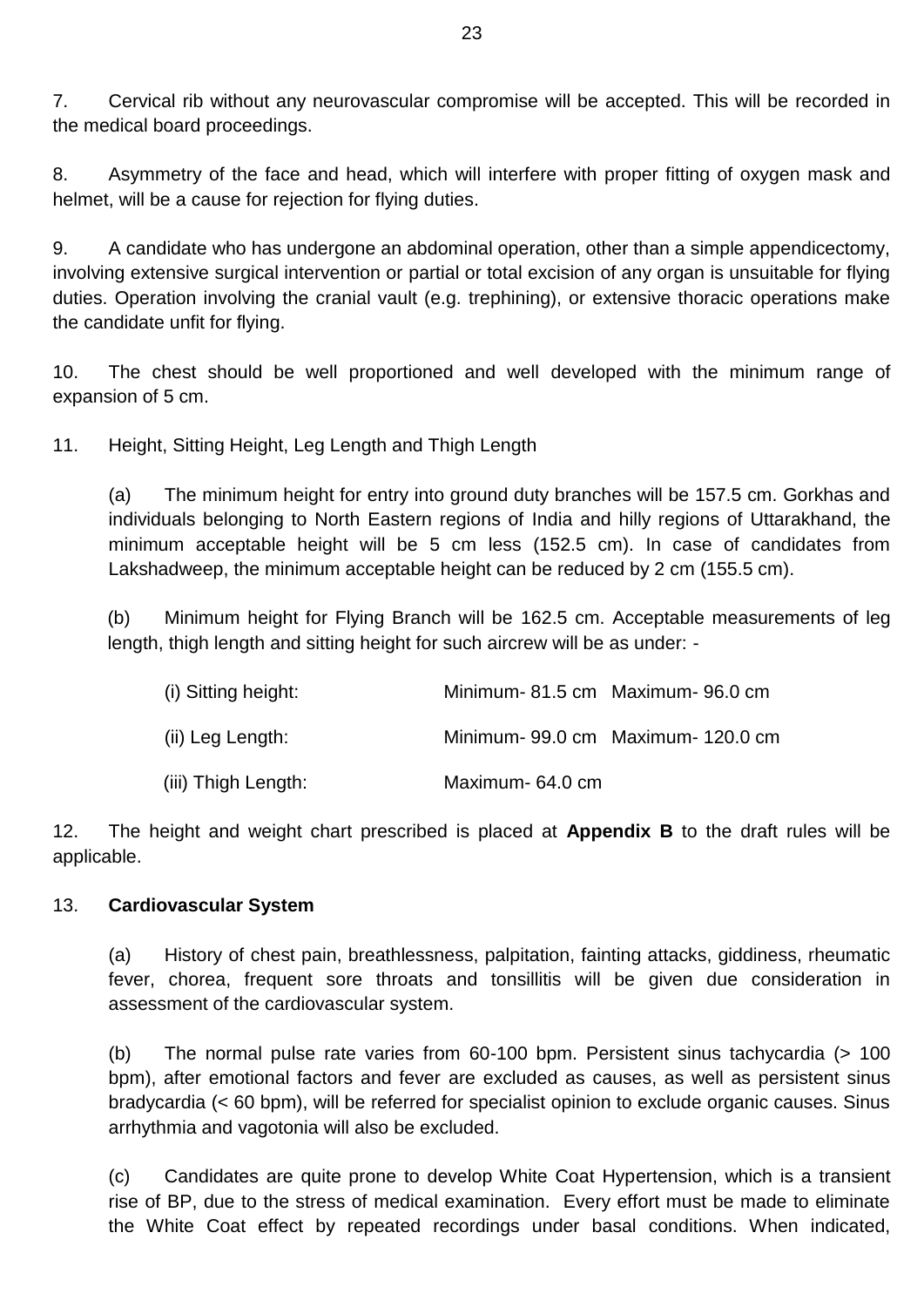ambulatory BP recording must be carried out or the candidate be admitted to hospital for observation before final fitness is certified. An individual with BP consistently greater than or equal to 140/90 mm of Hg will be rejected.

(d) Evidence of organic cardiovascular disease will be cause for rejection. Diastolic murmurs are invariably organic. Short systolic murmurs of ejection systolic nature and not associated with thrill and which diminish on standing, especially if associated with a normal ECG and chest radiograph, are most often functional. However, an echocardiogram will be done to exclude organic heart disease. In case of any doubt the case will be referred to cardiologist for opinion.

(e) Electrocardiogram. Assessment of a properly recorded ECG (resting – 14 lead) will be carried out by a medical specialist. Note will be taken of wave patterns, the amplitude, duration and time relationship. At initial entry no abnormalities are acceptable except incomplete RBBB in the absence of structural heart disease, which must be excluded. In such cases, opinion of Senior Adviser (Medicine) or Cardiologist will be obtained.

## 14. **Respiratory System**

(a) Any residual scarring in pulmonary parenchyma or pleura, as evidenced by a demonstrable opacity on chest radiogram will be a ground for rejection. Old treated cases of Pulmonary Tuberculosis with no significant residual abnormality can be accepted if the diagnosis and treatment was completed more than two year earlier. In these cases, a CT scan chest and fibreoptic bronchoscopy with bronchial lavage will be done alongwith USG, ESR, PCR, Immunological tests and Mantoux test as decided by the Physician. If all the tests are normal the candidate may be considered fit. However, in such cases fitness will only be decided at Appeal/ Review Medical Board.

(b) Pleurisy with Effusion. Any evidence of significant residual pleural thickening will be a cause for rejection.

(c) History of repeated attacks of cough/ wheezing/ bronchitis may be manifestations of chronic bronchitis or other chronic pathology of the respiratory tract. Such cases will be assessed unfit. Pulmonary Function Tests will be carried out, if available.

(d) History of repeated attacks of bronchial asthma/ wheezing/ allergic rhinitis will be a cause for rejection.

(e) Radiographs of the Chest. Definite radiological evidence of disease of the lungs, mediastinum and pleurae indicates unsuitability for employment in Air Force. If required, investigations as outlined in Para 14 (a) above will be carried out under the advice of a Chest Physician.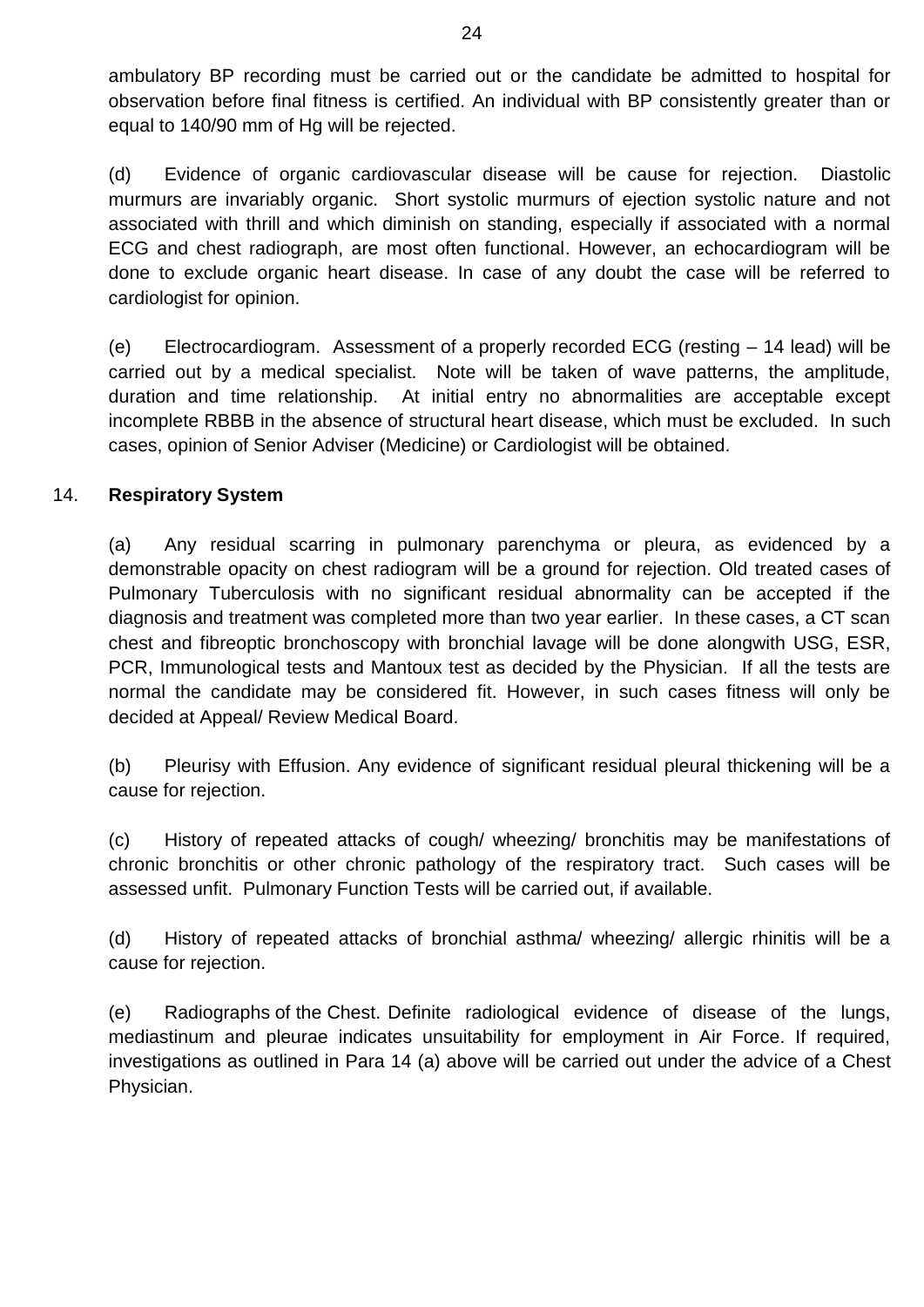## 15. **Gastrointestinal System**

(a) Any past history of ulceration or infection of the mouth, tongue, gums or throat will be taken note of including any major dental alteration.

(b) The following dental standards will be followed:-

(i) Candidate must have 14 dental points and the following teeth must be present in the upper jaw in good functional opposition with the corresponding teeth in the lower jaw, and these must be sound or repairable:-

(aa) Any four of the six anteriors

(ab) Any six of the ten posteriors

(ac) They should be balancing on both sides. Unilateral mastication is not allowed.

(ad) Any removable or wired prosthesis are not permitted.

(ii) Candidate whose dental standard does not conform to the laid down standard will be rejected.

(iii) Candidate with dental arches affected by advanced stage of generalised active lesions of pyorrhoea, acute ulcerative gingivitis, and gross abnormality of the teeth or jaws or with numerous caries or septic teeth will be rejected.

(c) Gastro-Duodenal Disabilities. Candidates who are suffering or have suffered, during the previous two years, from symptoms suggestive of chronic indigestion, including proven peptic ulceration, are not to be accepted, in view of the exceedingly high risk of recurrence of symptoms and potential for incapacitation. Any past surgical procedure involving partial or total loss of an organ (other than vestigial organs/gall bladder) will entail rejection.

(d) If past history of jaundice is noted or any abnormality of the liver function is suspected, full investigation is required for assessment. Candidates suffering from viral hepatitis or any other form of jaundice will be rejected. Such candidates can be declared fit after a minimum period of 6 months has elapsed provided there is full clinical recovery; HBV and HCV status are both negative and liver functions are within normal limits.

(e) Candidates who have undergone splenectomy are unfit, irrespective of the cause for operation. Splenomegaly of any degree is a cause for rejection.

(f) A candidate with a well-healed hernia scar, after successful surgery, will be considered fit six months after surgery, provided there is no potential for any recurrence and the abdominal wall musculature is good.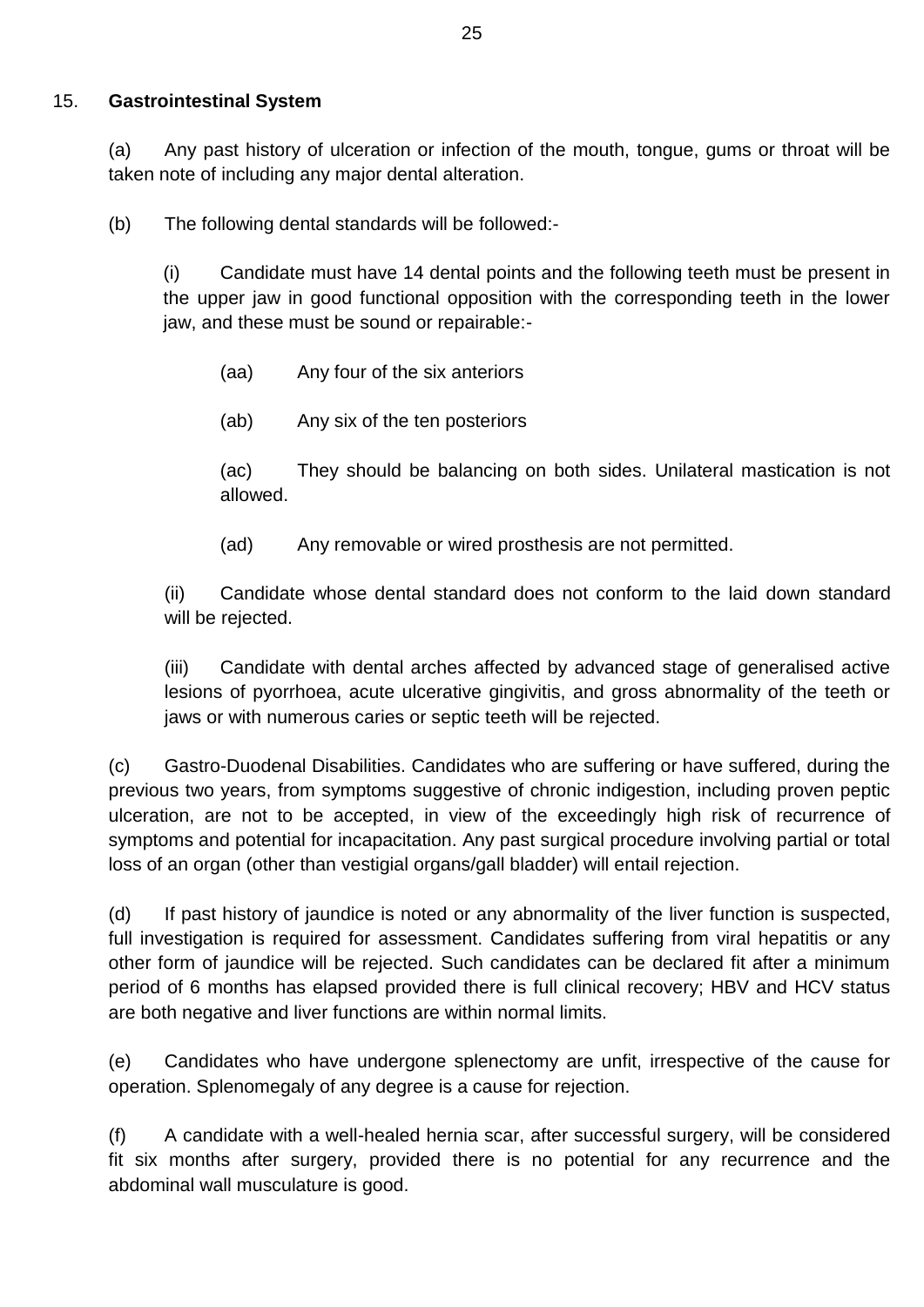(g) Abdominal Surgery

(i) A candidate with well-healed scar after conventional abdominal surgery will be considered fit after one year of successful surgery provided there is no potential for any recurrence of the underlying pathology and the abdominal wall musculature is good.

(ii) A candidate after laproscopic cholecystectomy will be considered fit if 08 weeks have passed since surgery provided they are free from signs and symptoms and their evaluation including LFT and USG abdomen are normal and there is total absence of gall bladder with no intra-abdominal collection. Other abdominal laproscopic procedures can also be considered fit after 08 weeks of surgery provided the individual is asymptomatic, recovery is complete and there is no residual complication or evidence of recurrence.

(h) Disposal of cases with incidental ultrasonographic (USG) findings like fatty liver, small cysts, haemangiomas, septate gall bladder etc., will be based on clinical significance and functional limitation. A methodically conducted USG examination should look for the following areas during the examination. The findings as listed in the succeeding paragraphs and other incidental USG findings reported will be evaluated on clinical significance and functional capacity by the concerned specialist.

- (j) Liver
	- (i) Fit

(aa) Normal echoanatomy of the liver, CBD, IHBR, portal and hepatic veins with liver span not exceeding 15 cm in the mid- clavicular line.

- (ab) Solitary simple cyst (thin wall, anechoic) upto 2.5 cm diameter.
- (ii) Unfit
	- (aa) Hepatomegaly more than 15 cm in mid-clavicular line.
	- (ab) Fatty liver
	- $(ac)$  Solitary cyst  $> 2.5$  cm
	- (ad) Solitary cyst of any size with thick walls, septations and debris
	- (ae) Any calcifications more than 03 mm in size.
	- (af) More than three calcifications even if each is less than 03 mm in size.
	- (ag) Multiple hepatic cysts of any size.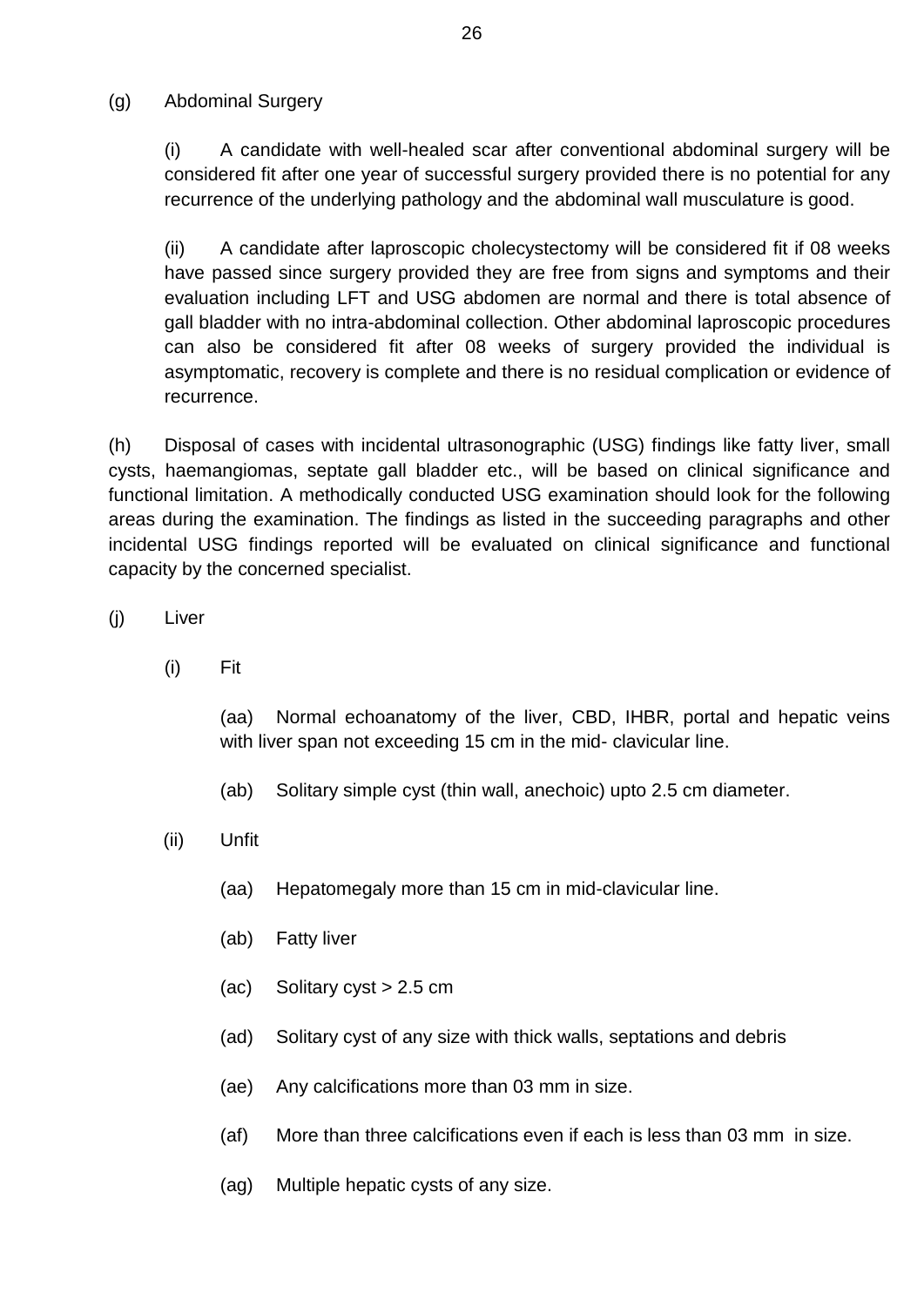## **(ah) Any Hemangioma should be unfit irrespective of size and location.**

- (aj) Portal vein thrombosis.
- (ak) Evidence of portal hypertension (PV >13 mm, collaterals, ascites).

## **(al) Hyperbilirubinemia of any nature is unfit.**

(iii) During Appeal Medical Board/ Review Medical Board unfit candidates will be subjected to specific investigations and detailed clinical examination. Fitness for specific conditions will be decided as given below:-

(aa) Fatty Liver may be considered fit in non-obese individual with normal LFT, no metabolic abnormality and negative HBsAg and Anti-HCV serology.

(ab) Solitary simple cyst 2.5 - 05 cm will be further evaluated with LFT, CECT abdomen, and hydatid serology. Will be considered fit if LFT is normal, hydatid serology is negative and CECT confirms USG findings.

(ac) Any liver calcifications, irrespective of size and number be considered fit provided after due investigations it is revealed that there is no evidence of active disease like tuberculosis, sarcoidosis, hydatid disease, metastatic tumour or liver abscess based on relevant clinical examination and investigations (LFT, hydatid serology, etc.).

## (k) Gall Bladder

(i) Fit

(aa) Normal echoanatomy of the gall bladder.

(ab) Post laproscopic Cholecystectomy. Candiates having undergone lapcholecystectomy may be considered fit if 08 weeks have passed since surgery and there is total absence of gall bladder with no intra- abdominal collection. Wound should have healed well without incisional hernia.

(ac) Open Cholecystectomy. Candidates having undergone open Cholecystectomy may be considered fit if one year has passed since surgery, the scar is healthy with no incisional hernia and there is total absence of gall bladder with no intra- abdominal collection.

- (ii) Unfit.
	- (aa) Cholelithiasis or biliary sludge.
	- (ab) Choledocolithiasis.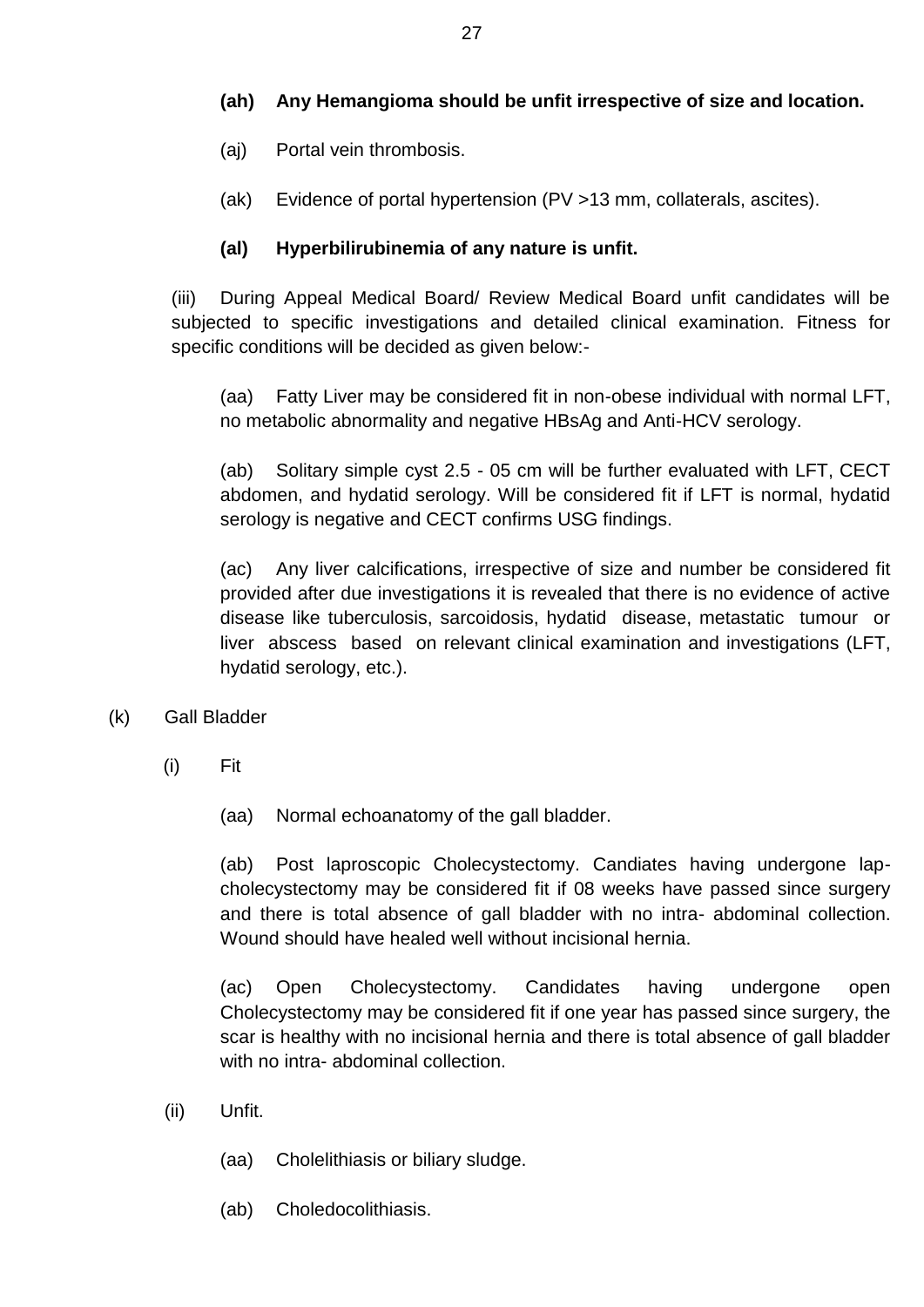- (ac) Polyp of any size and number.
- (ad) Choledochal cyst.
- (ae) Gall bladder mass.
- (af) Gall bladder wall thickness > 05 mm.
- (ag) Septate gall bladder.
- (ah) Persistently contracted gall bladder on repeat USG.
- (aj) Incomplete Cholecystectomy.

(l) Spleen more than 13 cm in longitudinal axis (or if clinically palpable), any Space Occupying Lesion and Asplenia will be considered Unfit.

(m) Any structural abnormality of the Pancreas, Space Occupying Lesion/ Mass Lesion, Features of chronic pancreatitis (calcification, ductular abnormality, atrophy) will be considered Unfit.

(n) Peritoneal Cavity. Ascites, Solitary mesenteric or retroperitoneal lymph node >1 cm and Two or more lymph nodes of any size will be considered Unfit.

(o) Urogenital System.

(i) A simple non obstructive renal cyst of less than 2.5 cm size in one kidney will be considered fit.

(ii) The following congenital structural abnormalities of kidneys will be declared unfit. (aa) Unilateral renal agenesis.

(ab) Unilateral or bilateral hypoplastic/ contracted kidney of size less than 08 cm.

- (ac) Malrotation.
- (ad) Horseshoe kidney.
- (ae) Ptosed kidney.
- (af) Crossed fused/ ectopic kidney.
- (iii) Simple single renal cyst of more than 2.5 cm size in one kidney.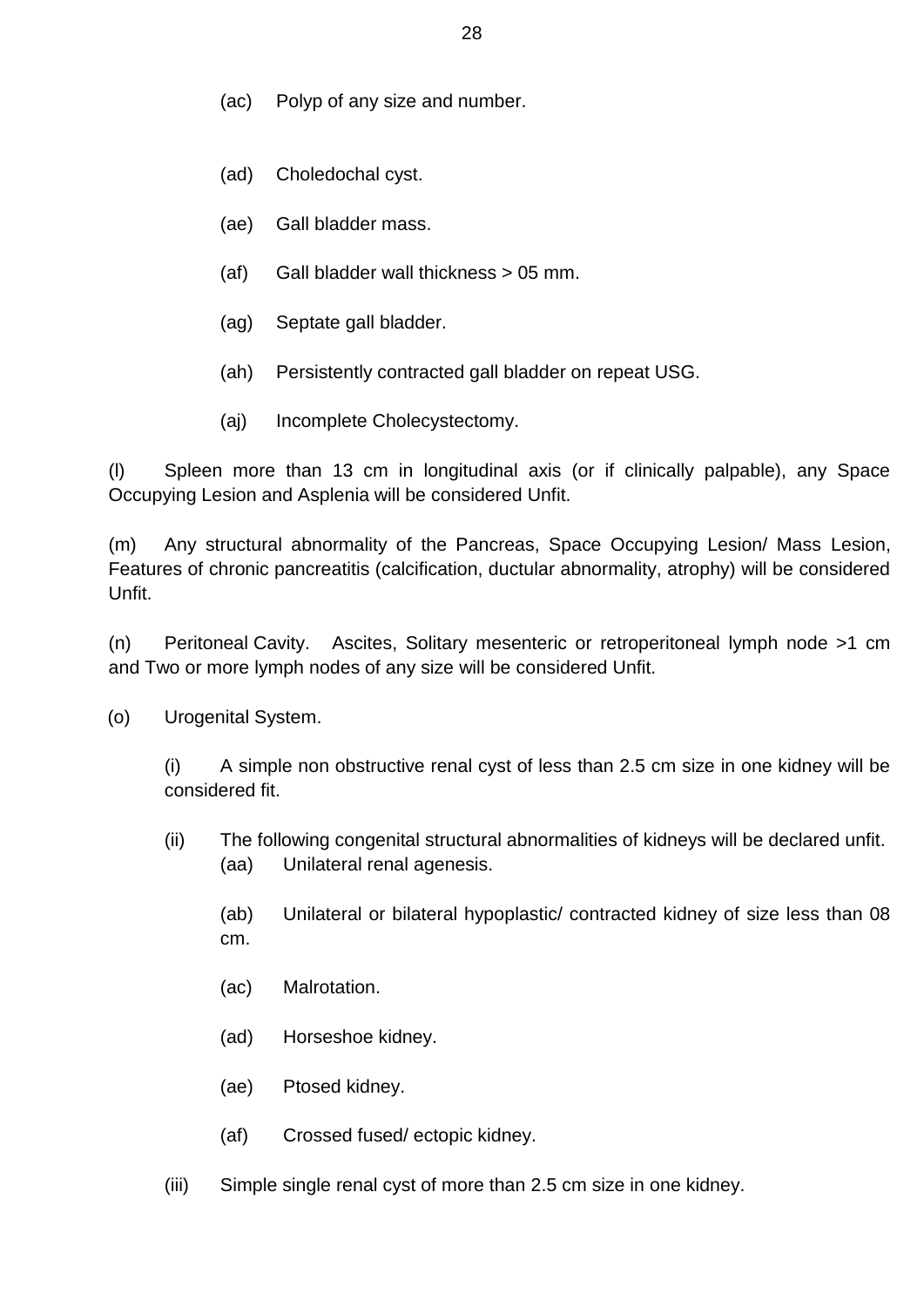- (iv) Single cyst of any size in both kidneys or multiple cysts in one kidney.
- (v) Renal/ ureteric/ vesical mass.
- (vi) Hydronephrosis, Hydroureteronephrosis.
- (vii) Calculi Renal/ Ureteric/ Vesical.

(viii) During Appeal Medical Board/ Review Medical Board, unfit candidates will be subjected to specific investigations and detailed clinical examination. Fitness for specific conditions will be decided as given below:-

(aa) Candidates having isolated abnormality of echo texture of Kidney may be considered fit if Renal Function, DTPA scan and CECT kidney is normal.

(p) Major Abdominal Vasculature (Aorta/ IVC). Any structural abnormality, focal ectasia, aneurysm and calcification will be considered Unfit.

(q) Scrotum and Testis

(i) Unlilateral intraabdominal testes, provided the other testes is completely descended will be declared fit.

(ii) Bilateral undescended testes or bilateral atrophied testis will be declared unfit.

(iii) Unilateral undescended testis if it lies in the inguinal canal, at the external ring or in the abdominal wall will be declared unfit.

(iv) Varicocele will be unfit.

#### 16. **Urogenital System**

(a) Any alteration in micturition, e.g. dysuria or frequency will be noted. Recurrent attacks of cystitis; pyelonephritis and haematuria must be excluded. Any history of renal colic, attacks of acute nephritis, any operation on the renal tract including loss of a kidney, passing of stones or urethral discharges will be enquired in detail. If there is any history of enuresis, past or present, full details must be obtained.

- (b) Urine Examination
	- (i) Proteinuria will be a cause for rejection, unless it proves to be orthostatic.

(ii) When glycosuria is detected, a blood sugar examination (fasting and after 75 g glucose) and glycosylated Hb is to be carried out, and fitness decided as per results. Renal glycosuria is not a cause for rejection.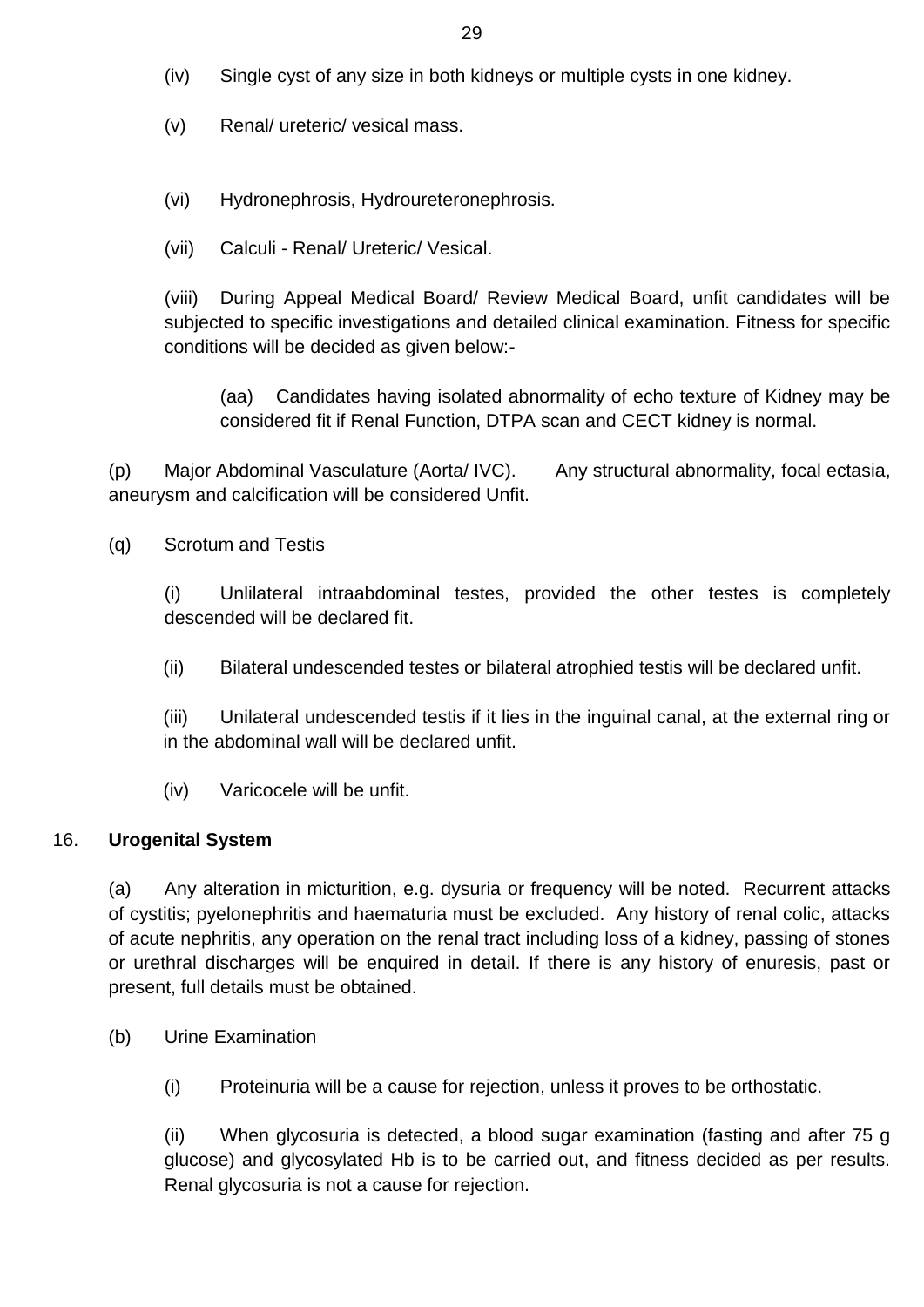(iii) When the candidate has history or evidence of urinary infection it will entail full renal investigation. Persistent evidence of urinary infection will entail rejection.

(iv) Candidates with history of haematuria will be subjected to full renal investigation.

(c) Glomerulonephritis

(i) There is a high rate of recovery in the acute phase, particularly in childhood. A candidate who has made a complete recovery and has no proteinuria may be assessed fit, after a minimum period of one year after full recovery.

(ii) Candidate with chronic glomerulonephritis will be rejected.

(d) Renal Colic and Renal Calculi. Complete renal and metabolic evaluation is required. Candidates with renal calculi will be rejected.

(e) All candidates found to have congenital absence of one kidney or who have undergone unilateral nephrectomy will be rejected. Presence of horseshoe kidney will entail rejection. Solitary functioning kidney with diseased, non-functional contralateral kidney will entail rejection. Crossed ectopia, unascended or malrotated kidney(s), unilateral congenital hypoplasia will be a cause for rejection.

(f) Bilateral undescended testis /atrophied testis will be a cause for rejection. Unilateral undescended testis, if entirely retained in the abdomen, is acceptable. If it lies in the inguinal canal, at the external ring or in the abdominal wall, such cases may be accepted after either orchidectomy or orchipexy operation. In all doubtful cases, surgical opinion must be obtained regarding fitness.

(g) Hydrocele or Varicocele should be properly treated before fitness is considered. Minor degree of varicocele will not entail rejection.

(h) Sexual Transmitted Diseases and Human Immuno Deficiency Virus (HIV). Seropositive HIV status and/ or evidence of STD will entail rejection.

## 17. **Endocrine System**

(a) Generally any history suggestive of endocrine disorders will be a cause for rejection.

(b) All cases of thyroid swelling having abnormal iodine uptake and abnormal thyroid hormone levels will be rejected. Cases of simple goitre with minimal thyroid swelling, who are clinically euthyroid and have normal iodine uptake and normal thyroid functions may be accepted.

(c) Candidates detected to have diabetes mellitus will be rejected. A candidate with a family history of diabetes mellitus will be subjected to blood sugar (fasting and after glucose load) and Glycosylated Hb/ HbA1c evaluation, which will be recorded.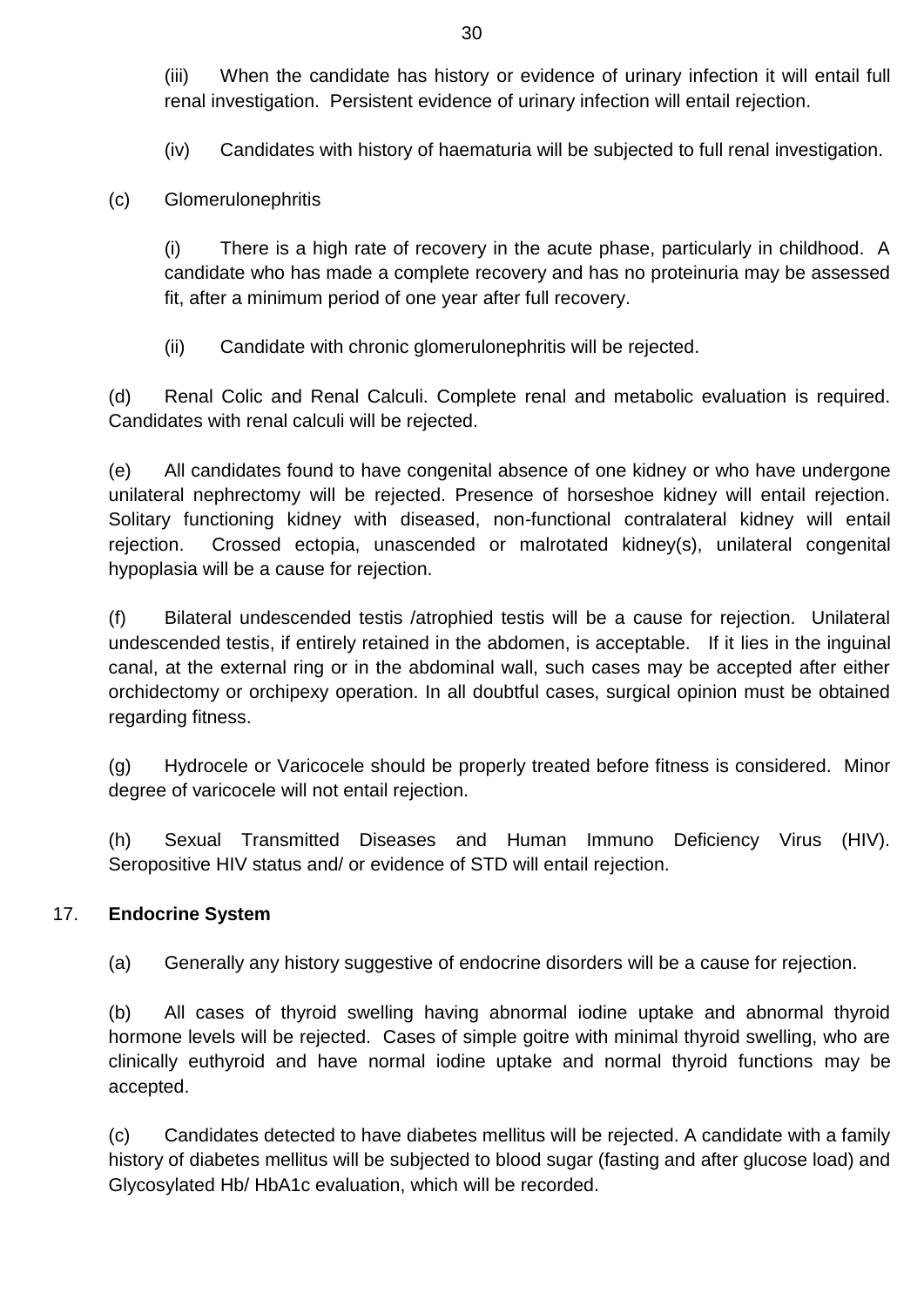#### 18. **Dermatological System**

(a) Borderline skin conditions will be referred to a dermatologist. Candidates who give history of sexual exposure to a Commercial Sex Worker (CSW), or have evidence of healed penile sore in the form of a scar will be declared permanently unfit, even in absence of an overt STD, as these candidates are likely 'repeaters' with similar indulgent promiscuous behavior.

(b) Acute non-exanthematous and non-communicable diseases, which ordinarily run a temporary course, need not be a cause of rejection. Diseases of a trivial nature, and those, which do not interfere with general health or cause incapacity, do not entail rejection.

(c) Certain skin conditions are apt to become active and incapacitating under tropical conditions. An individual is unsuitable for service if he has a definite history or signs of chronic or recurrent skin disease. Some such conditions are described below:-

(i) Some amount of Palmoplantar Hyperhydrosis is physiological, considering the situation that recruits face during medical examination. However, candidates with significant Palmoplantar Hyperhydrosis will be considered unfit.

(ii) Mild (Grade I) Acne Vulgaris consisting of few comedones or papules, localized only to the face may be acceptable. However, moderate to severe degree of acne (nodulocystic type with or without keloidal scarring) or involving the back will be considered unfit.

(iii) Any degree of Palmoplantar Keratoderma manifesting with hyperkeratotic and fissured skin over the palms, soles and heels will be considered unfit.

(iv) Ichthyosis Vulgaris involving the upper and lower limbs, with evident dry, scaly, fissured skin will be considered unfit. Mild xerosis (dry skin) may be considered fit.

(v) Candidates having any keloids will be considered unfit.

(vi) Clinically evident onychomycosis of finger and toe-nails should be declared unfit, especially if associated with nail dystrophy. Mild degree of distal discolouration involving single nail without any dystrophy may be acceptable.

(vii) Giant congenital melanocytic naevi, greater than 10 cm will be considered unfit, as there is a malignant potential in such large sized naevi.

(viii) Small sized callosities, corns and warts may be considered acceptable after treatment. However candidates with multiple common warts or diffuse palmoplantar mosaic warts, large callosities on pressure areas of palms and soles and multiple corns will be rejected.

(ix) Psoriasis is a chronic skin condition known to relapse and/or recur and hence will be considered unfit.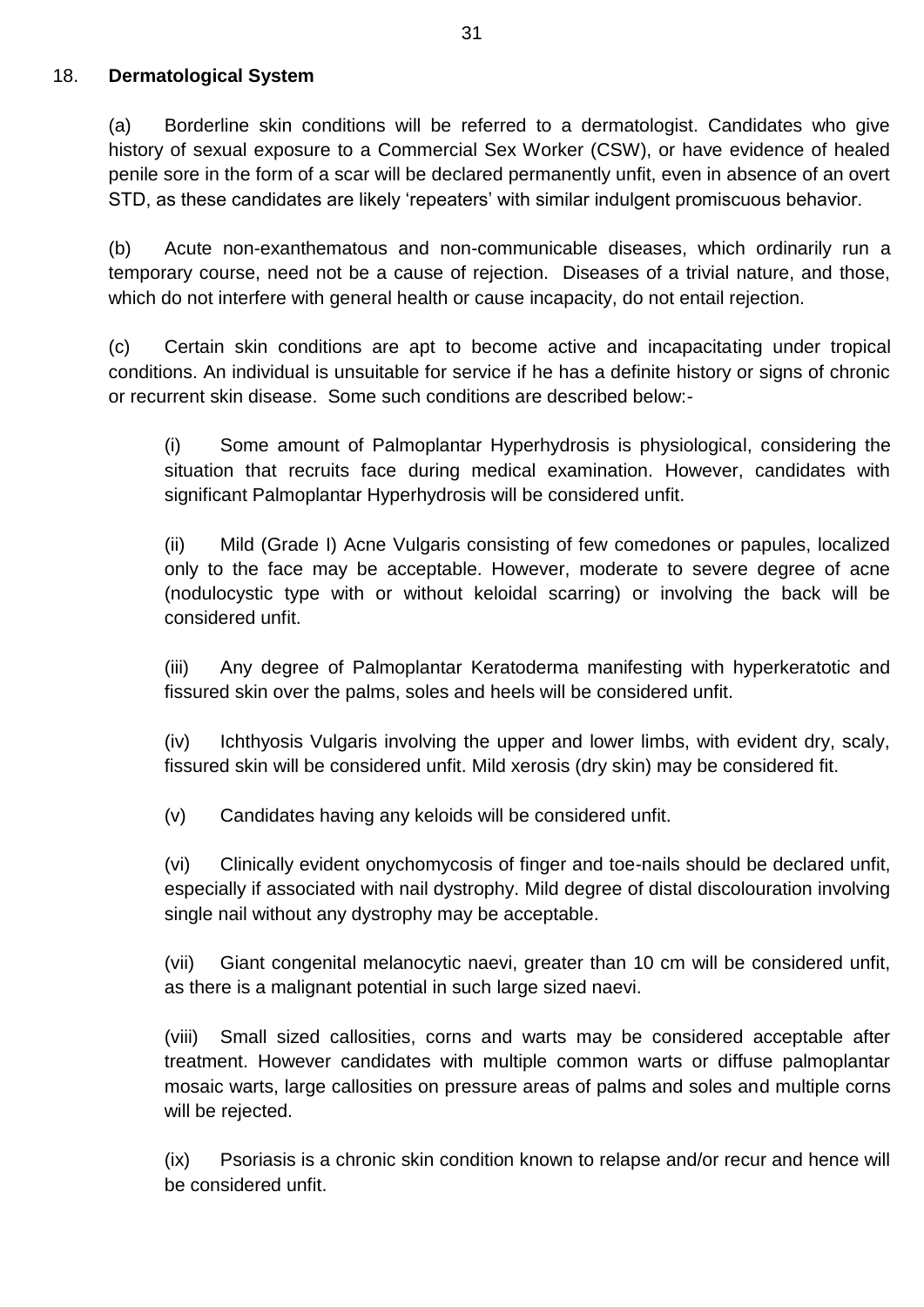(x) Candidates suffering from minor degree of Leukoderma affecting the covered parts may be accepted. Vitiligo limited only to glans and prepuce may be considered fit. Those having extensive degree of skin involvement and especially, when the exposed parts are affected, even to a minor degree, will not be accepted.

(d) A history of chronic or recurrent attacks of skin infections will be cause for rejection. A simple attack of boils or sycosis from which there has been complete recovery may be considered for acceptance.

(e) Individuals who have chronic or frequently recurring attacks of a skin disease of a serious or incapacitating nature e.g. eczema will be assessed as permanently unfit and rejected.

(f) Any sign of Leprosy will be a cause for rejection.

(g) Naevus depigmentosus and Beckers naevus may be considered fit. Intradermal naevus, vascular naevi may be considered unfit.

(h) Mild Pityriasis Versicolor may be considered fit after treatment. Extensive Pityriasis Versicolor may be considered unfit.

(j) Tinea Cruris and Tinea Corporis may be considered fit on recovery.

(k) Scrotal Eczema may be considered fit on recovery.

(l) Canities (premature graying stain) may be considered fit if mild in nature and no systemic association is seen.

(m) Intertrigo may be considered fit on recovery.

(n) Sexually Transmitted Diseases including Genital Ulcers will be considered unfit.

(o) Scabies may be considered fit only on recovery.

## 19. **Musculoskeletal System and Physical Capacity**

(a) Assessment of the candidate's physique is to be based upon careful observation of such general parameters as apparent muscular development, age, height, weight and the correlation of this i.e. potential ability to acquire physical stamina with training. The candidate's physical capacity is affected by general physical development or by any constitutional or pathological condition.

(b) Past medical history of disease or injury of the spine or sacroiliac joints, either with or without objective signs, which has prevented the candidate from successfully following a physically active life, is a cause for rejection for commissioning. History of spinal fracture/prolapsed intervertebral disc and surgical treatment for these conditions will entail rejection.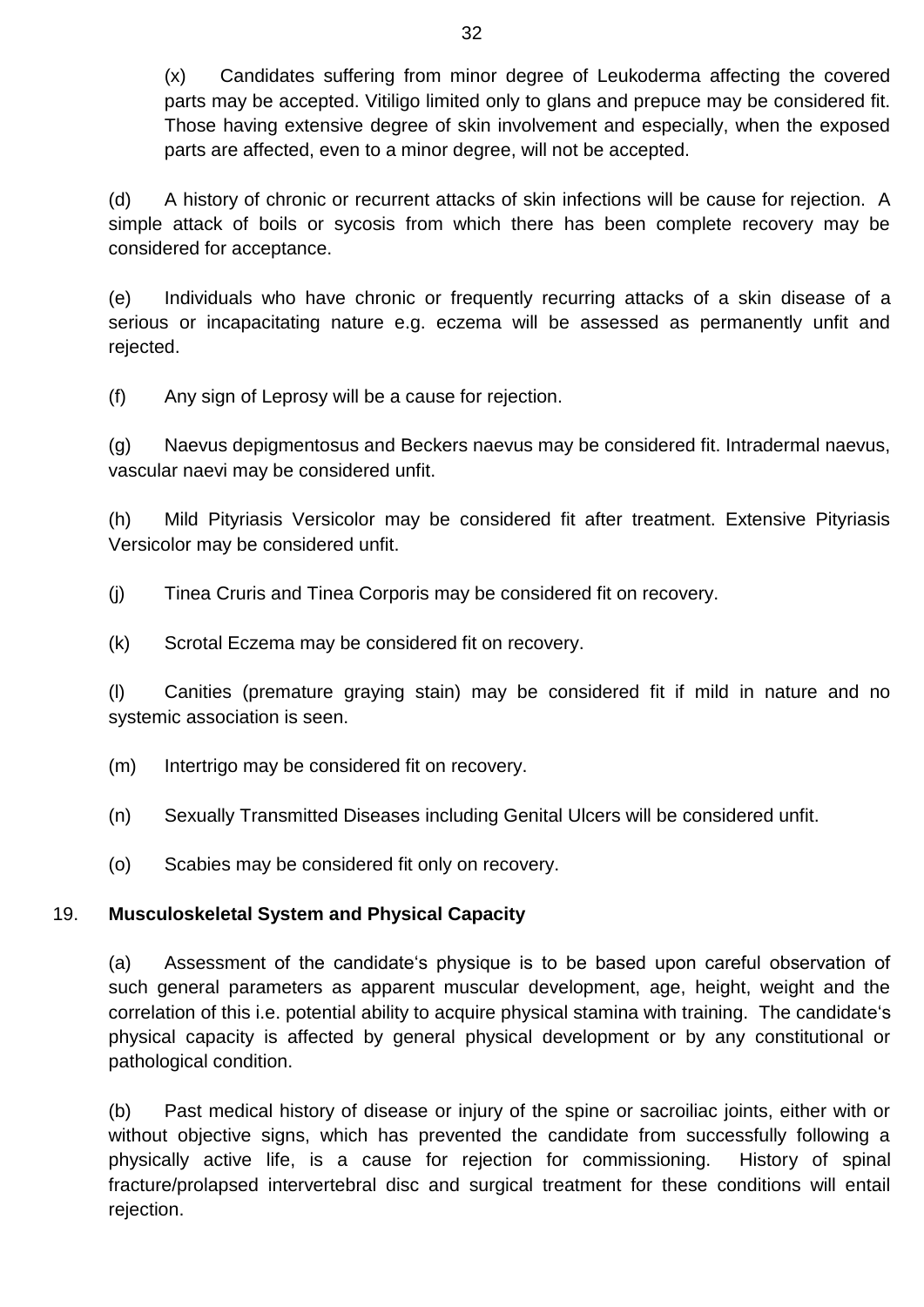(c) Mild kyphosis or lordosis where deformity is barely noticeable and not associated with pain or restriction of movement may be accepted. When scoliosis is noticeable or any pathological condition of the spine is suspected, radiographic examination of the appropriate part of the spine needs to be carried out. **Scoliosis is unfit, if deformity persists on full flexion of spine with restriction of movements due to organic defect causing structural deformity**.

(d) For flying duties, radiograph (AP and lateral views) of cervical, thoracic and lumbosacral spine will be carried out. For ground duties, radiographic examination of spine may be carried out, if deemed necessary.

(e) The following conditions detected radiologically will disqualify a candidate for Air Force Service:-

- (i) Granulomatous disease of spine
- (ii) Arthritis/Spondylosis
	- (aa) Rheumatoid arthritis and allied disorders.
	- (ab) Ankylosing Spondylitis.
	- (ac) Osteoarthrosis, spondylosis and degenerative joint disease.

(ad) Non-articular rheumatism (e.g. lesions of the rotator cuff, tennis elbow, recurrent lumbago etc.).

- (ae) Misc disorders including SLE, Polymyositis, and Vasculitis.
- (af) Spondylolisthesis/ Spondylolysis.
- (ag) Compression fracture of vertebra.
- (ah) Scheuerman's Disease (Adolescent Kyphosis).

(aj) Loss of cervical lordosis when associated with clinically restricted movements of cervical spine.

(ak) Unilateral/Bilateral cervical ribs with demonstrable neurological or circulatory deficit.

(iii) Any other abnormality as so considered by the specialist.

## **(iv) Scoliosis is to be declared unfit if:-**

**(aa) Lumbar Scoliosis greater than 15<sup>0</sup>**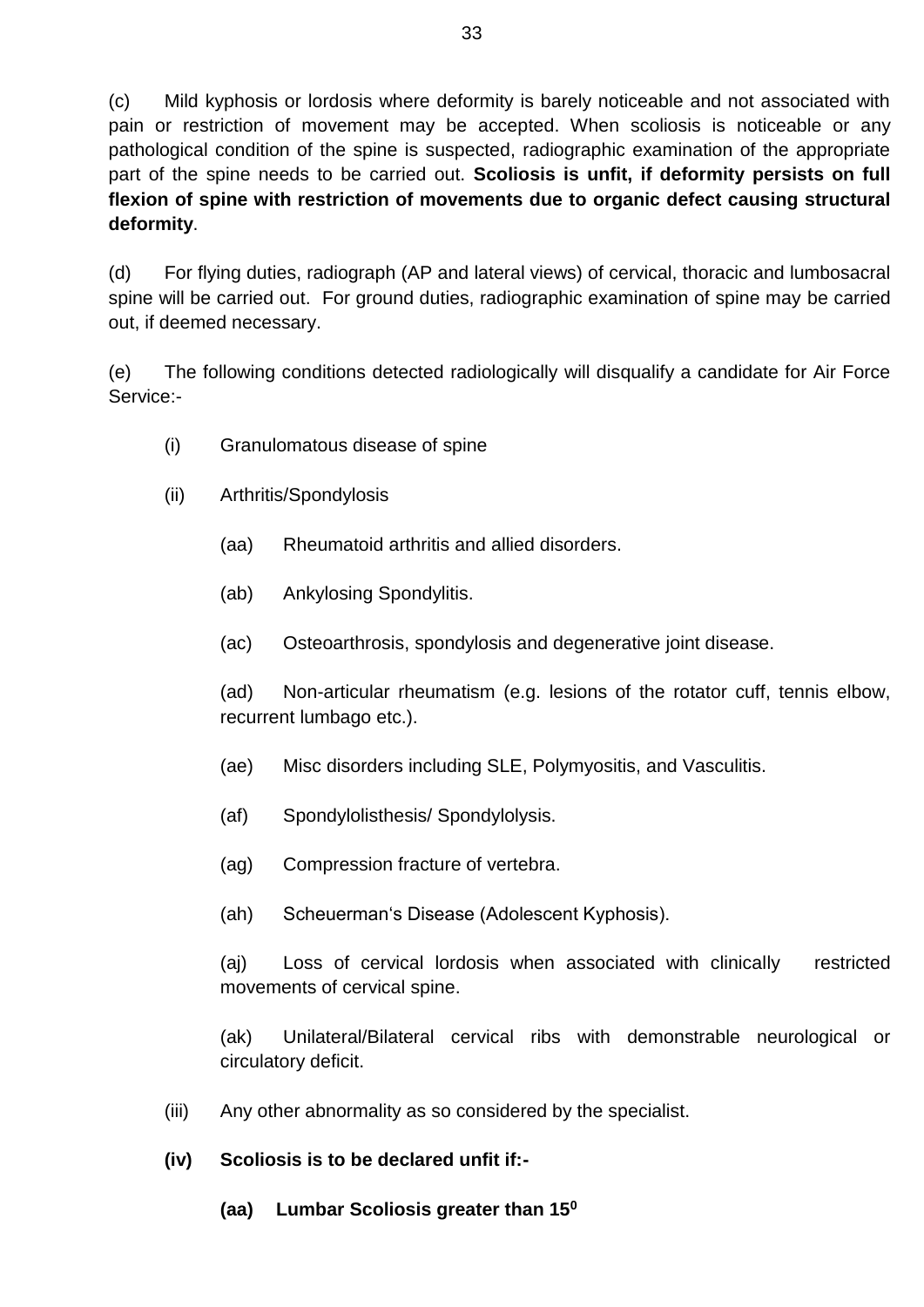## **(ab) Thoracic Scoliosis greater than 20<sup>0</sup>**

## **(ac) Thoracolumbar Scoliosis greater than 20<sup>0</sup>**

(f) The deformities/ diseases contained in the above para will be cause for rejection for all branches in IAF. In addition for candidates for flying branches, the under mentioned rules will also apply:-

(i) Spinal Anomalies acceptable for Flying Duties.

(aa) Bilateral complete sacralisation of LV5 and bilateral complete lumbarisation of SV1.

(ab) Spina bifida in sacrum and in LV5, if completely sacralised.

(ac) Complete block (fused) vertebrae in cervical and/or dorsal spine at a single level.

- (ii) Spinal Conditions not acceptable for Flying Duties.
	- (aa) Scoliosis more than 15 degree as measured by Cobb's method.
	- (ab) Degenerative Disc Disease.
	- (ac) Atlanto occipital and atlanto-axial anomalies

(ad) Hemi vertebra and/or incomplete block (fused) vertebra at any level in cervical, dorsal or lumbar spine and complete block (fused) vertebra at more than one level in cervical or dorsal spine.

(ae) Unilateral sacralisation or lumbarisation (complete or incomplete) at all levels and bilateral incomplete sacralisation or lumbarisation.

## (g) Conditions Affecting the Assessment of Upper Limbs

(i) Candidate with an amputation of a limb will not be accepted for entry. Amputation of terminal phalanx of little finger on both sides is, however, acceptable.

(ii) Deformities of the upper limbs or their parts will be cause for rejection. Syndactyly and polydactyly will be assessed as unfit except when polydactyly is excised.

(iii) Painless limitation of movement of the wrist will be graded according to the degree of stiffness. Loss of dorsiflexion is more serious than loss of palmar flexion.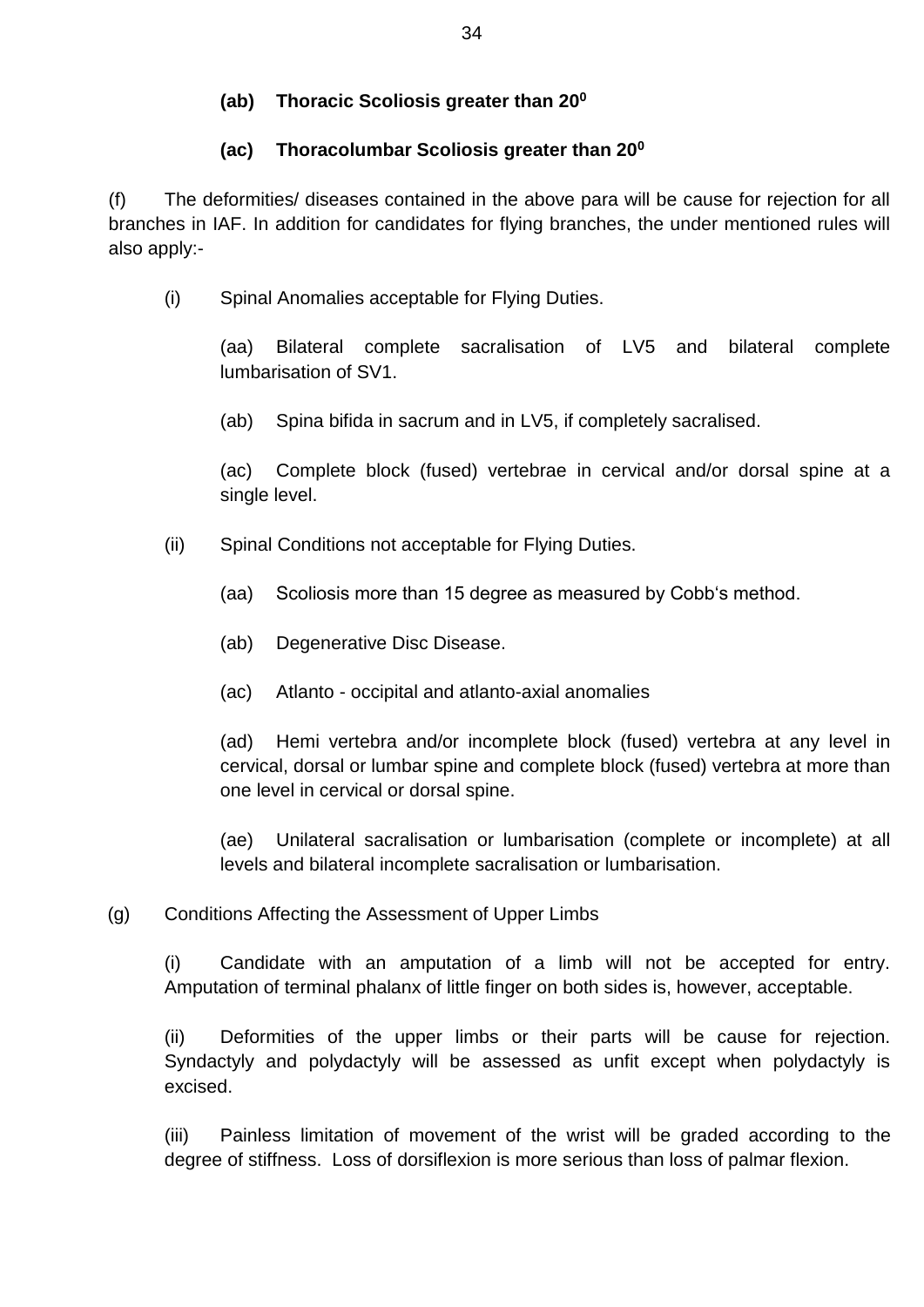- (v) History of recurrent dislocation of shoulder will entail rejection.
- (vi) Malunion/non-union of an old fracture clavicle will entail rejection.
- (h) Conditions affecting the Assessment of Lower Limbs

(i) Mild cases of Hallux Valgus (less than 20 degrees), asymptomatic, without any associated corn /callosities/ bunion are acceptable. Other cases will entail rejection. Shortening of first metatarsal is also considered unfit.

(ii) Hallux Rigidus is not acceptable.

(iii) Isolated single flexible mild hammer toe without symptoms may be accepted. Fixed (rigid) deformity or hammer toe associated with corns, callosities, mallet toes or hyperextension at metatarsophalangeal joint (claw toe deformity) will be rejected.

(iv) Loss of any digit of the toes entails rejection.

(v) Extra digits will entail rejection if there is bony continuity with adjacent digits. Cases of syndactyly or loss of toes/fingers will be rejected.

(vi) Feet may look apparent flat. If the arches of the feet reappear on standing on toes, if the candidate can skip and run well on the toes and if the feet are supple, mobile and painless, the candidate is acceptable. Restriction of the movements of the foot will also be a cause for rejection. Rigidity of the foot, whatever may be the shape of the foot, is a cause for rejection.

(vii) Mild degree of idiopathic pes cavus is acceptable. Moderate and severe pes cavus and pes cavus due to organic disease will entail rejection. All cases of Talipes (Club Foot) will be rejected.

(viii) Any significant limitation of movement of the ankle joints following previous injuries will not be accepted. However, cases with no history of recurrent trouble and having plantar and dorsiflexion movement of at least 20 degree may be assessed fit for ground duties. Fitness for aircrew duties will be based on functional evaluation.

(ix) History or clinical signs suggestive of internal derangement of knee joint will need careful consideration. Fitness in such cases will be based on functional evaluation and possibility/progression/recurrence of the treated pathology. Any ligamentous laxity is not accepted. ACL reconstruction surgery is to be considered unfit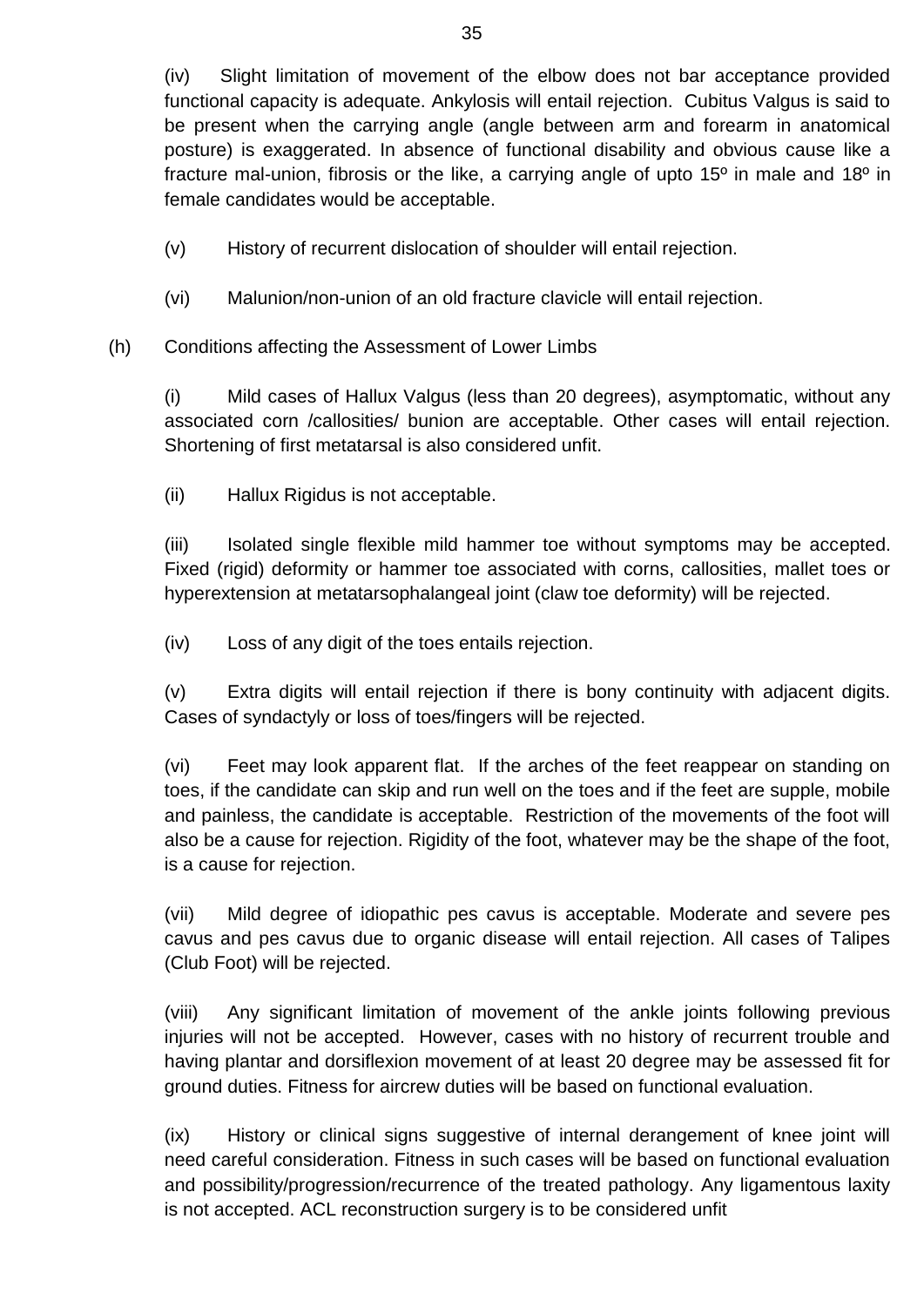$(x)$  If the distance between the internal malleoli is less than 5 cm, without any other deformity, the candidate will be considered fit for Genu Valgum (Knock Knee). If the distance between the two internal malleoli is more than 5 cm, candidate will be declared unfit.

(xi) If the distance between the femoral condyles is within 10 cm the candidate will be considered fit for Genu Varum (Bow Legs).

(xii) If the hyperextension of the knee is within 10 degrees and is unaccompanied by any other deformity, the candidate will be accepted as fit for Genu Recurvatum.

(xiii) True lesions of the hip joint will entail rejection.

## 20. **Central Nervous System**

(a) A candidate giving a history of mental illness/ psychological afflictions requires detailed investigation and psychiatric referral. Such cases will be rejected. Family history and prior history of using medication is also relevant.

(b) History of insomnia, nightmares or frequent sleepwalking or bed-wetting, when recurrent or persistent, will be a cause for rejection.

(c) Severe or 'throbbing' Headache and Migraine. Common types of recurrent headaches are those due to former head injury or migraine. Other forms of occasional headache must be considered in relation to their probable cause. A candidate with migraine, which was severe enough to make him consult a doctor, will be a cause for rejection. Even a single attack of migraine with visual disturbance or 'Migrainous epilepsy' is a bar to acceptance.

(d) History of epilepsy in a candidate is a cause for rejection. Convulsions/ fits after the age of five are also a cause for rejection. Convulsions in infancy may not be of ominous nature provided it appears that the convulsions were febrile convulsions and were not associated with any overt neurological deficit. Causes of epilepsy include genetic factors, traumatic brain injury, stroke, infection, demyelinating and degenerative disorders, birth defects, substance abuse and withdrawal seizures. Seizures may masquerade as "faints" and therefore the frequency and the conditions under which "faints" took place must be elicited. Seizure attacks indicate unsuitability for flying, whatever their apparent nature.

(e) History of repeated attacks of heat stroke, hyperpyrexia or heat exhaustion bars employment for Air Force duties, as it is an evidence of a faulty heat regulating mechanism. A single severe attack of heat effects, provided the history of exposure was severe, and no permanent sequelae were evident is, by itself, not a reason for rejecting the candidate.

(f) A history of severe head injury or Concussion is a cause for rejection. The degree of severity may be gauged from the history of duration of Post Traumatic Amnesia (PTA). Other sequelae of head injury are post concussion syndrome which has subjective symptoms of headache, giddiness, insomnia, restlessness, irritability, poor concentration and attention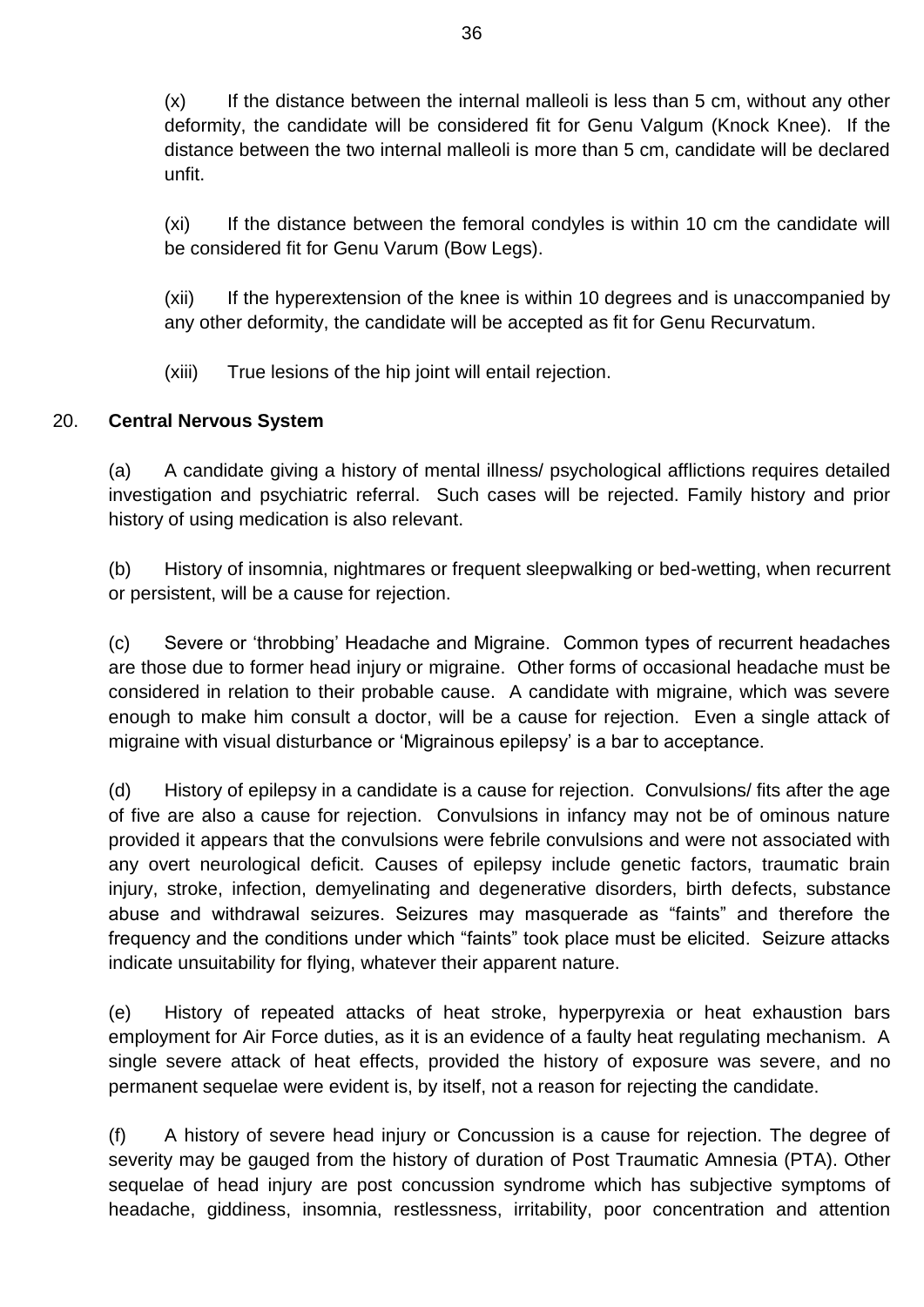deficits; focal neurological deficit, and post traumatic epilepsy. Post traumatic neuropsychological impairment can also occur which includes deficits in attention concentration, information processing speeds, mental flexibility and frontal lobe executive functions and psychosocial functioning. Fracture of the skull will not be a cause for rejection unless there is a history of associated intracranial damage or of depressed fracture or loss of bone. When there is a history of severe injury or an associated convulsive attack, an electroencephalogram will be carried out which must be normal. Presence of burr holes will be cause for rejection for flying duties, but not for ground duties. Each case is to be judged on individual merits. Opinion of Neurosurgeon and Psychiatrist must be obtained before acceptance.

(g) When a family history of Psychological Disorders like nervous breakdown, mental disease, or suicide of a near relative is obtained, a careful investigation of the personal past history from a psychological point of view is to be obtained. While such a history per se is not a bar to Air Force duties, any evidence of even the slightest psychological instability in the personal history or present condition, will entail rejection.

(h) If a family history of epilepsy is admitted an attempt should be made to determine its type. When the condition has occurred in a near (first degree) relative, the candidate may be accepted, if he has no history of associated disturbance of consciousness, neurological deficit or higher mental functions and his electroencephalogram is completely normal.

(j) The assessment of emotional stability must include family and personal history, any indication of emotional instability under stress as evidenced by the occurrence of undue emotionalism as a child or of any previous nervous illness or breakdown. The presence of stammering, tic, nail biting, excessive hyperhydrosis or restlessness during examination is indicative of emotional instability.

(k) Candidates who are suffering from psychosis will be rejected. Drug dependence in any form will also be a cause for rejection.

(l) Mentally unstable and neurotic individuals are unfit for commissioning. Juvenile and adult delinquency, history of nervous breakdown or chronic ill health will be causes for rejection. Particular attention will be paid to such factors as unhappy childhood, poor family background, truancy, juvenile and adult delinquency, poor employment and social maladjustment records, history of nervous breakdown or chronic ill-health, particularly if these have interfered with employment in the past.

(m) Any evident neurological deficit (Organic Nervous Conditions) will call for rejection.

(n) Tremors are rhythmic oscillatory movements of reciprocally innervated muscle groups. Tremors occur in cases of excessive fright, anger, anxiety, intense physical exertion, metabolic disturbances including hyperthyroidism, alcohol withdrawl and toxic effects of lithium, smoking (nicotine) and excessive tea, coffee. Other causes of coarse tremor are Parkinsonism, cerebellar (intention) tremor, essential (familial) tremor, tremors of neuropathy and postural or action tremors.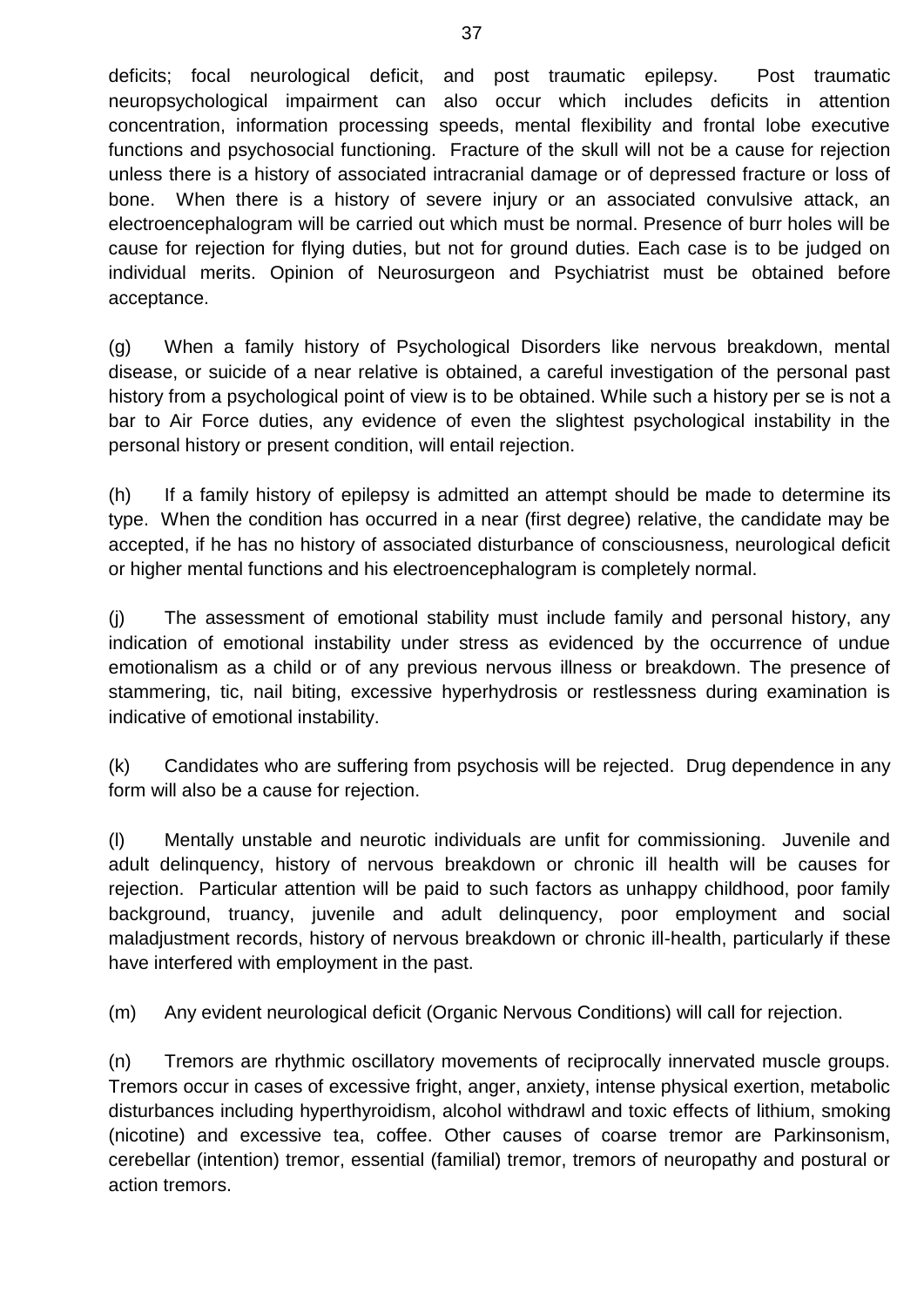(o) Candidates with stammering will not be accepted for Air Force duties. Careful assessment by ENT Specialist, Speech therapist, psychologist/ psychiatrist may be obtained in doubtful cases.

(p) EEG will be recorded for candidates for aircrew duties only in case there is history of epilepsy. Those with following EEG abnormalities in resting EEG or EEG under provocative techniques will be rejected for aircrew duties:-

(i) Background Activity. Focal, excessive and high amplitude beta activity/hemispherical asymmetry of more than 2.3 Hz/generalized and focal runs of slow waves approaching background activity in amplitude.

(ii) Hyperventilation. Paroxysmal spikes and slow waves/spikes/focal spike pattern.

(iii) Photo Stimulation. Bilaterally synchronous or focal paroxysmal spikes and slow waves persisting in post-photic stimulation period/suppression or driving response over one hemisphere.

(q) Non-specific EEG abnormality will be acceptable provided opinion of Neuropsychiatrist/ Neurophysician is obtained. In case an EEG is reported as abnormal, the candidate would be referred to CHAF (B) for a comprehensive evaluation by neurophysician followed by review by a Board at IAM IAF.

## 21. **Ear, Nose and Throat**

(a) Nose and Paranasal Sinuses

(i) Obstruction to free breathing as a result of a marked septal deviation is a cause for rejection. Post correction surgery with residual mild deviation with adequate airway will be acceptable.

- (ii) Any septal perforation will entail rejection.
- (iii) Atrophic rhinitis will entail rejection.
- (iv) Cases of allergic rhinitis will entail rejection for flying duties.

(v) Any infection of paranasal sinuses will be declared unfit. Such cases will be accepted following successful treatment during Appeal Medical Board.

- (vi) Multiple polyposis will be a cause for rejection.
- (b) Oral Cavity and Throat

(i) Candidates where tonsillectomy is indicated will be rejected. Such candidates will be accepted after successful surgery during Appeal Medical Board.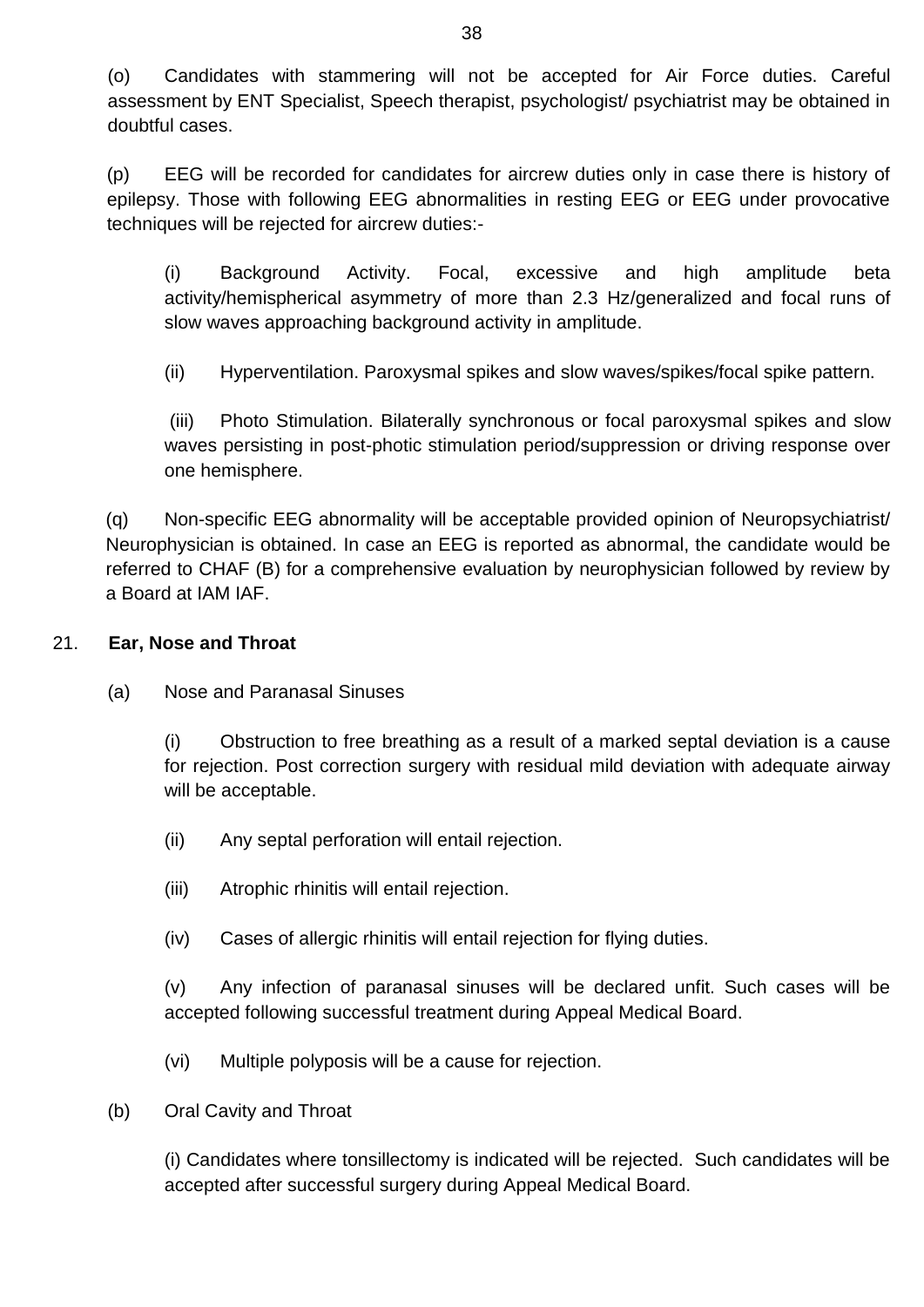(ii) The presence of a cleft palate will be a cause for rejection.

(iii) Any disabling condition of the pharynx or larynx including persistent hoarseness of voice will entail rejection.

(c) Obstruction or insufficiency of eustachian tube function will be a cause for rejection.

(d) The presence of tinnitus necessitates investigation of its duration, localization, severity and possible causation. Persistent tinnitus is a cause for rejection, as it is liable to become worse through exposure to noise and may be a precursor to Otosclerosis and Meniere's disease.

(e) Specific enquiry will be made for any susceptibility to motion sickness. Such cases will be fully evaluated and, if found susceptible to motion sickness, they will be rejected for flying duties.

- (f) A candidate with a history of dizziness needs to be investigated thoroughly.
- (g) Hearing loss
	- (i) Free field hearing loss is a cause for rejection.

(ii) Audiometric loss should not be greater than 20 db, in frequencies between 250 and 8000 Hz. On the recommendation of an ENT Specialist, an isolated unilateral hearing loss up to 30 db may be condoned provided ENT examination is otherwise normal.

(h) A radical/modified radical mastoidectomy entails rejection even if completely epithelialised and good hearing is preserved. Cases of cortical mastoidectomy in the past with the tympanic membrane intact, normal hearing and presenting no evidence of disease may be accepted.

(j) Cases of chronic otitis externa accompanied by exostoses or unduly narrow meatii will be rejected. Exaggerated tortuosity of the canal, obliterating the anterior view of the tympanic membrane will be a cause for rejection.

(k) Tympanoplasty Type I is acceptable twelve weeks after surgery, provided ear clearance test in altitude chamber is normal. The following middle ear conditions will entail rejection:-

- (i) Attic, central or marginal perforation.
- (ii) Tympanic membrane scar with marked retraction.
- (iii) Tympanoplasty Type II onward but not Type I.
- (iv) Calcareous plaques (tympanosclerosis) if occupying more than 1/3 of pars tensa.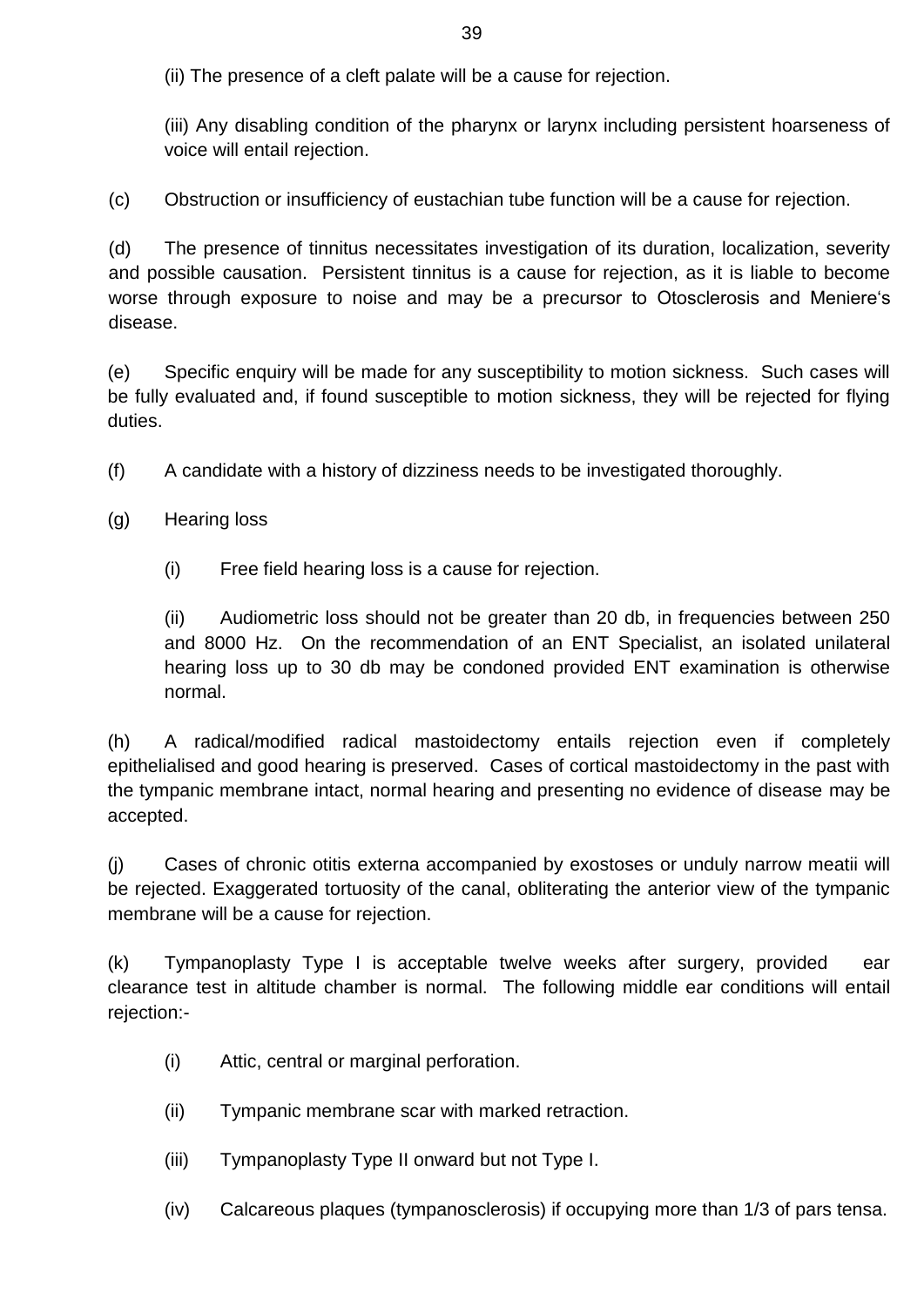- (v) Middle ear infections.
- (vi) Granulation or polyp in external auditory canal.
- (vii) Stapedectomy operation.
- (l) Miscellaneous Ear Conditions. The following ear conditions will entail rejection:-
	- (i) Otosclerosis.
	- (ii) Meniere's disease.
	- (iii) Vestibular dysfunction including nystagmus of vestibular origin.
	- (iv) Bell's palsy following ear infection.

## 22. **Ophthalmic System**

(a) Visual defects and medical ophthalmic conditions are amongst the major causes of rejection for flying duties.

(b) Personal and Family History and External Examination.

(i) Squint and the need for spectacles for other reasons are frequently hereditary and a family history may give valuable information on the degree of deterioration to be anticipated. Candidates, who are wearing spectacles or found to have defective vision, will be properly assessed.

(ii) Ptosis interfering with vision or visual field is a cause for rejection till surgical correction remains successful for a period of six months. Candidates with uncontrollable blepharitis, particularly with loss of eyelashes, are generally unsuitable and will be rejected. Severe cases of blepharitis and chronic conjunctivitis will be assessed as temporarily unfit until the response to treatment can be assessed.

(iii) Naso-lacrymal occlusion producing epiphora or a mucocele entails rejection, unless surgery produces relief lasting for a minimum of six months.

(iv) Uveitis (iritis, cyclitis, and choroiditis) is frequently recurrent, and candidates giving a history of or exhibiting this condition will be carefully assessed. When there is evidence of permanent lesions such candidates will be rejected.

(v) Corneal scars, opacities will be cause for rejection unless it does not interfere with vision. Such cases will be carefully assessed before acceptance, as many conditions are recurrent.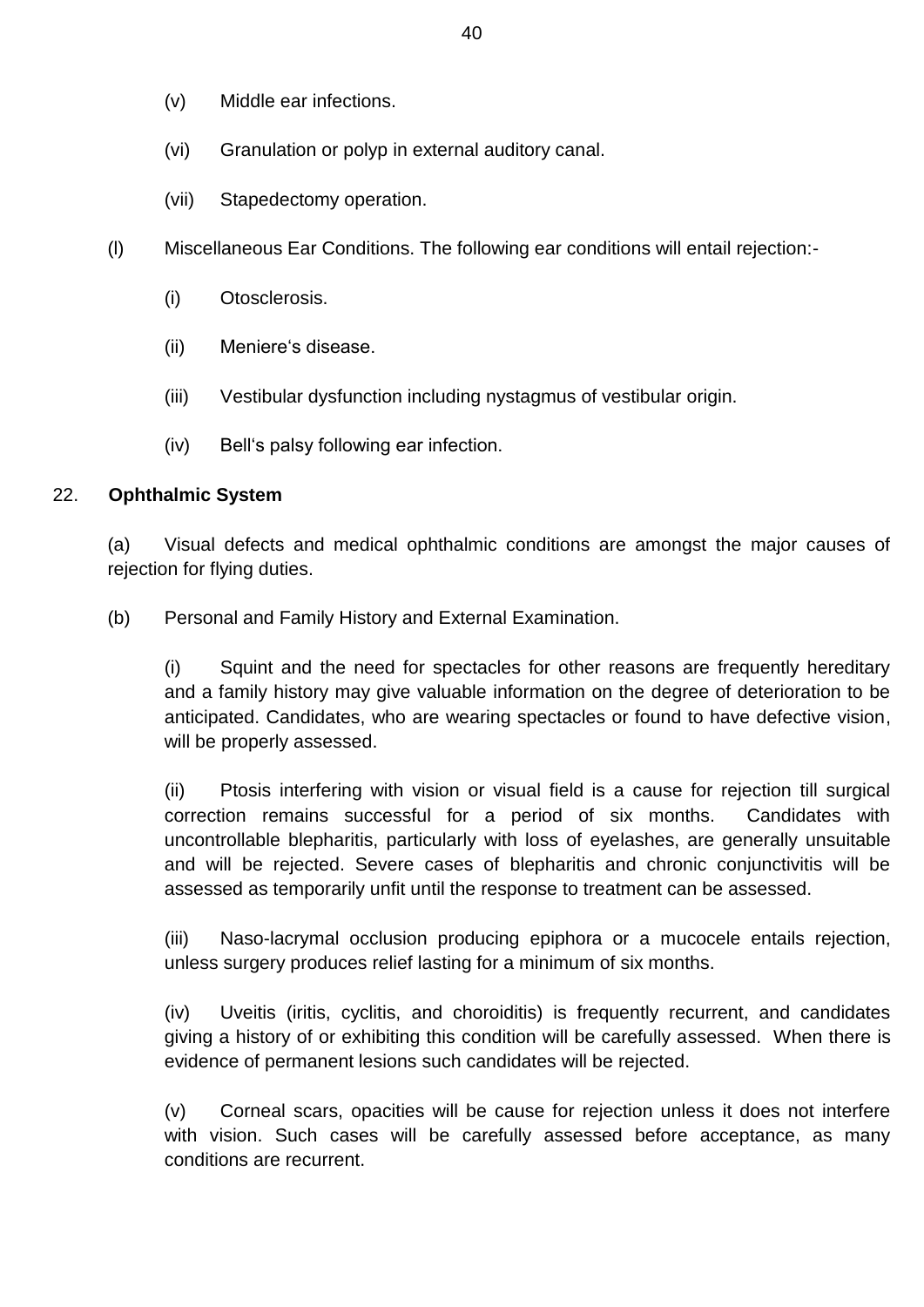(vi) Cases with Lenticular opacities will be assessed carefully. As a guideline any opacity causing visual deterioration, or is in the visual axis or is present in an area of 7 mm around the pupil, which may cause glare phenomena, will not be considered fit. The propensity of the opacities not to increase in number or size will also be a consideration when deciding fitness.

(vii) Visual disturbances associated with headaches of a migrainous type are not a strictly ocular problem, and will be assessed accordingly. Presence of diplopia or detection of nystagmus requires proper examination, as they can be due to physiological reasons.

(viii) Night blindness is largely congenital but certain diseases of the eye exhibit night blindness as an early symptom and hence, proper investigations are necessary before final assessment. As tests for night blindness are not routinely performed, a certificate to this effect that the individual does not suffer from night blindness will be obtained in every case. Certificate will be as per **Appendix- D** to the draft rules.

(ix) Restriction of movements of the eyeball in any direction and undue depression/ prominence of the eyeball requires proper assessment.

(c) The visual acuity and colour vision requirements are detailed in **Appendix- C** to this rule. Those who do not meet these requirements will be rejected.

(d) If there is a strong family history of Myopia, particularly if it is established that the visual defect is recent, if physical growth is still expected, or if the fundus appearance is suggestive of progressive myopia, even if the visual acuity is within the limit prescribed, the candidate will be declared unfit.

(e) Refractive Surgeries. Candidates who have undergone PRK (Photo Refractive Keractectomy)/ LASIK (LASER In Situ Keratomileusis) may be considered fit for commissioning in the Air Force all branches.

(f) The following criteria must be satisfied prior to selecting post PRK/ LASIK candidates:-

(i) PRK/ LASIK surgery should not have been carried out before the age of 20 years.

(ii) The axial length of the eye should not be more than 25.5 mm as measured by IOL master.

(iii) Atleast 12 months should have elapsed post uncomplicated stable PRK/ LASIK with no history or evidence of any complication.

(iv) The post PRK/ LASIK corneal thickness as measured by a corneal pachymeter should not be less than 450 microns.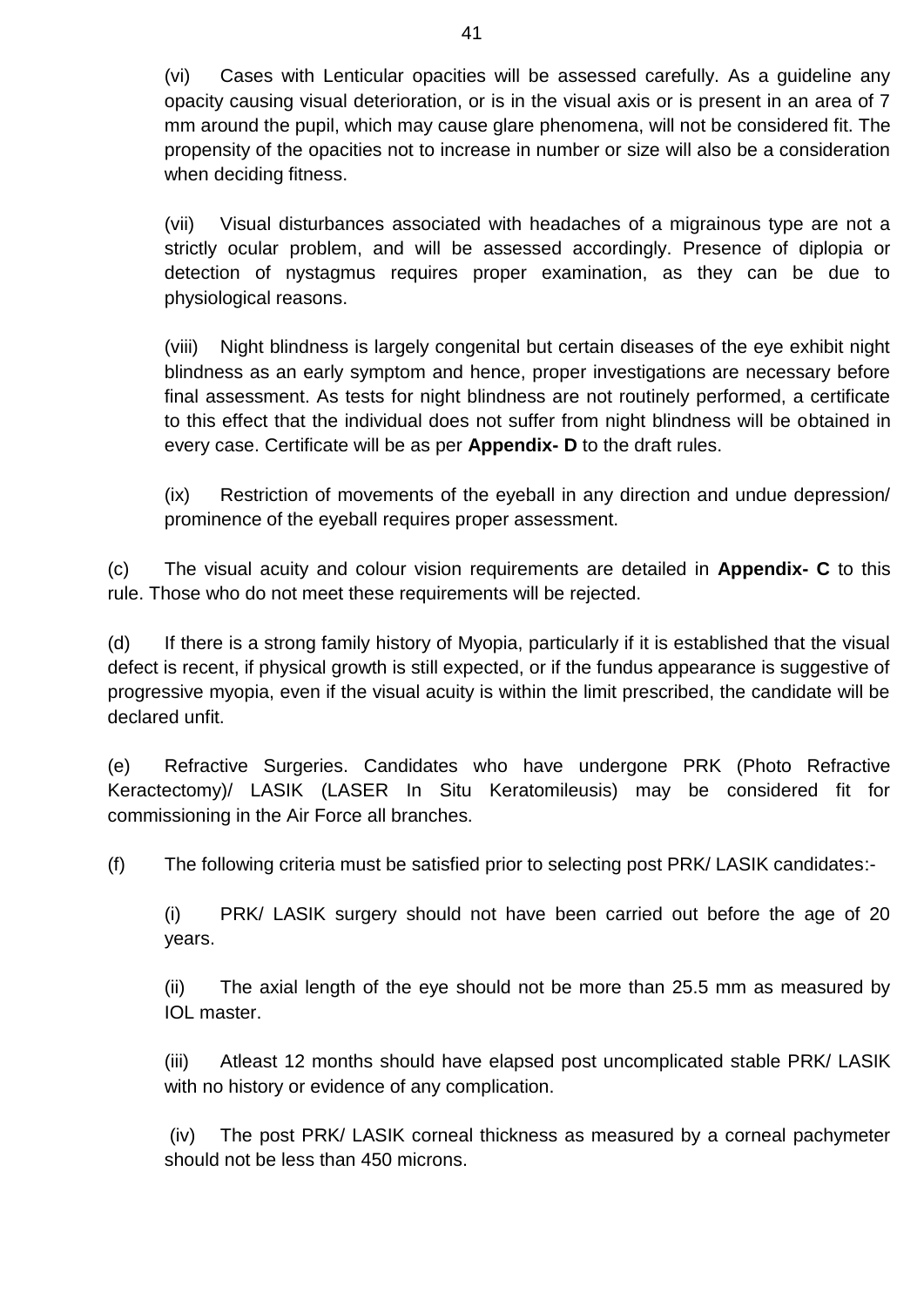(v) Individuals with high refractive errors (>6D) prior to PRK/ LASIK are to be excluded.

(g) Radial keratotomy (RK) surgery for correction of refractive errors is not permitted for any Air Force duties. Candidates having undergone cataract surgery with or without IOL implants will also be declared unfit.

(h) Ocular Muscle Balance

(i) Individuals with manifest squint are not acceptable for commissioning.

(ii) The assessment of latent squint or heterophoria in the case of aircrew will be mainly based on the assessment of the fusion capacity. A strong fusion sense ensures the maintenance of binocular vision in the face of stress and fatigue. Hence, it is the main criterion for acceptability.

(aa) Convergence.

(aaa) Objective Convergence. Average is from 6.5 to 8 cm. It is poor at 10 cm and above.

(aab) Subjective Convergence (SC). This indicates the end point of binocular vision under the stress of convergence. If the subjective convergence is more than 10 cm beyond the limit of objective convergence, the fusion capacity is poor. This is specially so when the objective convergence is 10 cm and above.

(ab) Accommodation. In the case of myopes, accommodation should be assessed with corrective glasses in position. The acceptable values for accommodation in various age groups are given in table below:-

| Age in Yrs                                                                              |  | $ 17-20 21-25 26-30 31-35 36-40$ |  | $ 41-45$ |
|-----------------------------------------------------------------------------------------|--|----------------------------------|--|----------|
| Accommodation   10-11   11-12   12.5-13.5   14-16   16-18.5   18.5-27<br>$\mid$ (in cm) |  |                                  |  |          |

(j) Ocular muscle balance is dynamic and varies with concentration, anxiety, fatigue, hypoxia, drugs and alcohol. The above tests will be considered together for the final assessment. For example, cases just beyond the maximum limits of the Maddox Rod test, but who show a good binocular response, a good objective convergence with little difference from subjective convergence, and full and rapid recovery on the cover tests may be accepted. On the other hand, cases well within Maddox Rod test limits, but who show little or no fusion capacity, incomplete or no recovery on the cover tests, and poor subjective convergence will be rejected. Standards for assessment of Ocular Muscle Balance are mentioned in **Appendix-C** to the draft rules.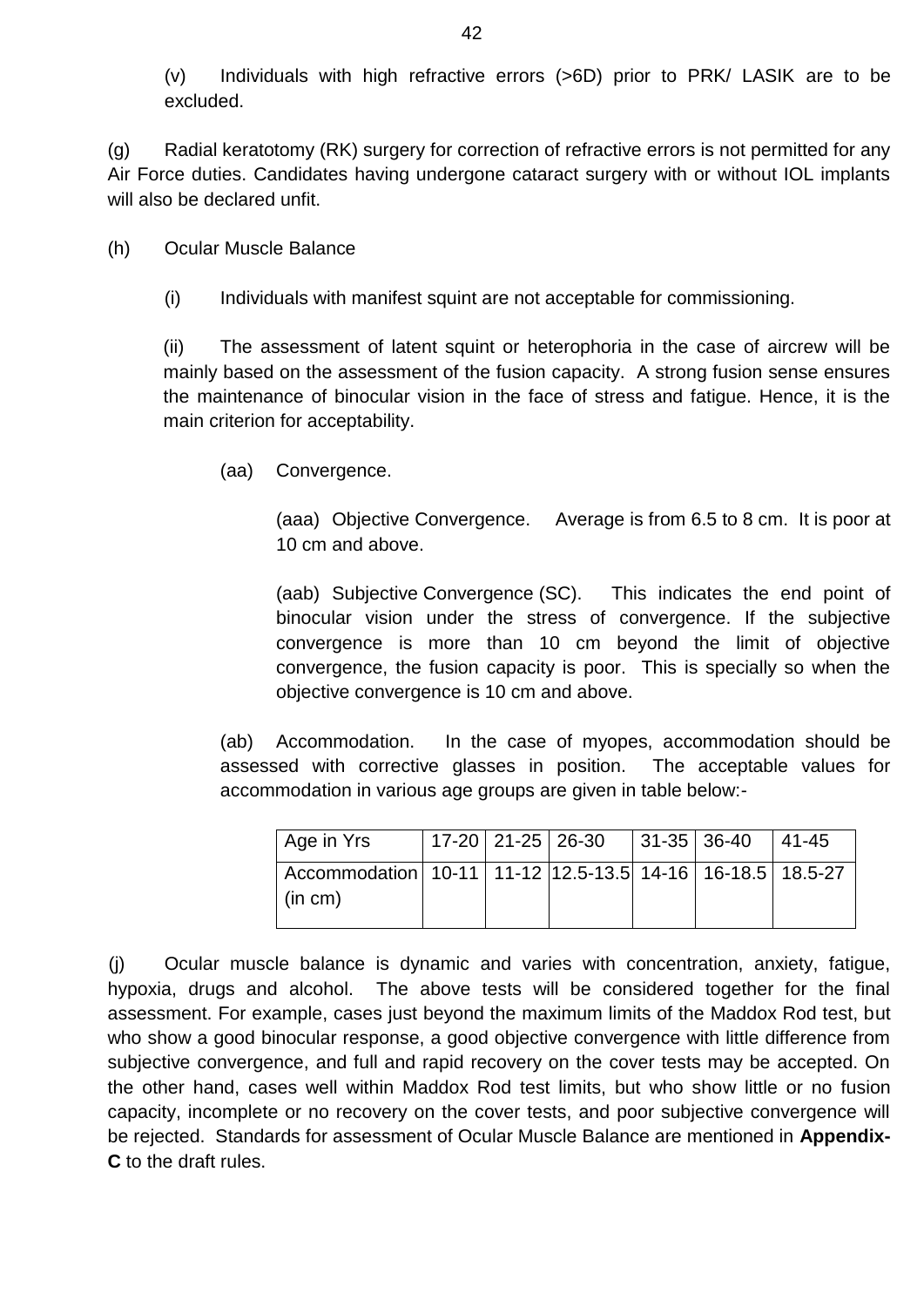(k) Any clinical findings in the media (cornea, lens, vitreous) or fundus, which is of pathological nature and likely to progress will be a cause for rejection. This examination will be done by slit lamp and ophthalmoscopy under mydriasis.

## 23. **Haemopoietic System**

(a) All candidates will be examined for clinical evidence of pallor (anaemia), malnutrition, icterus, peripheral lymphadenopathy, purpura, petechiae/ ecchymoses and hepatosplenomegaly.

(b) In the event of laboratory confirmation of anaemia (<13g/dl in males), further evaluation to ascertain type of anaemia and aetiology will be carried out. This will include a complete haemogram (to include the PCV MCV, MCH, MCHC, TRBC, TWBC, DLC, Platelet count, reticulocyte count and ESR) and a peripheral blood smear. All the other tests to establish the aetiology will be carried out, as required. Ultrasonography of abdomen for gallstones, upper GI Endoscopy/ proctoscopy and hemoglobin electrophoresis etc. will be done, as indicated, and the fitness of the candidate, decided on the merit of each case.

(c) Candidates with mild microcytic hypochromic (Iron deficiency anaemia) or dimorphic anaemia (Hb < 11.5g/dl in males), in the first instance, will be made temporarily unfit for a period of 04 to 06 weeks followed by review thereafter. These candidates can be accepted, if the complete haemogram and PCV, peripheral smear results are within the normal range. Candidates with macrocytic/ megaloblastic anaemia will be assessed unfit.

(d) All candidates with evidence of hereditary haemolytic anaemias (due to red cell membrane defect or due to red cell enzyme deficiencies) and haemoglobinopathies (Sickle cell disease, Beta Thalassaemia: Major, Intermedia, Minor, Trait and Alpha Thalassaemia etc.) will be considered unfit for service.

(e) In the presence of history of haemorrhage into the skin like ecchymosis / petechiae, epistaxis, bleeding from gums and alimentary tract, persistent bleeding after minor trauma or lacerations / tooth extraction and any family history of haemophilia or other bleeding disorders a full evaluation will be carried out. These cases will not be acceptable for entry to service. All candidates with clinical evidence of purpura or evidence of thrombocytopenia will be considered unfit for service. Cases of purpura simplex (simple easy bruising), a benign disorder seen in otherwise healthy women may be accepted.

(f) Candidates with history of haemophilia, von Willebrand's disease, on evaluation, will be declared unfit for service at entry level.

## 24. **Assessment for women candidates**-

(a) Any lump in the breast will be a cause for rejection. Cases of Fibroadenoma breast after successful surgical removal may be considered fit with the opinion of a surgical specialist and a normal histopathological report.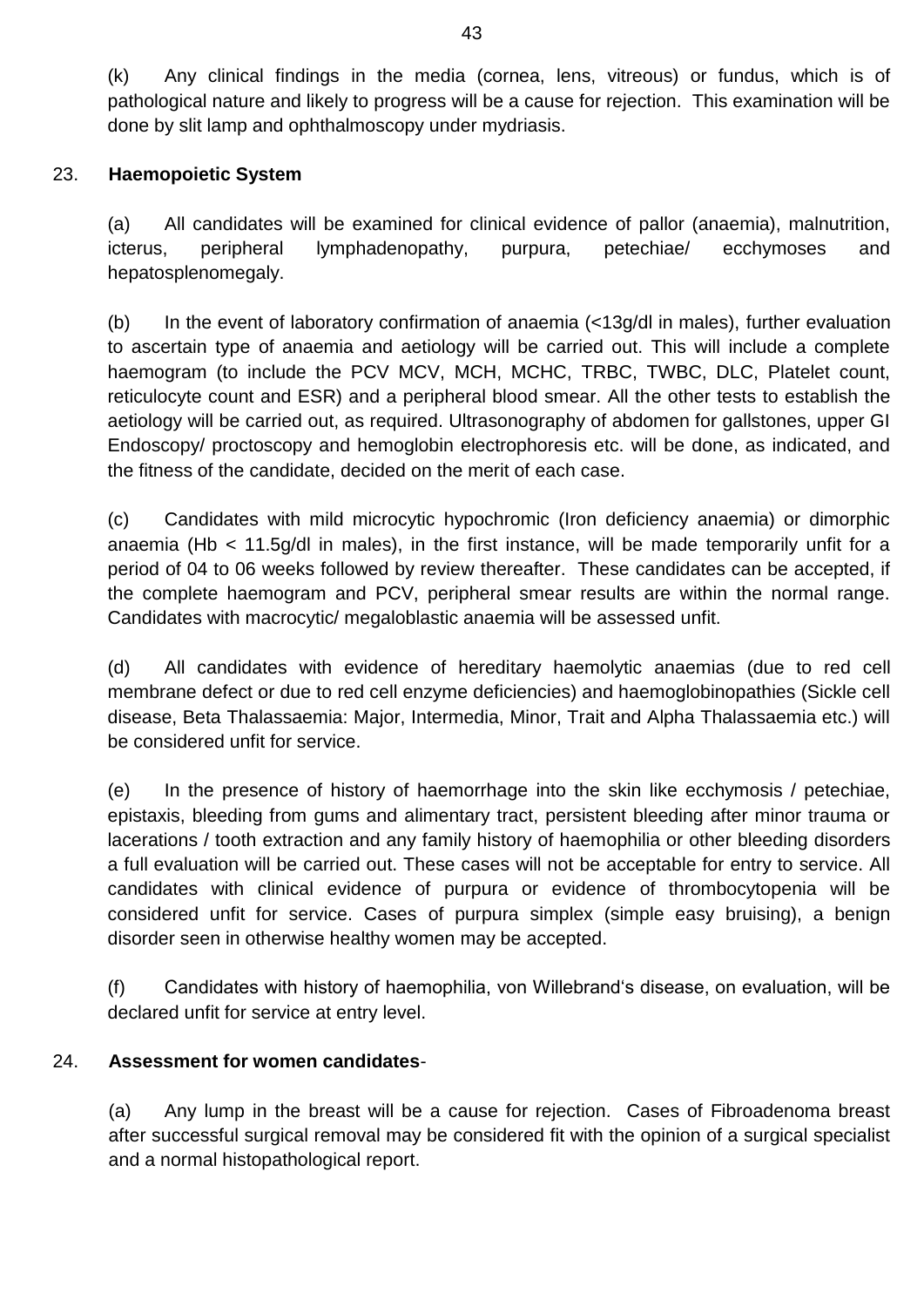(b) Galactorrhoea will be cause for temporary unfitness. Fitness after investigation/treatment may be considered based on merits of the case and opinion of the concerned specialist.

(c) Any abnormality of external genitalia will be considered on merits of each case. Significant hirsutism especially with male pattern of hair growth will be a cause for rejection.

## **Following conditions will not be a cause for rejection:-**

- (i) Small fibroid uterus (3 cm or less in diameter) without symptoms.
- (ii) Small ovarian cyst (6 cm or less in diameter) as such cysts are invariably functional.
- (iii) Congenital elongation of cervix (which comes up to introitus).

(d) Congenital uterine anomalies such as bicornuate uterus, uterus didelphys and arcuate uterus. Acute or chronic pelvic infection and Endometriosis will be causes for rejection.

(e) Severe menorrhagia will entail rejection.

(f) Complete prolapse of uterus will be a cause for rejection. Minor degree, after surgical correction, may be considered for fitness on merits.

(g) Any other gynaecological condition not covered above will be considered on merits of each case by gynecologist.

(h) Pregnancy will be a cause for rejection.

-x-x-x-x-x-x-x-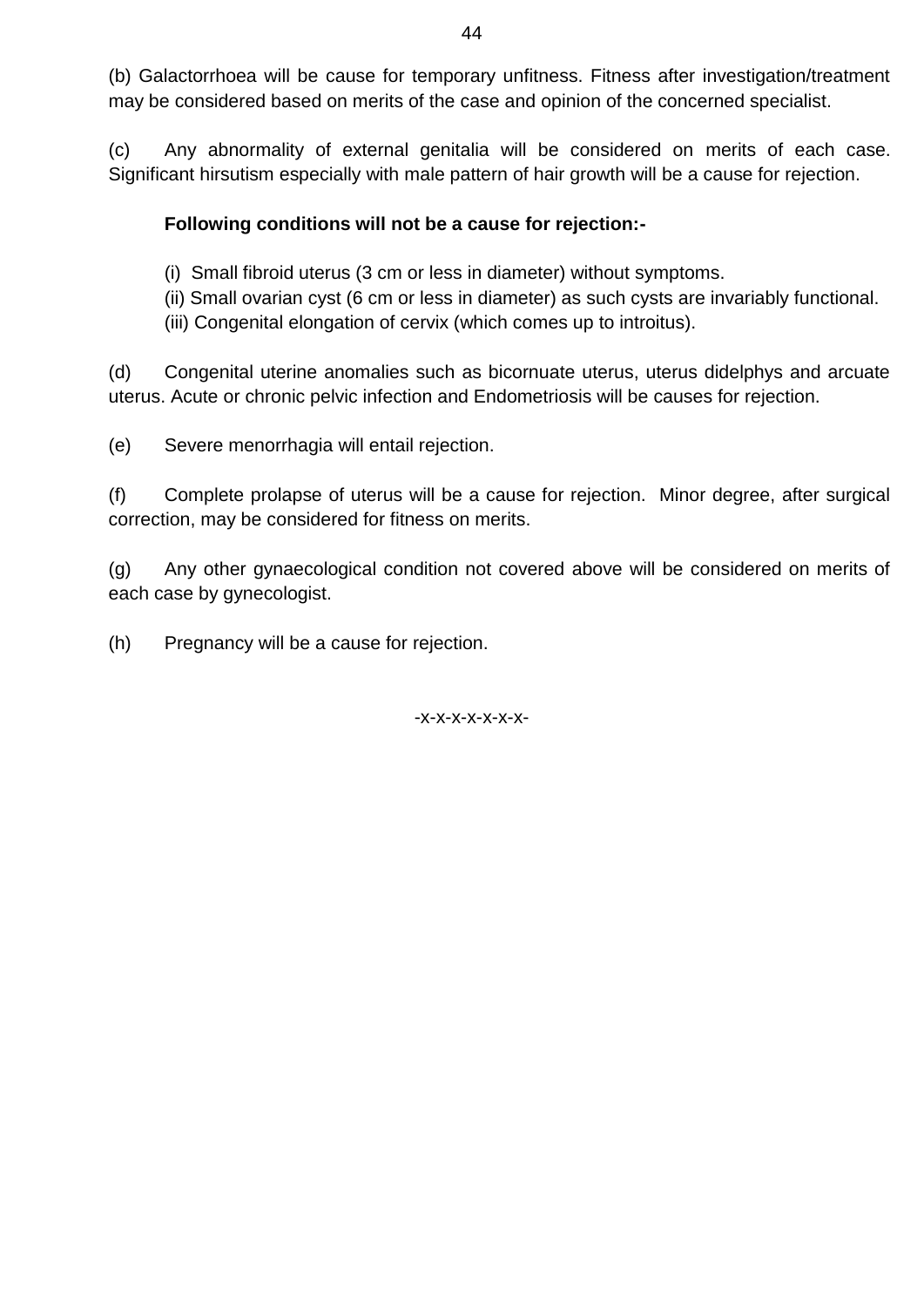#### **HEIGHT AND WEIGHT PARAMETERS FOR AIR FORCE COMMON ADMISSION ONLINE TEST (AFCAT- 02/2020) FOR FLYING BRANCH AND GROUND DUTIES (TECHNICAL AND NON-TECHNICAL)/ METEOROLOGY ENTRY/ FOR COURSES COMMENCING IN JULY 2021 CANDIDATES ON ENTRY**

1. **You will be screened for your height and weight at AFSB. In case you do not meet the height criterion when you report to AFSB, you may not be tested. Overweight/obese candidate would be issued with a letter of caution and advised to reduce weight within the specified limits before reporting for medicals. Maximum permissible weight deviation is 01 Standard Deviation (SD) as per the height and weight standards for men and women, failing which the above mentioned letters of caution would be issued.**

2. The minimum acceptable height for men and women candidates in Flying Branch is **162.5 cms**, Leg Length: Min - **99 cms,** Max -**120 cms.** Thigh Length: Max - **64 cms,**  Sitting Height: Min - **81.5 cms,** Max - **96 cms** (No concession for age/ sex/ region).

3. The minimum acceptable height for male candidates in Ground Duty (Technical/Non-technical) Branch is 157.5 cms. For women candidates, minimum acceptable height is 152 cms. (For Gorkhas and individual belonging to hills of North-Eastern region of India, Garhwal and Kumaon, the minimum acceptable height will be 5 cms less. In case of candidates from Lakshadweep, the minimum acceptable height will be 2 cms less than what is applicable to men and women respectively).

4. Height and Weight standards for men and women are given below for Indian Air Force. Interpolation for weights against height not mentioned may be done.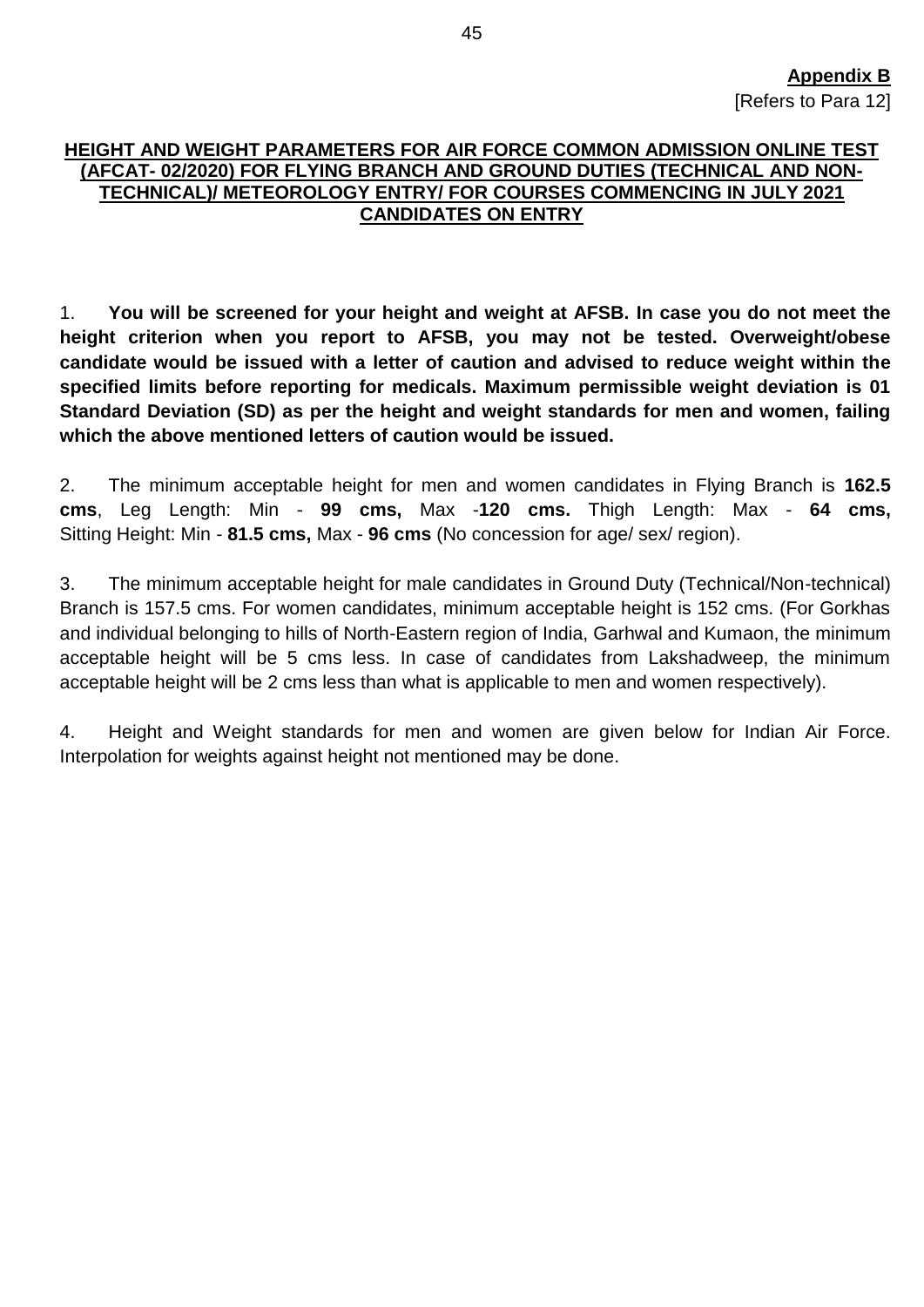| <b>Height in</b><br>cm | Age Range (Years) |          |          |          |           |
|------------------------|-------------------|----------|----------|----------|-----------|
|                        | $15 - 17$         | 18-22    | 23-27    | 28-32    | $33 - 37$ |
| 152                    | 46                | 47       | 50       | 54       | 54        |
| 153                    | 47                | 47       | 51       | 55       | 55        |
| 154                    | 47                | 48       | 51       | 56       | 56        |
| 155                    | 48                | 49       | 52       | 56       | 56        |
| 156                    | 48                | 49       | 53       | 57       | 57        |
| 157                    | 49                | 50       | 54       | 58       | 58        |
| 158                    | 49                | 50       | 54       | 58       | 58        |
| 159                    | 50                | 51       | 55       | 59       | 59        |
| 160                    | 51                | 52       | 56       | 59       | 60        |
| 161                    | 51                | 52       | 56       | 60       | 60        |
| 162                    | 52                | 53       | 57       | 61       | 61        |
| 163                    | 52                | 54       | 58       | 61       | 62        |
| 164                    | 53                | 54       | 59       | 62       | 63        |
| 165                    | 53                | 55       | 59       | 63       | 63        |
| 166                    | 54                | 56       | 60       | 63       | 64        |
| 167                    | 54                | 56       | 61       | 64       | 65        |
| 168                    | 55                | 57       | 61       | 65       | 65        |
| 169                    | 55                | 57       | 62       | 65       | 66        |
| 170                    | 56                | 58       | 63       | 66       | 67        |
| 171                    | 56                | 59       | 64       | 66       | 68        |
| 172                    | 57                | 59       | 64       | 67       | 68        |
| 173                    | 58                | 60       | 65       | 68       | 69        |
| 174                    | 58                | 61       | 66       | 68       | 70        |
| 175                    | 59                | 61       | 66       | 69       | 71        |
| 176                    | 59                | 62       | 67       | 70       | 71        |
| 177                    | 60                | 62       | 68       | 70       | 72        |
| 178                    | 60                | 63       | 69       | 71       | 73        |
| 179                    | 61                | 64       | 69       | 72       | 73        |
| 180                    | 61                | 64       | 70       | 72       | 74        |
| 181                    | 62                | 65       | 71       | 73       | 75        |
| 182                    | 62                | 66       | 72       | 74       | 76        |
| 183                    | 63                | 66       | 72       | 74       | 76        |
| 184                    | 64                | 67       | 73       | 75       | 77        |
| 185                    | 64                | 68       | 74       | 75       | 78        |
| 186                    | 65                | 68       | 74       | 76       | 78        |
| 187                    | 65                | 69       | 75       | 77       | 79        |
| 188                    | 66                | 69       | 76       | 77       | 80        |
| 189                    | 66                | 70       | 77       | 78       | 81        |
| 190                    | 67                | 71       | 77       | 79       | 81        |
|                        |                   |          |          |          | 82        |
| 191<br>192             | 67<br>68          | 71<br>72 | 78<br>79 | 79<br>80 | 82        |
|                        |                   |          |          |          |           |
| 193                    | 68                | 73       | 79       | 81       | 83        |
| $\pm$ SD               | 6.0               | 6.3      | 7.1      | 6.6      | 6.9       |

## **Height and Weight Standards for Male**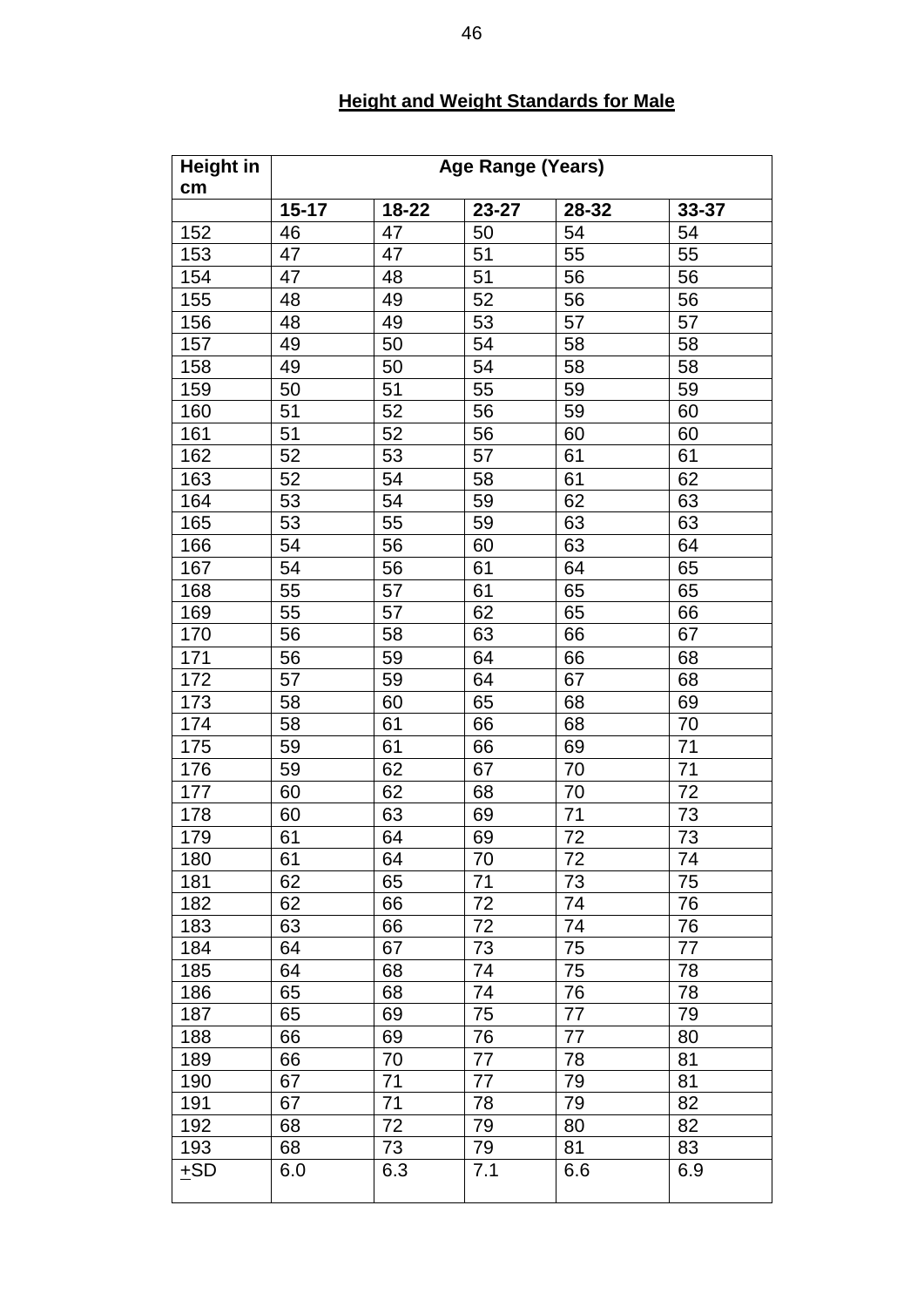| Height in cm | Weight in Kg   |                 |  |
|--------------|----------------|-----------------|--|
|              | 20-25 years    | 26-30 years     |  |
| 148          | 43             | 46              |  |
| 149          | 44             | 47              |  |
| 150          | 45             | 48              |  |
| 151          | 45             | 48              |  |
| 152          | 46             | 49              |  |
| 153          | 47             | 50              |  |
| 154          | 47             | 50              |  |
| 155          | 48             | $\overline{51}$ |  |
| 156          | 49             | $\overline{52}$ |  |
| 157          | 49             | $\overline{53}$ |  |
| 158          | 50             | 53              |  |
| 159          | 51             | 54              |  |
| 160          | 51             | 55              |  |
| 161          | 52             | 55              |  |
| 162          | 52             | 56              |  |
| 163          | 53             | 57              |  |
| 164          | 54             | 57              |  |
| 165          | 54             | 58              |  |
| 166          | 55             | 59              |  |
| 167          | 56             | 60              |  |
| 168          | 56             | 60              |  |
| 169          | 57             | 61              |  |
| 170          | 58             | 62              |  |
| 171          | 58             | 62              |  |
| 172          | 59             | 63              |  |
| 173          | 59             | 64              |  |
| 174          | 60             | 64              |  |
| 175          | 61             | 65              |  |
| 176          | 61             | 66              |  |
| 177          | 62             | 67              |  |
| 178          | $\frac{63}{5}$ | 67              |  |
| ±SD          |                | $\overline{5}$  |  |

## **Height and Weight standards for Female**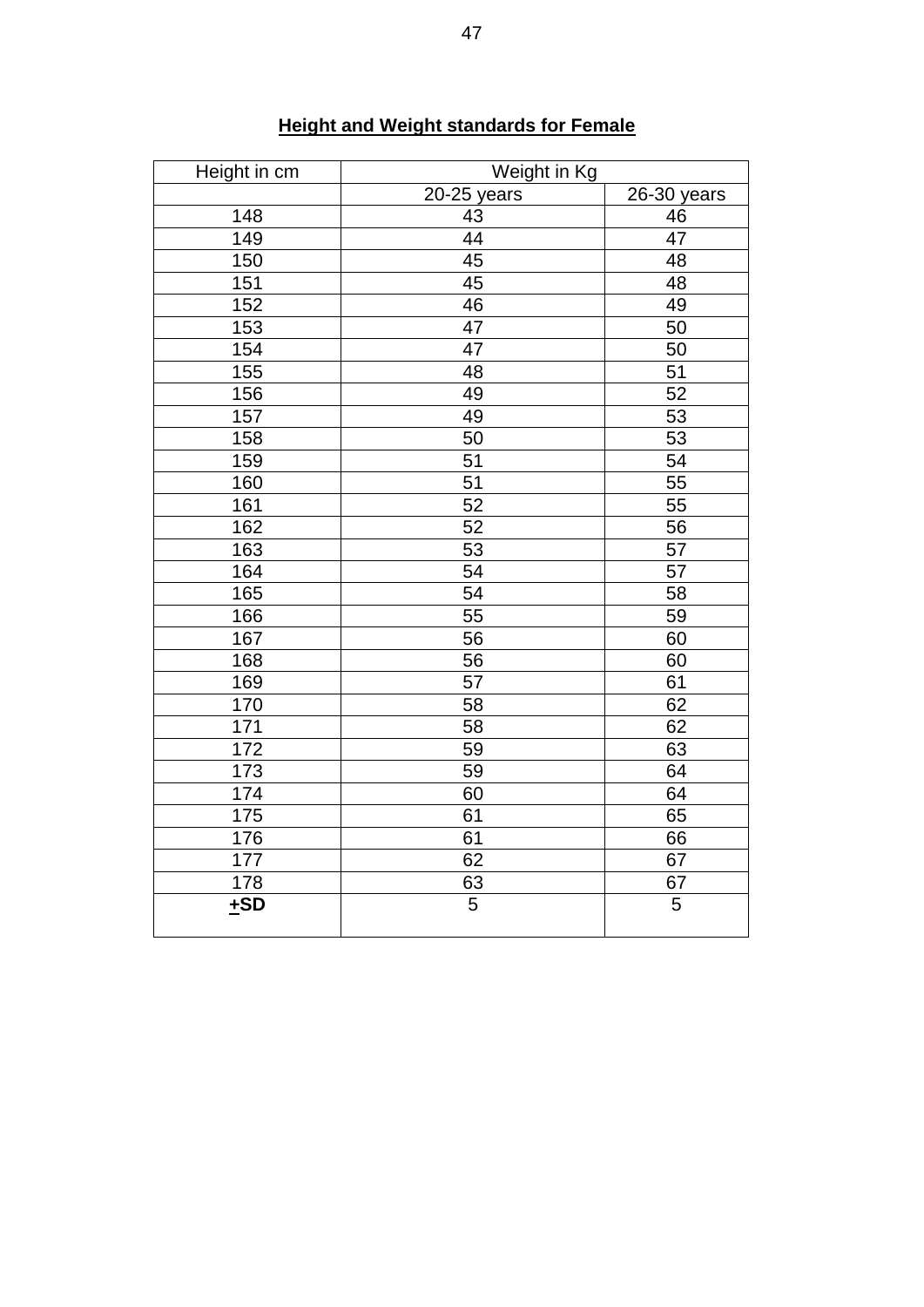#### **VISUAL STANDARDS FOR AIR FORCE COMMON ADMISSION ONLINE TEST (AFCAT- 02/2020) FOR FLYING BRANCH AND GROUND DUTIES (TECHNICAL AND NON-TECHNICAL)/ NCC SPECIAL ENTRY/METEOROLOGY ENTRY FOR COURSES COMMENCING IN JULY 2021 CANDIDATES ON ENTRY**

| SI  | <b>Branch</b> | Maximum Limits of              | <b>Visual Acuity Errors</b>                    | Colour |
|-----|---------------|--------------------------------|------------------------------------------------|--------|
| No. |               | <b>Refractive Error</b>        |                                                | Vision |
| 1.  | F(P)          | Hypermetropia: + 2.0D          | 6/6 in one eye and 6/9                         | CP-I   |
|     | including     | Sph Manifest Myopia: Nil       | in other, correctable to                       |        |
|     | <b>WSOs</b>   | Retinoscopic myopia: - 0.5     | 6/6<br>only<br>for                             |        |
|     |               | in any meridian permitted      | Hypermetropia                                  |        |
|     |               | Astigmatism: + 0.75D Cyl       |                                                |        |
|     |               | (within $+ 2.0D$ Max)          |                                                |        |
| 2.  | Aircrew other | Hypermetropia: +3.5D Sph       | 6/24 in one eye and                            | CP-I   |
|     | than $F(P)$   | Myopia:<br>$-2.0D$<br>Sph      | 6/36<br>in<br>other,                           |        |
|     |               | Astigmatism: + 0.75D Cyl       | correctable to 6/6 and<br>6/9                  |        |
| 3.  | Adm/          | Hypermetropia: + 3.5D          | visual<br>Corrected                            | CP-II  |
|     | (ATC)<br>Adm  | Sph<br>Myopia: -3.5D Sph       | should be<br>acuity                            |        |
|     | Adm (FC)      | Astigmatism: $\pm$ 2.5D Cyl in | 6/9 in each eye.                               |        |
|     |               | any meridian                   |                                                |        |
| 4.  | AE(M)         | Hypermetropia: + 3.5 D         | Corrected<br>visual                            | CP-II  |
|     | AE(L)         | Sph Myopia: -3.50 D Sph        | acuity<br>should be                            |        |
|     |               | Astigmatism: $\pm$ 2.5D Cyl in | 6/9 in<br>each eye.                            |        |
|     |               | any meridian                   | Wearing<br>of glasses                          |        |
|     |               |                                | be<br>compulsory<br>will                       |        |
|     |               |                                | when advised                                   |        |
| 5.  | Met           | Hypermetropia: + 3.5<br>D      | Corrected<br>visual                            | CP-II  |
|     |               | Sph Myopia: -3.50 D Sph        | should be<br>acuity                            |        |
|     |               | Astigmatism: $\pm$ 2.50 D Cyl  | 6/6 in the better eye                          |        |
|     |               |                                | and 6/18 in the worse                          |        |
|     |               |                                | Wearing<br>οf<br>eye.<br>Glasses<br>will<br>be |        |
|     |               |                                | compulsory.                                    |        |
| 6.  | Accts/        | Hypermetropia: + 3.5 D         | Corrected<br>visual                            | CP-III |
|     | Lgs/Edn       | Sph Myopia: -3.50 D Sph        | acuity<br>should be                            |        |
|     |               | Astigmatism: $\pm 2.50$ D Cyl  | 6/6 in the better eye                          |        |
|     |               |                                | and 6/18 in the worse                          |        |
|     |               |                                | Wearing<br>eye.<br>οf                          |        |
|     |               |                                | Glasses<br>will<br>be                          |        |
|     |               |                                | compulsory.                                    |        |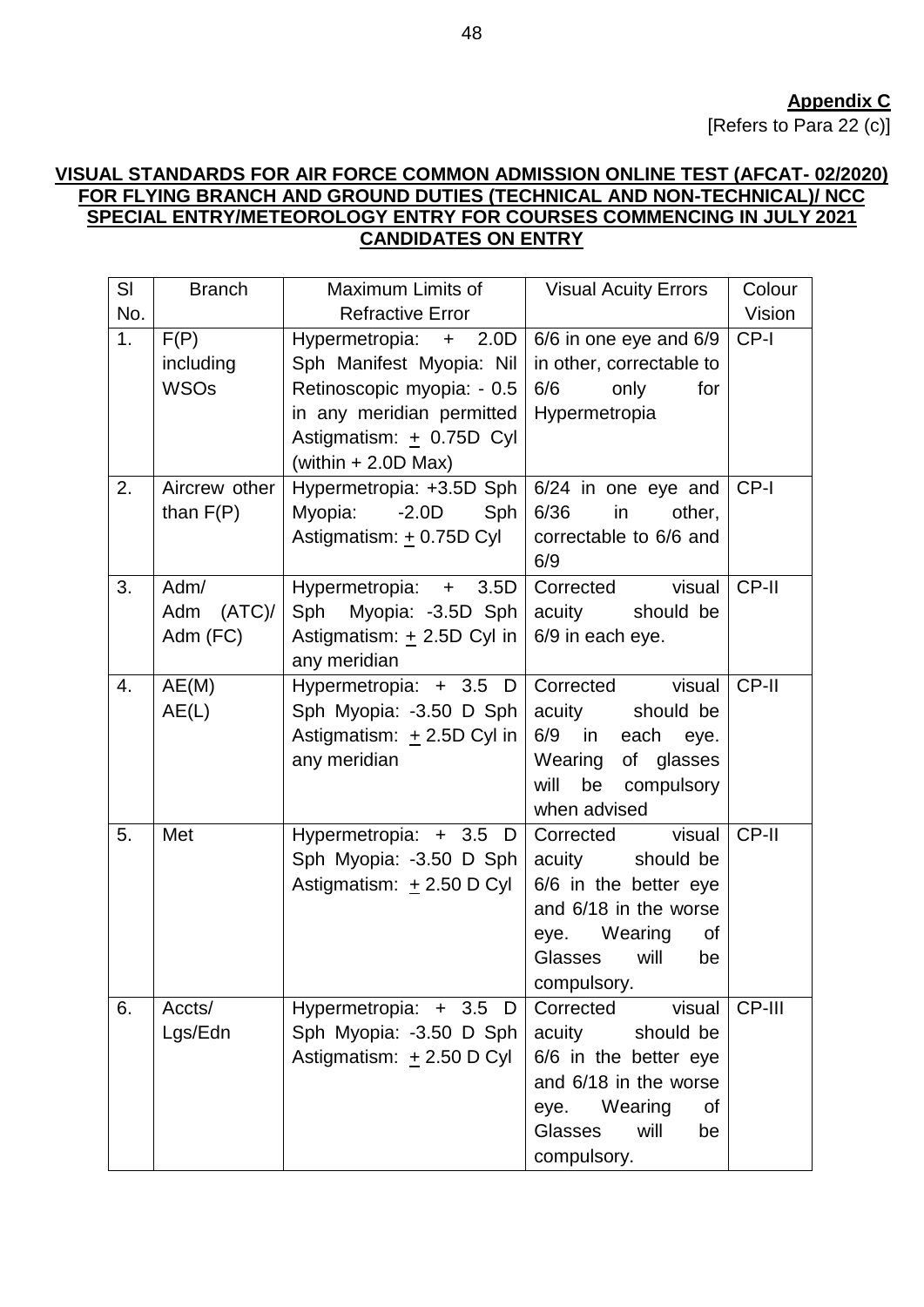**Notes:**

Note1. Ocular muscle balance for personnel covered in Sl. Nos. 1 and 2 should conform to the table given below:-

| SI<br><b>No</b> | <b>Test</b>                                              | Fit                                                                                | <b>Temporary Unfit</b>                                                                                                             | <b>Permanently Unfit</b>                                      |  |
|-----------------|----------------------------------------------------------|------------------------------------------------------------------------------------|------------------------------------------------------------------------------------------------------------------------------------|---------------------------------------------------------------|--|
| 1               | <b>Maddox</b><br>Rod<br><b>Test</b><br>at<br>6<br>meters | Exo- 6 Prism<br>D<br>Eso- 6 Prism D<br>Hyper- 1 Prism D<br>Hypo- 1 Prism D         | Exo- Greater than 6<br>prism D Eso- Greater<br>than 6 prism D Hyper-<br>Greater than 1 prism D<br>Hypo- Greater than 1<br>prism D  | Uniocular<br>suppression<br>Hyper/Hypo more<br>than 2 prism D |  |
| 2               | <b>Maddox</b><br>Rod<br>Test at 33 cm                    | $Exo-16$<br>Prism<br>D<br>Eso- 6 Prism<br>D<br>Hyper- 1 Prism D<br>Hypo- 1 Prism D | Exo- Greater than 16<br>prism D Eso- Greater<br>than 6 prism D Hyper-<br>Greater than 1 prism D<br>Hypo- Greater than 1<br>prism D | Uniocular<br>suppression<br>Hyper/Hypo more<br>than 2 prism D |  |
| 3               | held<br>Hand<br>Stereoscope                              | All of BSV grades                                                                  | <b>Poor Fusional reserves</b>                                                                                                      | Absence of SMP,<br>fusion Stereopsis                          |  |
| $\overline{4}$  | Convergence                                              | Up to 10 cm                                                                        | Up to 15 cm with effort                                                                                                            | Greater than<br>15<br>cm with effort                          |  |
| 5               | Cover Test for<br><b>Distance</b><br>and<br><b>Near</b>  | Latent divergence<br>/convergence<br>recovery<br>rapid<br>and complete             | Compensated<br>heterophoria/<br>trophia<br>likely to improve with<br>/persisting<br>treatment<br>even after treatment              | Compensated<br>heterophoria                                   |  |

## **Standard of Ocular Muscle Balance for Flying Duties**

Note 2. The Sph correction factors mentioned above will be inclusive of the specified astigmatic correction factor. A minimum correction factor upto the specified visual acuity standard can be accepted.